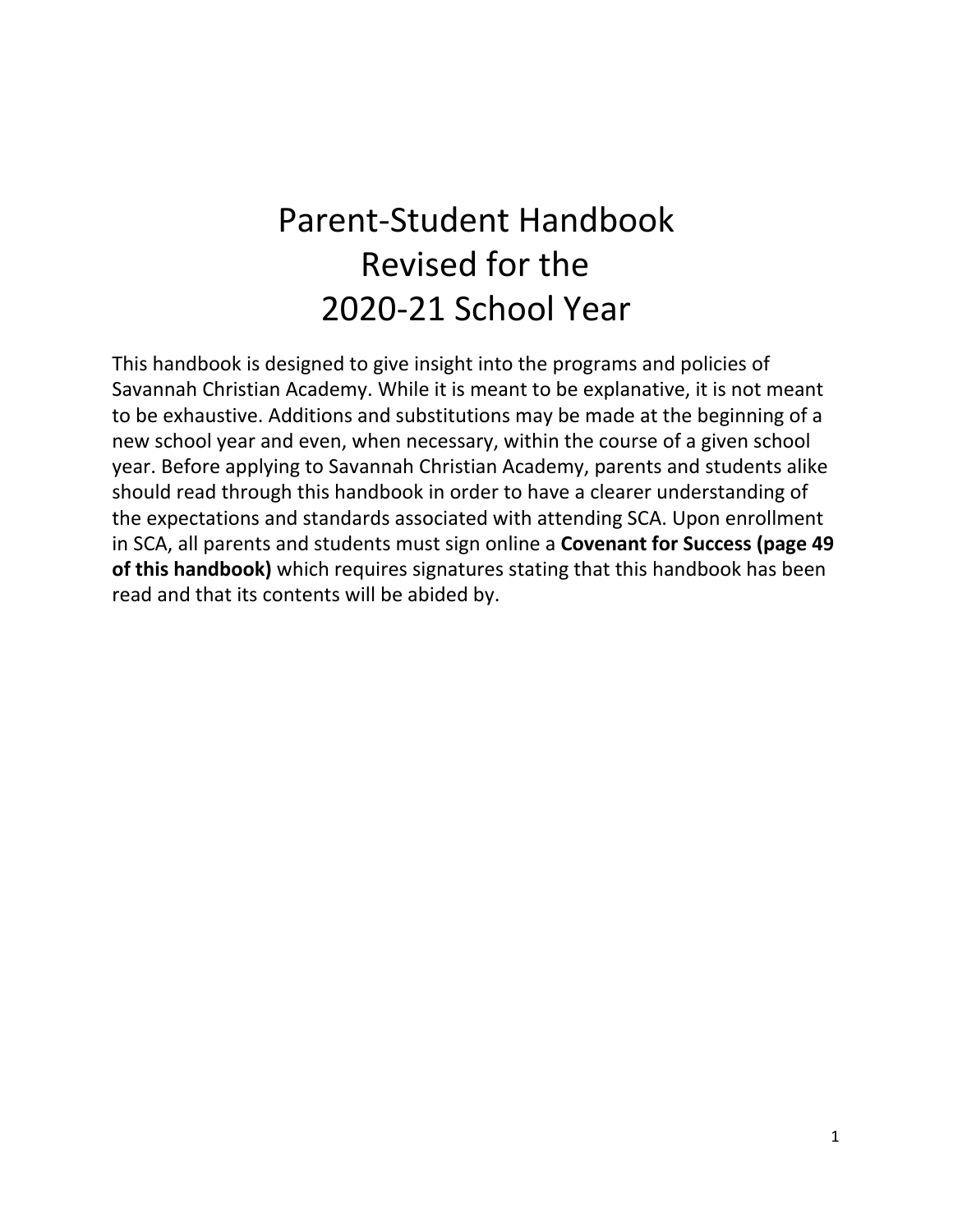**Table of Contents Introduction Section School Staff Roster School Board – pg. 5 Faculty – pg. 5 Support Staff – pg. 5 Identification Statement – pg. 6 Vision Statement – pg. 6 Mission Statement – pg. 6 Core Values – pg. 6 Philosophy of Education – pg. 6 Expected Student Outcomes – pg. 7 Statement of Faith – pg. 7 School History – pg. 16 School Sponsorship and Affiliation – pg. 16 Admission Philosophy, Policies, and Procedures – pg. 17 Important Legal Information – pg. 17 Procedures Section Admissions – pg. 18 Enrollment Requirements – pg. 18 Transferring Students – pg. 18 Policy for Appeals – pg. 18 Tuition and Book Fees – pg. 19 Financial Aid Scholarship – pg. 20 Financial Policy – pg. 20 Academics – pg. 21 Homework Policy – pg. 21 Academic Oversights – pg. 22 Academic Testing – pg. 22 Grading Scale – pg. 24 Grade Promotion Requirements – pg. 24 Year End Awards – pg. 24 Report Cards and Progress Reports – pg. 25 Honor Roll – pg. 25 Conferencing – pg. 25 Homework Guidelines – pg. 25**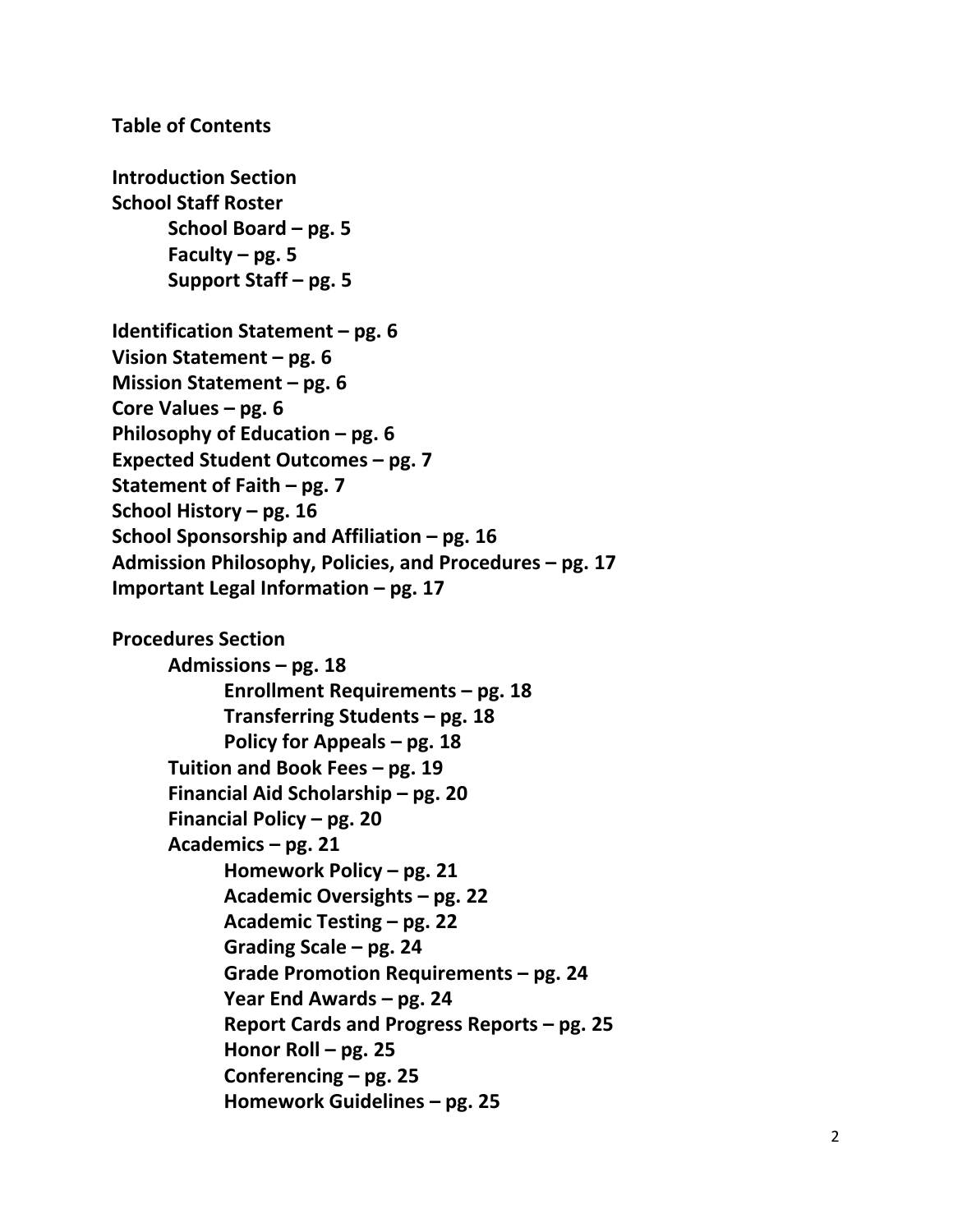**Homework Expectations – pg. 26 Attendance – pg. 27 Attendance Policy – pg. 27 Tardiness – pg. 27 Make-Up Work – pg. 27 Excused Absences – pg. 28 Unexcused Absences – pg. 28 Activity-Related Absences – pg. 29 Excessive Absences – pg. 28 Late Arrivals and Early Departures – pg. 29 Student Activities – pg. 29 Beta Club – pg. 29 Chapel – pg. 29 Music – pg. 29 Athletics – pg. 29 Yearbook Staff – pg. 29 Field Trips – pg. 30 Lifestyle Expectations – pg. 30 Student Conduct – pg. 30 Code of Ethics – pg. 30 Student Discipline – pg. 31 Discipline Plan for Fighting – pg. 32 Classroom Rules – pg. 32 Classroom Procedures – pg. 33 Administration Procedures – pg. 33 Academic Probation – pg. 34 Student Guidance – pg. 34 Student Dress Code – pg. 35 Opportunities for Parent Involvement – pg. 38 Fund Raising – pg. 38 Parent-Teacher Meetings – pg. 38 Volunteering – pg. 38 Health and Safety Issues – pg. 38 Distribution and Consumption of Medication – pg. 38 Communicable Disease Policy – pg. 40**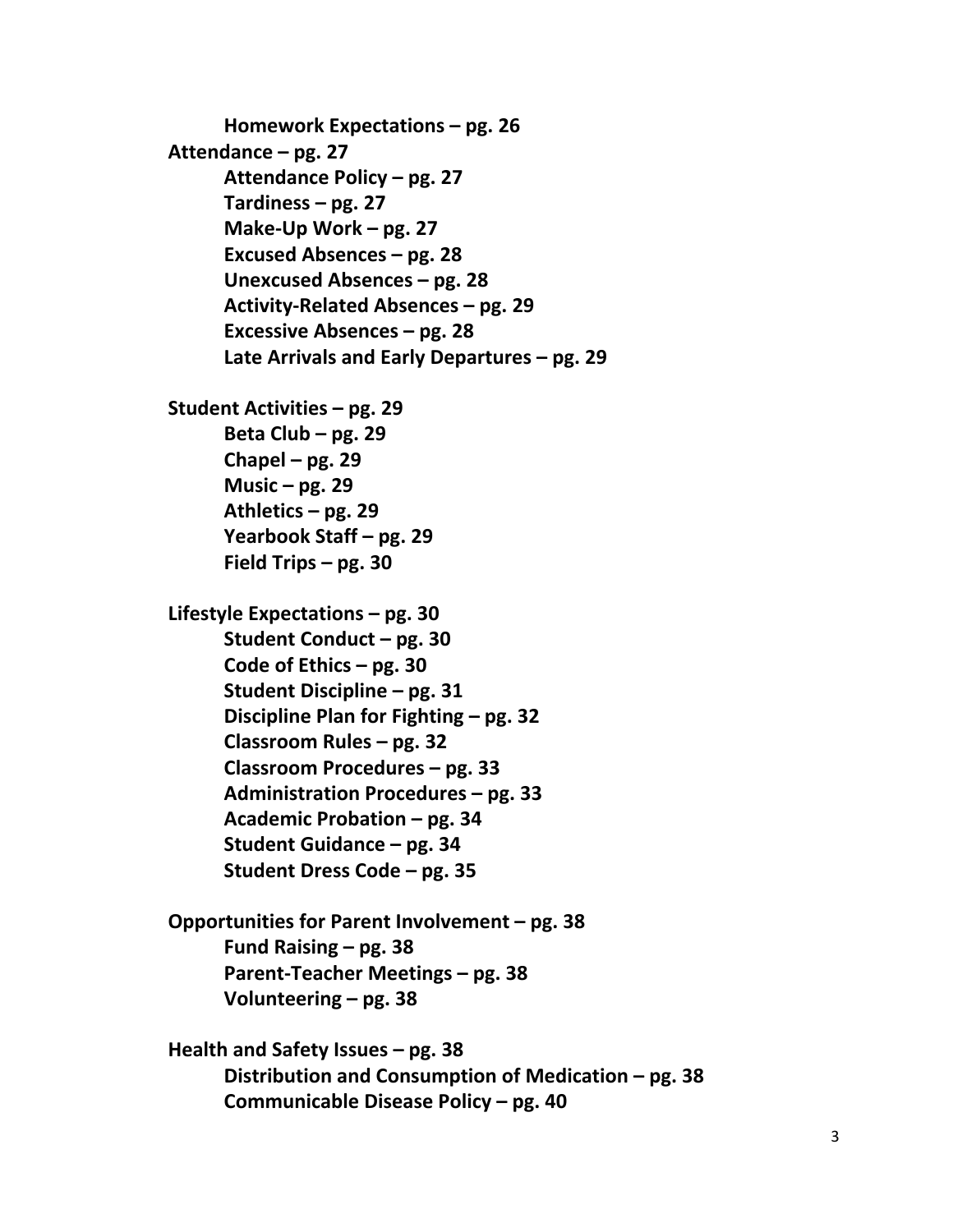**Reporting Child Abuse – pg. 41 Important Regulations/Information – pg. 41 FERPA Regulations – pg. 41 Student and School Property Guidelines – pg. 41 General and Miscellaneous Information Aftercare - pg. 42 Campus Hours – pg. 42 Campus Visitors – pg. 42 Change of Address – pg. 42 Lost and Found Items – pg. 42 Lunch Program – pg. 43 Messages, Cell Phones, and Music – pg. 43 School Closure Information – pg. 44 Textbook Selection Guidelines – pg. 44 Who to Call – pg. 44 Classroom Communication – pg. 45 School Security System – pg. 45 School Calendar – pg. 46 Forms for Policies and Procedures Code of Ethics – pg. 47 Classroom Covenant and Discipline Policy – pg. 48 Covenant for Success – pg. 49 Financial Agreement – pg. 50 Technology Acceptable Use Policy – pg. 51 Photograph/Video Release Form – pg. 53**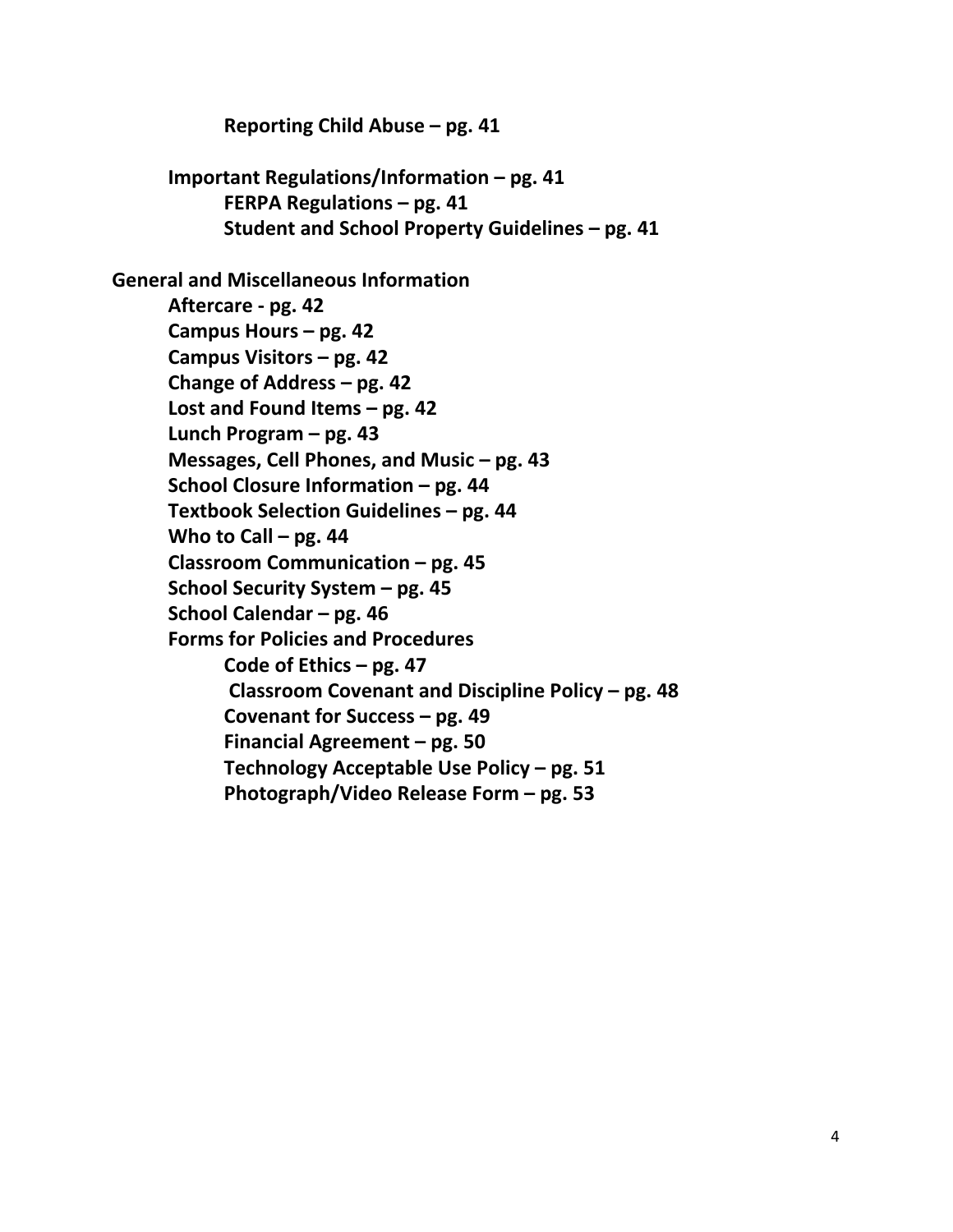## **School Staff Roster**

## **School Board**

| <b>Pastor Eric Smith</b> | <b>Wayne Baugus</b> |
|--------------------------|---------------------|
| Pastor Greg Young        | Kim Patterson       |

Jamie Williams

## **Faculty**

School Administrator – Brian Reid Elementary Assistant Principal – Lauren Williams Middle School Assistant Principal – Tracy Swift Elementary Teachers  $(K-4<sup>th</sup>)$ Kindergarten – Sherry Winborn First Grade – Lauren Williams Second Grade – Heather Hill Third Grade – Chastity Clapp Fourth Grade – Peggy Dendy Science/PE - Vicki Gallik Art – Brandi Franks (K – 4<sup>th</sup> Grade) Middle School Teachers  $(5<sup>th</sup> - 8<sup>th</sup>)$ Tracy Swift Patricia Campbell Chasity Harrison Brandi Franks Tanya Rich

## **Support Staff**

Administrative Assistant - Tabbi Callahan Financial Administrator – Leigh Anne Roberts Cafeteria Manager – Nan Conrad Assistant Cafeteria Manager - Pennie Neill Student Medical Aide/School Nurse - Jill Coln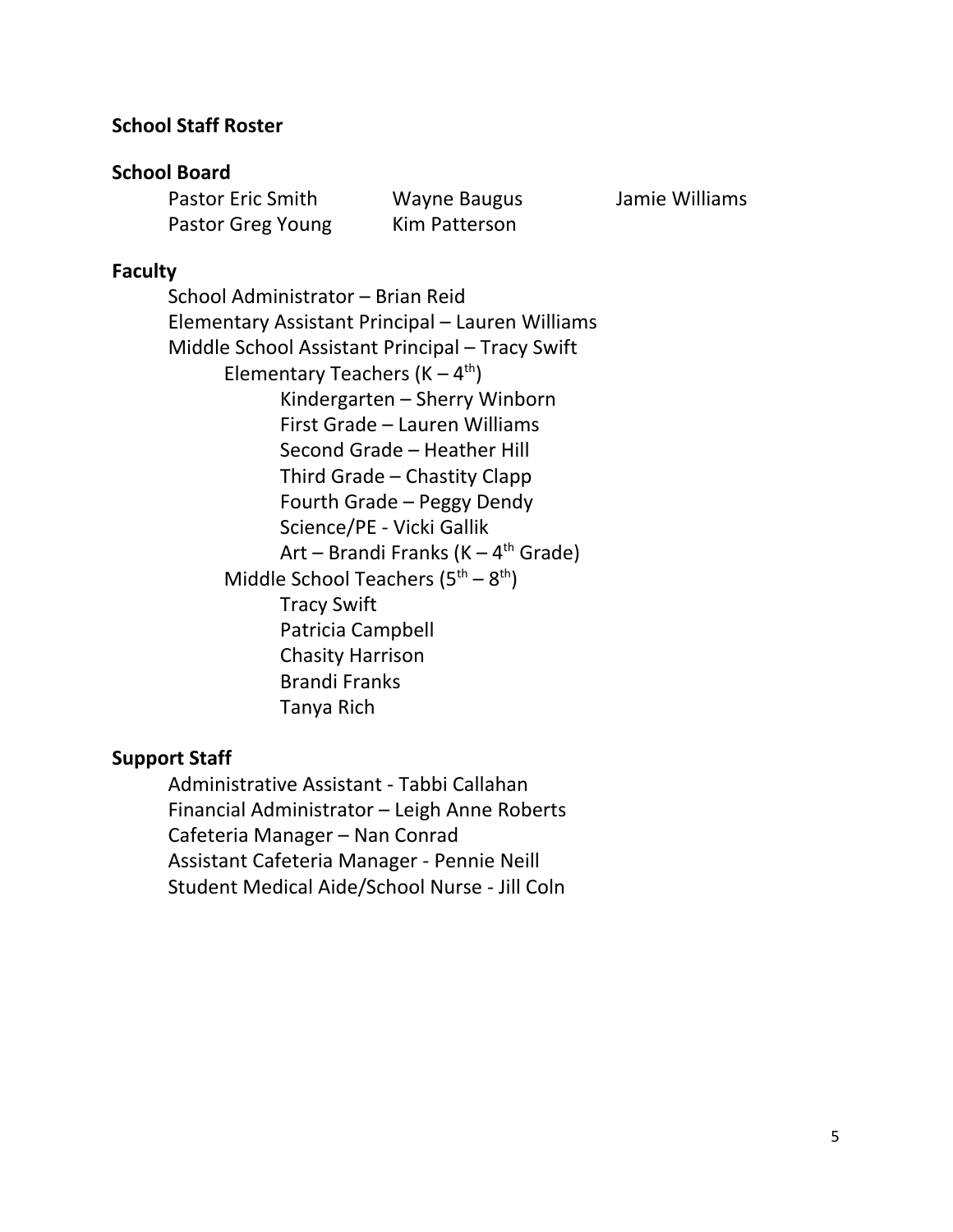## **Identification Section**

## **Mission Statement**

The mission statement of Savannah Christian Academy is to invest in the discipleship process of students as they grow in knowledge and spiritual maturity.

## **Vision Statement**

To lead students in the development of a Biblical worldview by educating them within the context of God's Word that they may see God's role in their lives, submit to His work for their lives, and seek His will through their lives.

## **Core Values**

- 1. Spiritual Cultivation
- 2. Academic Development
- 3. Athletic Progress

## **Philosophy of Education**

The philosophy of education at Savannah Christian Academy is to teach students to embrace academics for what it is, the process through which they are prepared mentally, physically, and spiritually for their present and future service to and for God. The educational process should minister to the mind as well as to the spirit in order to enable students to reach their fullest potential as endowed by their Creator.

Savannah Christian Academy is a ministry of Sharon Baptist Church. Its philosophy in regard to the overall operation and education is based on Colossians 1:18, "And He is the head of the body, the church: who is the beginning, the first-born from the dead; that in all things He might have the preeminence." Because we value each child as a unique and special creation, we strive to provide a learning environment in which he/she may reach his/her highest potential. In order to ensure Savannah Christian Academy's mission statement, we believe that the following areas of responsibility must be shared between the school and the home.

## **The academy has the responsibility to:**

- **●** teach the Bible as God's inerrant, inspired Word and as our guide and standard for daily living.
- prepare a curriculum that teaches the fundamentals necessary for highest education, critical thinking and lifelong learning.
- provide a nurturing environment that facilitates learning.
- provide staff who will expect the highest academic performance from each student.
- provide staff who model Biblical behavior and support parents in guiding children.
- develop a desire to know, to love, and to obey the will of God as revealed in the Bible.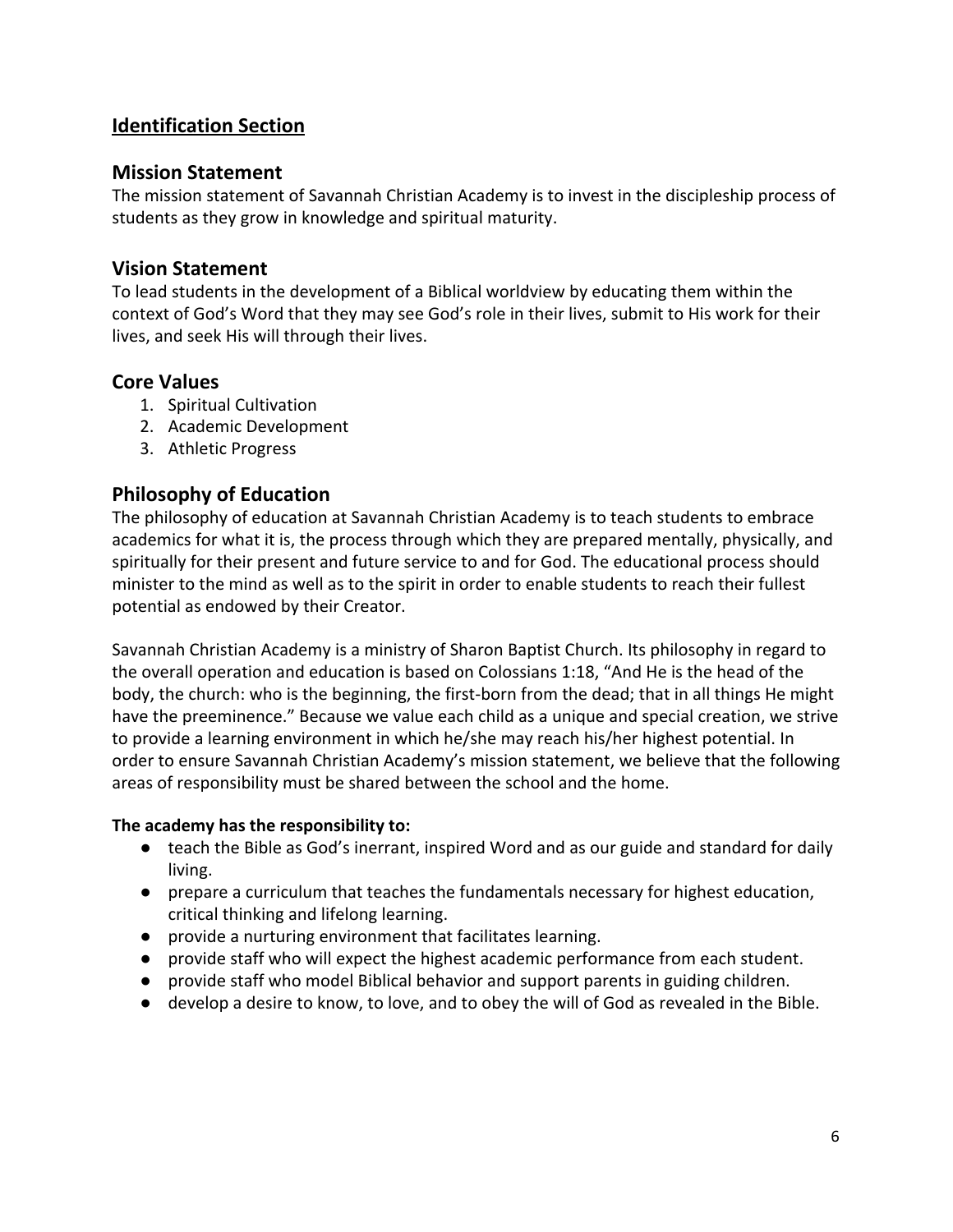#### **The student has the responsibility to:**

- **●** come to school prepared to learn.
- **●** show respect to the school community in attitude and actions.
- **●** seriously pursue a Christ-like attitude, both on and off campus.
- **●** seek opportunities for individual growth in all disciplines of the educational process.
- **●** accept responsibility for their personal choices and actions with regard to their effects upon the global community.

#### **The parents have the responsibility to:**

- cooperate closely with the school in the student's education and development.
- recognize that their child is a gift that has been entrusted to them by God and assume the responsibility to be an example.
- recognize and respect the structure of school authority.
- support the mission/vision of Savannah Christian Academy by working cooperatively with the school and community.

## **Expected Student Outcomes**

As students complete their experience at Savannah Christian Academy*,* it is expected that they will:

- be well prepared in all academic disciplines, especially in the areas of reading, writing, math, and science.
- have a knowledge and an understanding of people, events, and movements in history.
- know how to utilize resources including technology to find, analyze, and evaluate information.
- be committed to lifelong learning.
- have the skills to question, solve problems, and make wise decisions.
- understand the worth of every human being as created in the image of God.
- be able to articulate and defend their Christian worldview while having a basic understanding of opposing worldviews.
- understand that everyone is to pursue a personal relationship with Jesus Christ.
- treat their bodies as the temple of the Holy Spirit.
- be empowered by the Holy Spirit and pursue a life of faith, goodness, knowledge, self-control, perseverance, godliness, brotherly kindness, and love.

## **Statement of Faith**

As a ministry of Sharon Baptist Church, Savannah Christian Academy upholds and adheres to the same doctrinal beliefs as its sponsoring church. Because SCA works under the application of these principles and because it desires to work alongside the home and the church to nurture each student's spiritual walk, it is imperative that the family understand and support the school's Statement of Faith. The following is a list of the Biblical truths that the staff of SCA supports and instills through their teaching:

Sharon Baptist Church is in fellowship with thousands of other Baptist churches that make up the Southern Baptist Convention, whose beliefs are affirmed in **[The Baptist Faith and Message](http://www.sbc.net/bfm2000/bfm2000.asp)**: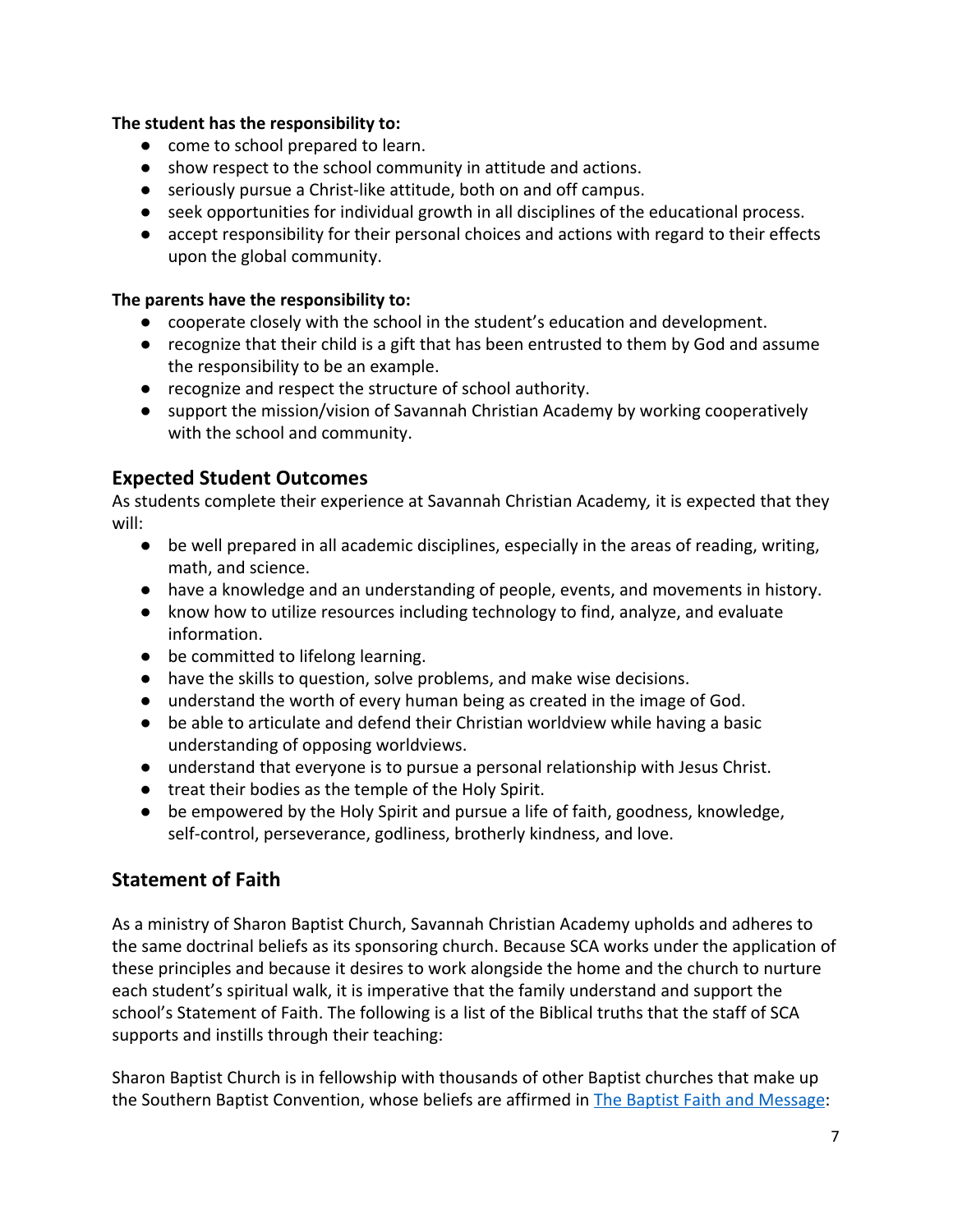#### **I. The Scriptures**

The Holy Bible was written by men divinely inspired and is God's revelation of Himself to man. It is a perfect treasure of divine instruction. It has God for its author, salvation for its end, and truth, without any mixture of error, for its matter. Therefore, all Scripture is totally true and trustworthy. It reveals the principles by which God judges us, and therefore is, and will remain to the end of the world, the true center of Christian union, and the supreme standard by which all human conduct, creeds, and religious opinions should be tried. All Scripture is a testimony to Christ, who is Himself the focus of divine revelation.

*Exodus 24:4; Deuteronomy 4:1-2; 17:19; Joshua 8:34; Psalms 19:7-10; 119:11,89,105,140; Isaiah 34:16; 40:8; Jeremiah 15:16; 36:1-32; Matthew 5:17-18; 22:29; Luke 21:33; 24:44-46; John 5:39; 16:13-15; 17:17; Acts 2:16ff.; 17:11; Romans 15:4; 16:25-26; 2 Timothy 3:15-17; Hebrews 1:1-2; 4:12; 1 Peter 1:25; 2 Peter 1:19-21.*

#### **II. God**

There is one and only one living and true God. He is an intelligent, spiritual, and personal Being, the Creator, Redeemer, Preserver, and Ruler of the universe. God is infinite in holiness and all other perfections. God is all powerful and all knowing; and His perfect knowledge extends to all things, past, present, and future, including the future decisions of His free creatures. To Him we owe the highest love, reverence, and obedience. The eternal triune God reveals Himself to us as Father, Son, and Holy Spirit, with distinct personal attributes, but without division of nature, essence, or being.

## **A. God the Father**

God as Father reigns with providential care over His universe, His creatures, and the flow of the stream of human history according to the purposes of His grace. He is all powerful, all knowing, all loving, and all wise. God is Father in truth to those who become children of God through faith in Jesus Christ. He is fatherly in His attitude toward all men.

*Genesis 1:1; 2:7; Exodus 3:14; 6:2-3; 15:11ff.; 20:1ff.; Leviticus 22:2; Deuteronomy 6:4; 32:6; 1 Chronicles 29:10; Psalm 19:1-3; Isaiah 43:3,15; 64:8; Jeremiah 10:10; 17:13; Matthew 6:9ff.; 7:11; 23:9; 28:19; Mark 1:9-11; John 4:24; 5:26; 14:6-13; 17:1-8; Acts 1:7; Romans 8:14-15; 1 Corinthians 8:6; Galatians 4:6; Ephesians 4:6; Colossians 1:15; 1 Timothy 1:17; Hebrews 11:6; 12:9; 1 Peter 1:17; 1 John 5:7.*

## **B. God the Son**

Christ is the eternal Son of God. In His incarnation as Jesus Christ, He was conceived of the Holy Spirit and born of the virgin Mary. Jesus perfectly revealed and did the will of God, taking upon Himself human nature with its demands and necessities and identifying Himself completely with mankind yet without sin. He honored the divine law by His personal obedience, and in His substitutionary death on the cross, He made provision for the redemption of men from sin. He was raised from the dead with a glorified body and appeared to His disciples as the person who was with them before His crucifixion. He ascended into heaven and is now exalted at the right hand of God where He is the One Mediator, fully God, fully man, in whose Person is effected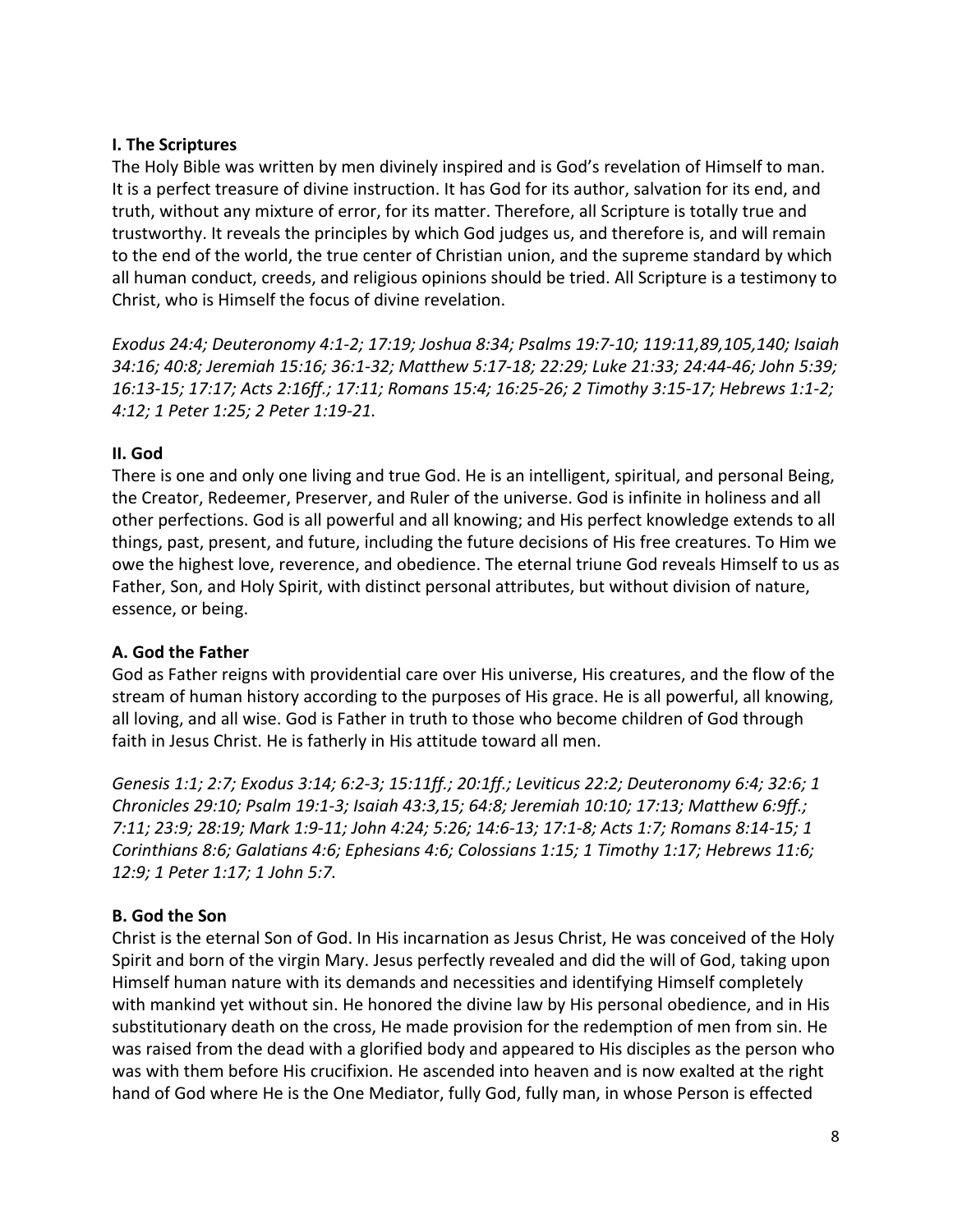the reconciliation between God and man. He will return in power and glory to judge the world and to consummate His redemptive mission. He now dwells in all believers as the living and ever present Lord.

*Genesis 18:1ff.; Psalms 2:7ff.; 110:1ff.; Isaiah 7:14; 53; Matthew 1:18-23; 3:17; 8:29; 11:27; 14:33; 16:16,27; 17:5; 27; 28:1-6,19; Mark 1:1; 3:11; Luke 1:35; 4:41; 22:70; 24:46; John 1:1-18,29; 10:30,38; 11:25-27; 12:44-50; 14:7-11; 16:15-16,28; 17:1-5, 21-22; 20:1-20,28; Acts 1:9; 2:22-24; 7:55-56; 9:4-5,20; Romans 1:3-4; 3:23-26; 5:6-21; 8:1-3,34; 10:4; 1 Corinthians 1:30; 2:2; 8:6; 15:1-8,24-28; 2 Corinthians 5:19-21; 8:9; Galatians 4:4-5; Ephesians 1:20; 3:11; 4:7-10; Philippians 2:5-11; Colossians 1:13-22; 2:9; 1 Thessalonians 4:14-18; 1 Timothy 2:5-6; 3:16; Titus 2:13-14; Hebrews 1:1-3; 4:14-15; 7:14-28; 9:12-15,24-28; 12:2; 13:8; 1 Peter 2:21-25; 3:22; 1 John 1:7-9; 3:2; 4:14-15; 5:9; 2 John 7-9; Revelation 1:13-16; 5:9-14; 12:10-11; 13:8; 19:16.*

## **C. God the Holy Spirit**

The Holy Spirit is the Spirit of God, fully divine. He inspired holy men of old to write the Scriptures. Through illumination, He enables men to understand truth. He exalts Christ. He convicts men of sin, of righteousness, and of judgment. He calls men to the Saviour, and effects regeneration. At the moment of regeneration, He baptizes every believer into the Body of Christ. He cultivates Christian character, comforts believers, and bestows the spiritual gifts by which they serve God through His church. He seals the believer unto the day of final redemption. His presence in the Christian is the guarantee that God will bring the believer into the fullness of the stature of Christ. He enlightens and empowers the believer and the church in worship, evangelism, and service.

*Genesis 1:2; Judges 14:6; Job 26:13; Psalms 51:11; 139:7ff.; Isaiah 61:1-3; Joel 2:28-32; Matthew 1:18; 3:16; 4:1; 12:28-32; 28:19; Mark 1:10,12; Luke 1:35; 4:1,18-19; 11:13; 12:12; 24:49; John 4:24; 14:16-17,26; 15:26; 16:7-14; Acts 1:8; 2:1-4,38; 4:31; 5:3; 6:3; 7:55; 8:17,39; 10:44; 13:2; 15:28; 16:6; 19:1-6; Romans 8:9-11,14-16,26-27; 1 Corinthians 2:10-14; 3:16; 12:3-11,13; Galatians 4:6; Ephesians 1:13-14; 4:30; 5:18; 1 Thessalonians 5:19; 1 Timothy 3:16; 4:1; 2 Timothy 1:14; 3:16; Hebrews 9:8,14; 2 Peter 1:21; 1 John 4:13; 5:6-7; Revelation 1:10; 22:17.*

## **III. Man**

Man is the special creation of God, made in His own image. He created them male and female as the crowning work of His creation. The gift of gender is thus part of the goodness of God's creation. In the beginning, man was innocent of sin and was endowed by his Creator with freedom of choice. By his free choice, man sinned against God and brought sin into the human race. Through the temptation of Satan, man transgressed the command of God and fell from his original innocence whereby his posterity inherit nature and an environment inclined toward sin. Therefore, as soon as they are capable of moral action, they become transgressors and are under condemnation. Only the grace of God can bring man into His holy fellowship and enable man to fulfill the creative purpose of God. The sacredness of human personality is evident in that God created man in His own image, and in that Christ died for man; therefore, every person of every race possesses full dignity and is worthy of respect and Christian love.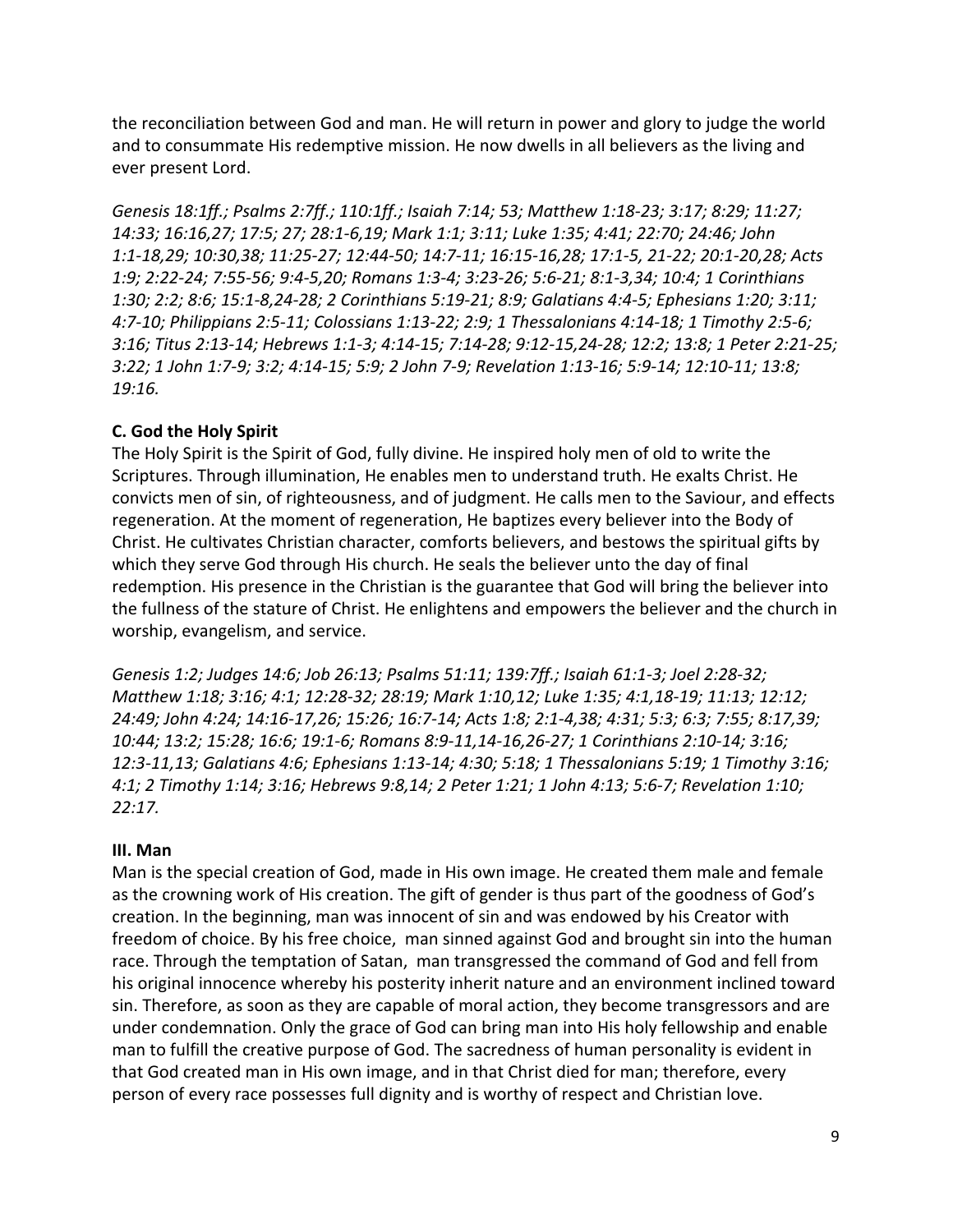*Genesis 1:26-30; 2:5,7,18-22; 3; 9:6; Psalms 1; 8:3-6; 32:1-5; 51:5; Isaiah 6:5; Jeremiah 17:5; Matthew 16:26; Acts 17:26-31; Romans 1:19-32; 3:10-18,23; 5:6,12,19; 6:6; 7:14-25; 8:14-18,29; 1 Corinthians 1:21-31; 15:19,21-22; Ephesians 2:1-22; Colossians 1:21-22; 3:9-11.*

#### **IV. Salvation**

Salvation involves the redemption of the whole man and is offered freely to all who accept Jesus Christ as Lord and Saviour, who by His own blood obtained eternal redemption for the believer. In its broadest sense, salvation includes regeneration, justification, sanctification, and glorification. There is no salvation apart from personal faith in Jesus Christ as Lord.

A. Regeneration, or the new birth, is a work of God's grace whereby believers become new creatures in Christ Jesus. It is a change of heart wrought by the Holy Spirit through conviction of sin, to which the sinner responds in repentance toward God and faith in the Lord Jesus Christ. Repentance and faith are inseparable experiences of grace.

Repentance is a genuine turning from sin toward God. Faith is the acceptance of Jesus Christ and commitment of the entire personality to Him as Lord and Saviour.

B. Justification is God's gracious and full acquittal upon principles of His righteousness of all sinners who repent and believe in Christ. Justification brings the believer unto a relationship of peace and favor with God.

C. Sanctification is the experience, beginning in regeneration, by which the believer is set apart to God's purposes, and is enabled to progress toward moral and spiritual maturity through the presence and power of the Holy Spirit dwelling in him. Growth in grace should continue throughout the regenerate person's life.

D. Glorification is the culmination of salvation and is the final blessed and abiding state of the redeemed.

*Genesis 3:15; Exodus 3:14-17; 6:2-8; Matthew 1:21; 4:17; 16:21-26; 27:22-28:6; Luke 1:68-69; 2:28-32; John 1:11-14,29; 3:3-21,36; 5:24; 10:9,28-29; 15:1-16; 17:17; Acts 2:21; 4:12; 15:11; 16:30-31; 17:30-31; 20:32; Romans 1:16-18; 2:4; 3:23-25; 4:3ff.; 5:8-10; 6:1-23; 8:1-18,29-39; 10:9-10,13; 13:11-14; 1 Corinthians 1:18,30; 6:19-20; 15:10; 2 Corinthians 5:17-20; Galatians 2:20; 3:13; 5:22-25; 6:15; Ephesians 1:7; 2:8-22; 4:11-16; Philippians 2:12-13; Colossians 1:9-22; 3:1ff.; 1 Thessalonians 5:23-24; 2 Timothy 1:12; Titus 2:11-14; Hebrews 2:1-3; 5:8-9; 9:24-28; 11:1-12:8,14; James 2:14-26; 1 Peter 1:2-23; 1 John 1:6-2:11; Revelation 3:20; 21:1-22:5.*

## **V. God's Purpose of Grace**

Election is the gracious purpose of God, according to which He regenerates, justifies, sanctifies, and glorifies sinners. It is consistent with the free agency of man and comprehends all the means in connection with the end. It is the glorious display of God's sovereign goodness and is infinitely wise, holy, and unchangeable. It excludes boasting and promotes humility.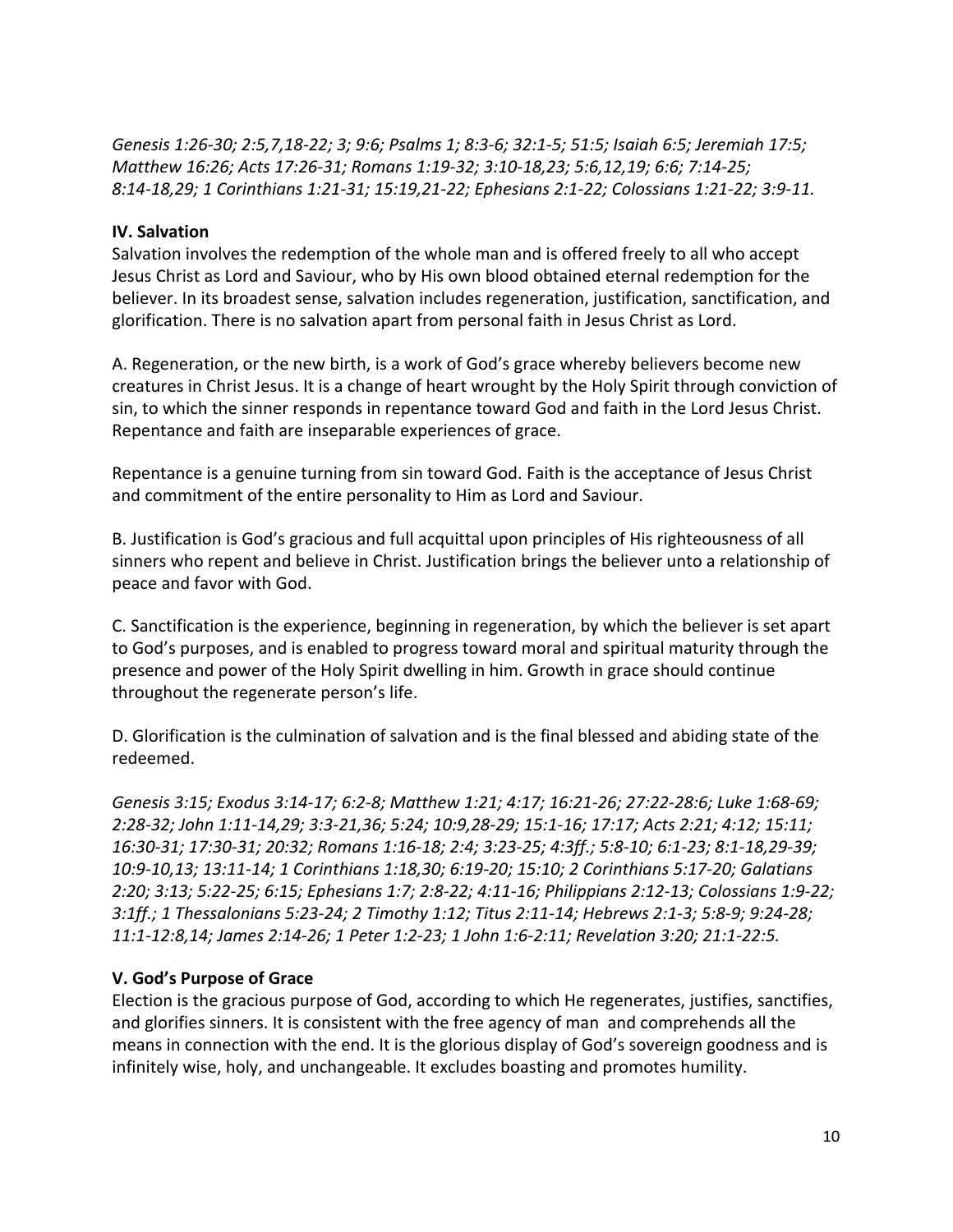All true believers endure to the end. Those whom God has accepted in Christ, and sanctified by His Spirit, will never fall away from the state of grace, but shall persevere to the end. Believers may fall into sin through neglect and temptation, whereby they grieve the Spirit, impair their graces and comforts, and bring reproach on the cause of Christ and temporal judgments on themselves; yet they shall be kept by the power of God through faith unto salvation.

*Genesis 12:1-3; Exodus 19:5-8; 1 Samuel 8:4-7,19-22; Isaiah 5:1-7; Jeremiah 31:31ff.; Matthew 16:18-19; 21:28-45; 24:22,31; 25:34; Luke 1:68-79; 2:29-32; 19:41-44; 24:44-48; John 1:12-14; 3:16; 5:24; 6:44-45,65; 10:27-29; 15:16; 17:6,12,17-18; Acts 20:32; Romans 5:9-10; 8:28-39; 10:12-15; 11:5-7,26-36; 1 Corinthians 1:1-2; 15:24-28; Ephesians 1:4-23; 2:1-10; 3:1-11; Colossians 1:12-14; 2 Thessalonians 2:13-14; 2 Timothy 1:12; 2:10,19; Hebrews 11:39–12:2; James 1:12; 1 Peter 1:2-5,13; 2:4-10; 1 John 1:7-9; 2:19; 3:2.*

## **VI. The Church**

A New Testament church of the Lord Jesus Christ is an autonomous local congregation of baptized believers, associated by covenant in the faith and fellowship of the gospel; observing the two ordinances of Christ, governed by His laws, exercising the gifts, rights, and privileges invested in them by His Word, and seeking to extend the gospel to the ends of the earth. Each congregation operates under the Lordship of Christ through democratic processes. In such a congregation, each member is responsible and accountable to Christ as Lord. Its scriptural officers are pastors and deacons. While both men and women are gifted for service in the church, the office of pastor is limited to men as qualified by Scripture.

The New Testament speaks also of the church as the Body of Christ which includes all of the redeemed of all the ages, believers from every tribe, and tongue, and people, and nation.

*Matthew 16:15-19; 18:15-20; Acts 2:41-42,47; 5:11-14; 6:3-6; 13:1-3; 14:23,27; 15:1-30; 16:5; 20:28; Romans 1:7; 1 Corinthians 1:2; 3:16; 5:4-5; 7:17; 9:13-14; 12; Ephesians 1:22-23; 2:19-22; 3:8-11,21; 5:22-32; Philippians 1:1; Colossians 1:18; 1 Timothy 2:9-14; 3:1-15; 4:14; Hebrews 11:39-40; 1 Peter 5:1-4; Revelation 2-3; 21:2-3.*

## **VII. Baptism and the Lord's Supper**

Christian baptism is the immersion of a believer in water in the name of the Father, the Son, and the Holy Spirit. It is an act of obedience symbolizing the believer's faith in a crucified, buried, and risen Saviour, the believer's death to sin, the burial of the old life, and the resurrection to walk in newness of life in Christ Jesus. It is a testimony to his faith in the final resurrection of the dead. Being a church ordinance, it is prerequisite to the privileges of church membership and to the Lord's Supper.

The Lord's Supper is a symbolic act of obedience whereby members of the church, through partaking of the bread and the fruit of the vine, memorialize the death of the Redeemer and anticipate His second coming.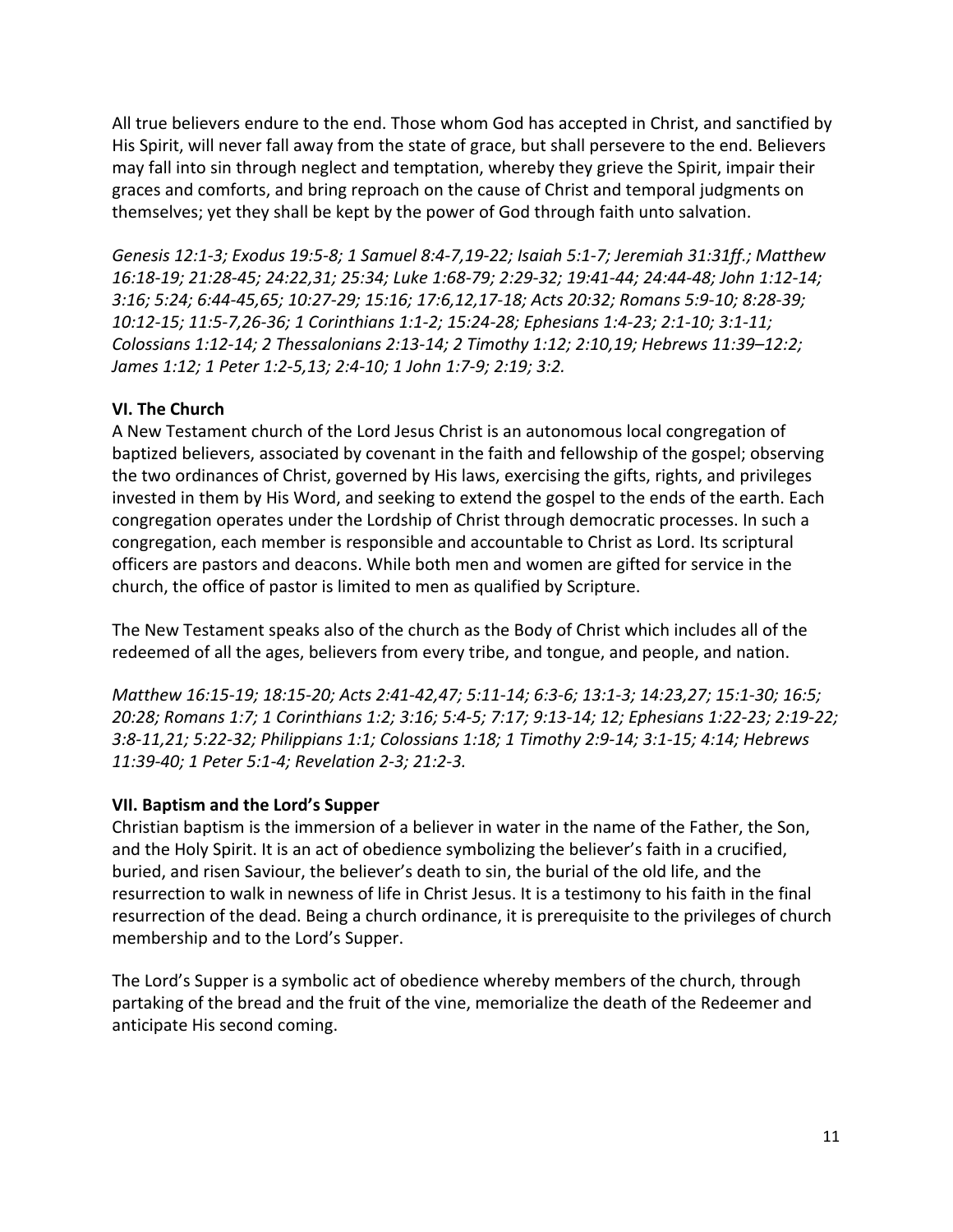*Matthew 3:13-17; 26:26-30; 28:19-20; Mark 1:9-11; 14:22-26; Luke 3:21-22; 22:19-20; John 3:23; Acts 2:41-42; 8:35-39; 16:30-33; 20:7; Romans 6:3-5; 1 Corinthians 10:16,21; 11:23-29; Colossians 2:12.*

## **VIII. The Lord's Day**

The first day of the week is the Lord's Day. It is a Christian institution for regular observance. It commemorates the resurrection of Christ from the dead and should include exercises of worship and spiritual devotion, both public and private. Activities on the Lord's Day should be commensurate with the Christian's conscience under the Lordship of Jesus Christ.

*Exodus 20:8-11; Matthew 12:1-12; 28:1ff.; Mark 2:27-28; 16:1-7; Luke 24:1-3,33-36; John 4:21-24; 20:1,19-28; Acts 20:7; Romans 14:5-10; I Corinthians 16:1-2; Colossians 2:16; 3:16; Revelation 1:10.*

## **IX. The Kingdom**

The Kingdom of God includes both His general sovereignty over the universe and His particular kingship over men who willfully acknowledge Him as King. Particularly the Kingdom is the realm of salvation into which men enter by trustful, childlike commitment to Jesus Christ. Christians ought to pray and to labor that the Kingdom may come, and God's will be done on earth. The full consummation of the Kingdom awaits the return of Jesus Christ and the end of this age.

*Genesis 1:1; Isaiah 9:6-7; Jeremiah 23:5-6; Matthew 3:2; 4:8-10,23; 12:25-28; 13:1-52; 25:31-46; 26:29; Mark 1:14-15; 9:1; Luke 4:43; 8:1; 9:2; 12:31-32; 17:20-21; 23:42; John 3:3; 18:36; Acts 1:6-7; 17:22-31; Romans 5:17; 8:19; 1 Corinthians 15:24-28; Colossians 1:13; Hebrews 11:10,16; 12:28; 1 Peter 2:4-10; 4:13; Revelation 1:6,9; 5:10; 11:15; 21-22.*

## **X. Last Things**

God, in His own time and in His own way, will bring the world to its appropriate end. According to His promise, Jesus Christ will return personally and visibly in glory to the earth; the dead will be raised; and Christ will judge all men in righteousness. The unrighteous will be consigned to Hell, the place of everlasting punishment. The righteous in their resurrected and glorified bodies will receive their reward and will dwell forever in Heaven with the Lord.

*Isaiah 2:4; 11:9; Matthew 16:27; 18:8-9; 19:28; 24:27,30,36,44; 25:31-46; 26:64; Mark 8:38; 9:43-48; Luke 12:40,48; 16:19-26; 17:22-37; 21:27-28; John 14:1-3; Acts 1:11; 17:31; Romans 14:10; 1 Corinthians 4:5; 15:24-28,35-58; 2 Corinthians 5:10; Philippians 3:20-21; Colossians 1:5; 3:4; 1 Thessalonians 4:14-18; 5:1ff.; 2 Thessalonians 1:7ff.; 2; 1 Timothy 6:14; 2 Timothy 4:1,8; Titus 2:13; Hebrews 9:27-28; James 5:8; 2 Peter 3:7ff.; 1 John 2:28; 3:2; Jude 14; Revelation 1:18; 3:11; 20:1-22:13.*

## **XI. Evangelism and Missions**

It is the duty and privilege of every follower of Christ and of every church of the Lord Jesus Christ to endeavor to make disciples of all nations. The new birth of man's spirit by God's Holy Spirit means the birth of love for others. Missionary effort on the part of all rests thus upon a spiritual necessity of the regenerate life and is expressly and repeatedly commanded in the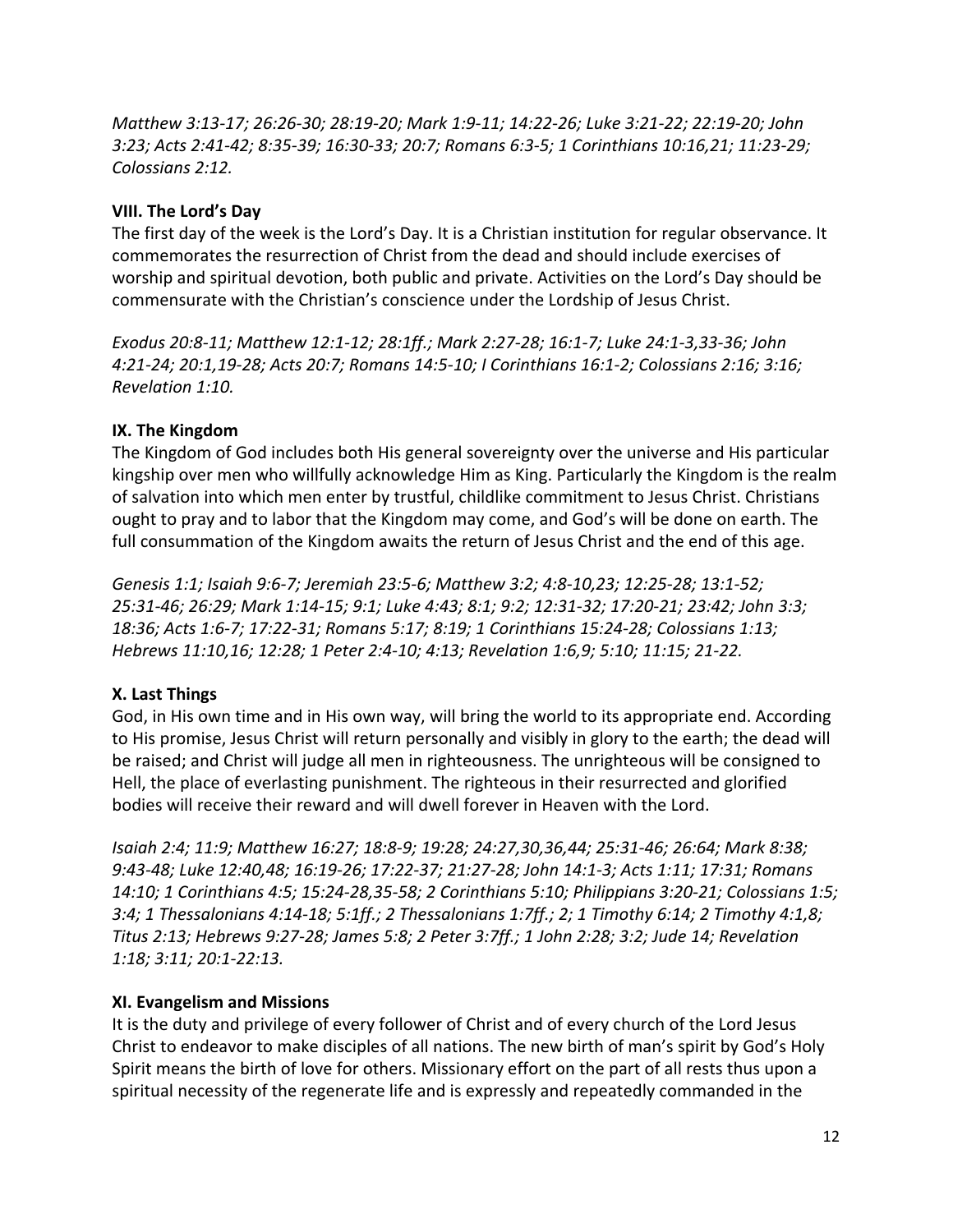teachings of Christ. The Lord Jesus Christ has commanded the preaching of the gospel to all nations. It is the duty of every child of God to seek constantly to win the lost to Christ by verbal witness undergirded by a Christian lifestyle, and by other methods in harmony with the gospel of Christ.

*Genesis 12:1-3; Exodus 19:5-6; Isaiah 6:1-8; Matthew 9:37-38; 10:5-15; 13:18-30, 37-43; 16:19; 22:9-10; 24:14; 28:18-20; Luke 10:1-18; 24:46-53; John 14:11-12; 15:7-8,16; 17:15; 20:21; Acts 1:8; 2; 8:26-40; 10:42-48; 13:2-3; Romans 10:13-15; Ephesians 3:1-11; 1 Thessalonians 1:8; 2 Timothy 4:5; Hebrews 2:1-3; 11:39-12:2; 1 Peter 2:4-10; Revelation 22:17.*

## **XII. Education**

Christianity is the faith of enlightenment and intelligence. In Jesus Christ abide all the treasures of wisdom and knowledge. All sound learning is, therefore, a part of our Christian heritage. The new birth opens all human faculties and creates a thirst for knowledge. Moreover, the cause of education in the Kingdom of Christ is co-ordinated with the causes of missions and general benevolence, and should receive along with these the liberal support of the churches. An adequate system of Christian education is necessary to a complete spiritual program for Christ's people.

In Christian education, there should be a proper balance between academic freedom and academic responsibility. Freedom in any orderly relationship of human life is always limited and never absolute. The freedom of a teacher in a Christian school, college, or seminary is limited by the pre-eminence of Jesus Christ, by the authoritative nature of the Scriptures, and by the distinct purpose for which the school exists.

*Deuteronomy 4:1,5,9,14; 6:1-10; 31:12-13; Nehemiah 8:1-8; Job 28:28; Psalms 19:7ff.; 119:11; Proverbs 3:13ff.; 4:1-10; 8:1-7,11; 15:14; Ecclesiastes 7:19; Matthew 5:2; 7:24ff.; 28:19-20; Luke 2:40; 1 Corinthians 1:18-31; Ephesians 4:11-16; Philippians 4:8; Colossians 2:3,8-9; 1 Timothy 1:3-7; 2 Timothy 2:15; 3:14-17; Hebrews 5:12-6:3; James 1:5; 3:17.*

#### **XIII. Stewardship**

God is the source of all blessings, temporal and spiritual; all that we have and are we owe to Him. Christians have a spiritual debtorship to the whole world, a holy trusteeship in the gospel, and a binding stewardship in their possessions. They are therefore under obligation to serve Him with their time, talents, and material possessions and should recognize all these as entrusted to them to use for the glory of God and for helping others. According to the Scriptures, Christians should contribute of their means cheerfully, regularly, systematically, proportionately, and liberally for the advancement of the Redeemer's cause on earth.

*Genesis 14:20; Leviticus 27:30-32; Deuteronomy 8:18; Malachi 3:8-12; Matthew 6:1-4,19-21; 19:21; 23:23; 25:14-29; Luke 12:16-21,42; 16:1-13; Acts 2:44-47; 5:1-11; 17:24-25; 20:35; Romans 6:6-22; 12:1-2; 1 Corinthians 4:1-2; 6:19-20; 12; 16:1-4; 2 Corinthians 8-9; 12:15; Philippians 4:10-19; 1 Peter 1:18-19.*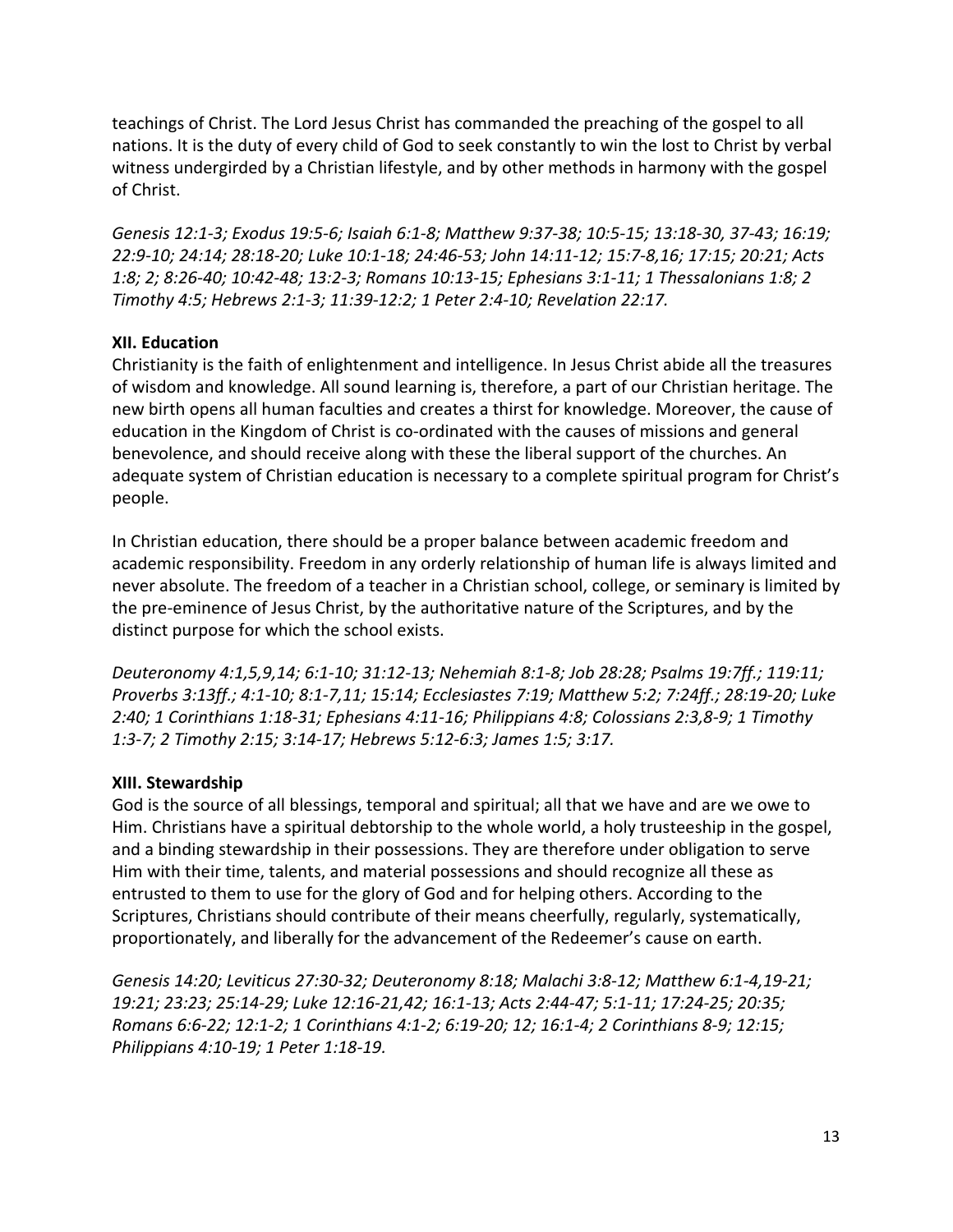#### **XIV. Cooperation**

Christ's people should, as occasion requires, organize such associations and conventions as may best secure cooperation for the great objects of the Kingdom of God. Such organizations have no authority over one another or over the churches. They are voluntary and advisory bodies designed to elicit, combine, and direct the energies of our people in the most effective manner.

Members of New Testament churches should cooperate with one another in carrying forward the missionary, educational, and benevolent ministries for the extension of Christ's Kingdom.

Christian unity in the New Testament sense is spiritual harmony and voluntary cooperation for common ends by various groups of Christ's people. Cooperation is desirable between the various Christian denominations, when the end to be attained is itself justified, and when such cooperation involves no violation of conscience or compromise of loyalty to Christ and His Word as revealed in the New Testament.

*Exodus 17:12; 18:17ff.; Judges 7:21; Ezra 1:3-4; 2:68-69; 5:14-15; Nehemiah 4; 8:1-5; Matthew 10:5-15; 20:1-16; 22:1-10; 28:19-20; Mark 2:3; Luke 10:1ff.; Acts 1:13-14; 2:1ff.; 4:31-37; 13:2-3; 15:1-35; 1 Corinthians 1:10-17; 3:5-15; 12; 2 Corinthians 8-9; Galatians 1:6-10; Ephesians 4:1-16; Philippians 1:15-18.*

#### **XV. The Christian and the Social Order**

All Christians are under obligation to seek to make the will of Christ supreme in our own lives and in human society. Means and methods used for the improvement of society and the establishment of righteousness among men can be truly and permanently helpful only when they are rooted in the regeneration of the individual by the saving grace of God in Jesus Christ. In the spirit of Christ, Christians should oppose racism, every form of greed, selfishness, and vice, and all forms of sexual immorality, including adultery, homosexuality, and pornography.

We should work to provide for the orphaned, the needy, the abused, the aged, the helpless, and the sick. We should speak on behalf of the unborn and contend for the sanctity of all human life from conception to natural death. Every Christian should seek to bring industry, government, and society as a whole under the sway of the principles of righteousness, truth, and brotherly love. In order to promote these ends Christians should be ready to work with all men of good will in any good cause, always being careful to act in the spirit of love without compromising their loyalty to Christ and His truth.

*Exodus 20:3-17; Leviticus 6:2-5; Deuteronomy 10:12; 27:17; Psalm 101:5; Micah 6:8; Zechariah 8:16; Matthew 5:13-16,43-48; 22:36-40; 25:35; Mark 1:29-34; 2:3ff.; 10:21; Luke 4:18-21; 10:27-37; 20:25; John 15:12; 17:15; Romans 12–14; 1Corinthians 5:9-10; 6:1-7; 7:20-24; 10:23-11:1; Galatians 3:26-28; Ephesians 6:5-9; Colossians 3:12-17; 1 Thessalonians 3:12; Philemon; James 1:27; 2:8.*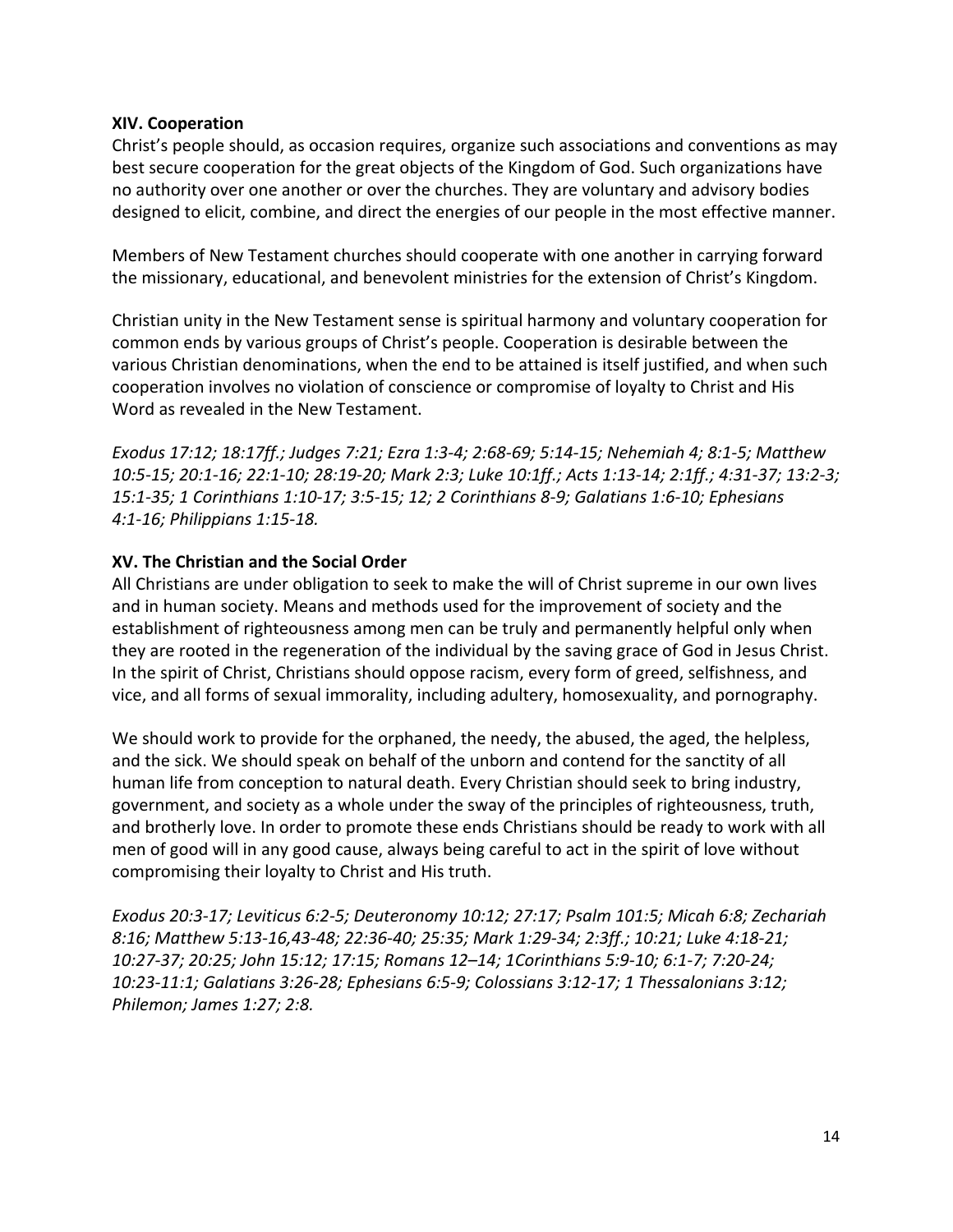#### **XVI. Peace and War**

It is the duty of Christians to seek peace with all men on principles of righteousness. In accordance with the spirit and teachings of Christ, they should do all in their power to put an end to war.

The true remedy for the war spirit is the gospel of our Lord. The supreme need of the world is the acceptance of His teachings in all the affairs of men and nations, and the practical application of His law of love. Christian people throughout the world should pray for the reign of the Prince of Peace.

*Isaiah 2:4; Matthew 5:9,38-48; 6:33; 26:52; Luke 22:36,38; Romans 12:18-19; 13:1-7; 14:19; Hebrews 12:14; James 4:1-2.*

#### **XVII. Religious Liberty**

God alone is Lord of the conscience, and He has left it free from the doctrines and commandments of men which are contrary to His Word or not contained in it. Church and state should be separate. The state owes to every church protection and full freedom in the pursuit of its spiritual ends. In providing for such freedom, no ecclesiastical group or denomination should be favored by the state more than others. Civil government being ordained of God, it is the duty of Christians to render loyal obedience thereto in all things not contrary to the revealed will of God. The church should not resort to the civil power to carry on its work. The gospel of Christ contemplates spiritual means alone for the pursuit of its ends. The state has no right to impose penalties for religious opinions of any kind. The state has no right to impose taxes for the support of any form of religion. A free church in a free state is the Christian ideal, and this implies the right of free and unhindered access to God on the part of all men, and the right to form and propagate opinions in the sphere of religion without interference by the civil power.

*Genesis 1:27; 2:7; Matthew 6:6-7,24; 16:26; 22:21; John 8:36; Acts 4:19-20; Romans 6:1-2; 13:1-7; Galatians 5:1,13; Philippians 3:20; 1 Timothy 2:1-2; James 4:12; 1 Peter 2:12-17; 3:11-17; 4:12-19.*

#### **XVIII. The Family**

God has ordained the family as the foundational institution of human society. It is composed of persons related to one another by marriage, blood, or adoption.

Marriage is the uniting of one man and one woman in covenant commitment for a lifetime. It is God's unique gift to reveal the union between Christ and His church and to provide for the man and the woman in marriage the framework for intimate companionship, the channel of sexual expression according to biblical standards, and the means for procreation of the human race.

The husband and wife are of equal worth before God, since both are created in God's image. The marriage relationship models the way God relates to His people. A husband is to love his wife as Christ loved the church. He has the God-given responsibility to provide for, to protect, and to lead his family. A wife is to submit herself graciously to the servant leadership of her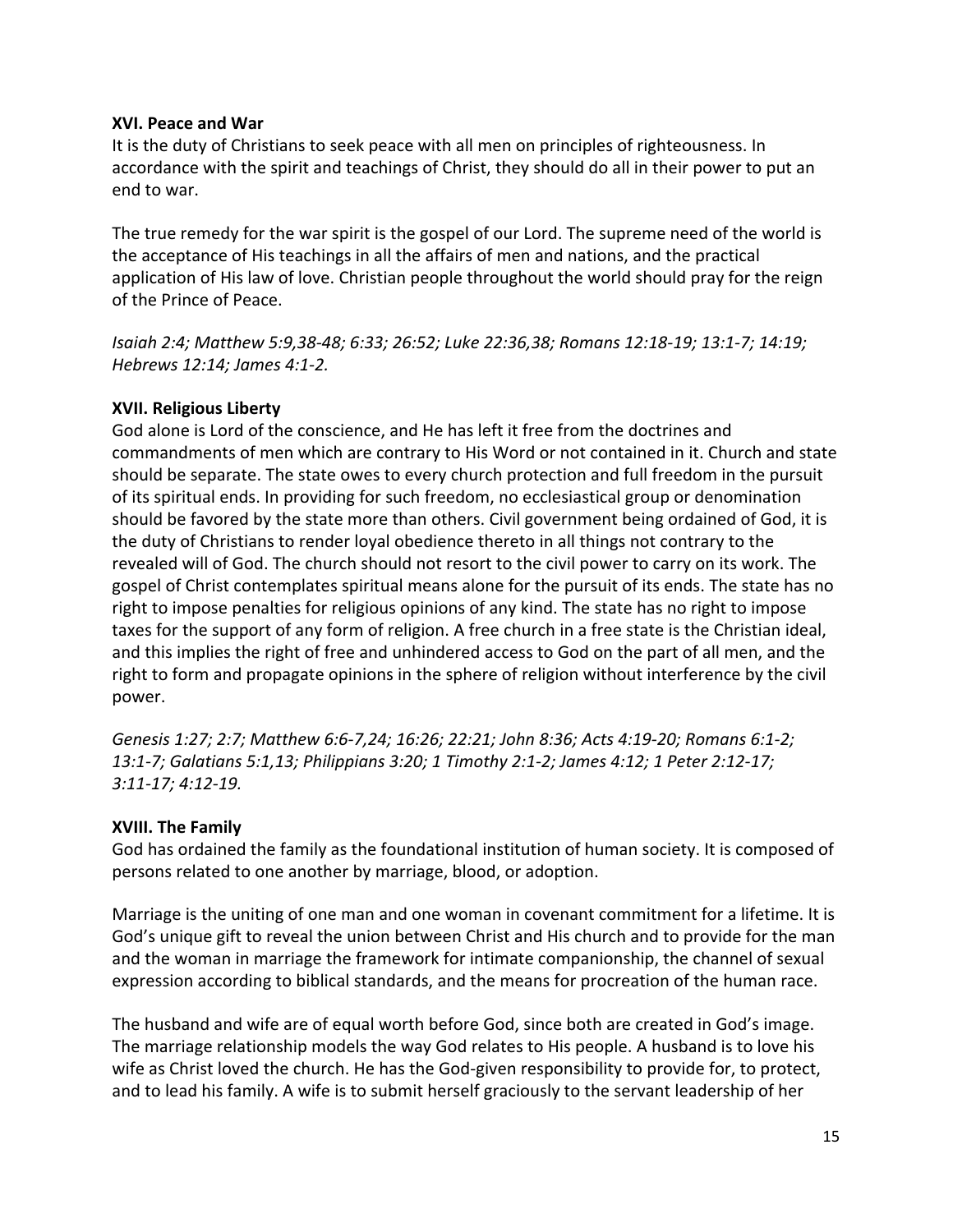husband even as the church willingly submits to the headship of Christ. She, being in the image of God as is her husband and thus equal to him, has the God-given responsibility to respect her husband and to serve as his helper in managing the household and nurturing the next generation.

Children, from the moment of conception, are a blessing and heritage from the Lord. Parents are to demonstrate to their children God's pattern for marriage. Parents are to teach their children spiritual and moral values and to lead them, through consistent lifestyle example and loving discipline, to make choices based on biblical truth. Children are to honor and obey their parents.

*Genesis 1:26-28; 2:15-25; 3:1-20; Exodus 20:12; Deuteronomy 6:4-9; Joshua 24:15; 1 Samuel 1:26-28; Psalms 51:5; 78:1-8; 127; 128; 139:13-16; Proverbs 1:8; 5:15-20; 6:20-22; 12:4; 13:24; 14:1; 17:6; 18:22; 22:6,15; 23:13-14; 24:3; 29:15,17; 31:10-31; Ecclesiastes 4:9-12; 9:9; Malachi 2:14-16; Matthew 5:31-32; 18:2-5; 19:3-9; Mark 10:6-12; Romans 1:18-32; 1 Corinthians 7:1-16; Ephesians 5:21-33; 6:1-4; Colossians 3:18-21; 1 Timothy 5:8,14; 2 Timothy 1:3-5; Titus 2:3-5; Hebrews 13:4; 1 Peter 3:1-7.*

**A document (Code of Ethics) stating that the above Statement of Faith for Savannah Christian Academy has been read and that one understands that these principles will be reflected in the teachings of SCA must be signed online by the parent/guardian at the time of registration.**

## **School History**

Savannah Christian Academy began as a prayer request in 1995 when a member of Sharon Baptist Church, Mrs. Fran Patterson, saw a need for Christian education. She began to pray for a school in which students would be taught the three R's of redemption, regeneration, and reconciliation along with readin', writin', and 'rithmetic. In August of 1997, after years of prayer, God opened the doors of Savannah Christian Academy. While the academy began with a teaching staff of two and a student body of fifteen, today it consists of a teaching and support staff of fourteen and a student body of over one hundred! It has been, and continues to be, an exciting journey; God's blessings continue to fall fresh every day!

## **School Sponsorship and Affiliation**

Savannah Christian Academy is a ministry of Sharon Baptist Church.

Savannah Christian Academy first became accredited in 2001 through the Tennessee Association of Christian Schools (TACS). In 2005, the school became accredited through the Association of Christian Schools International (ACSI). In 2007, the school also received accreditation through AdvancEd, formerly known as the Southern Association of Colleges and Schools (SACS). In 2016, the school went through the required accreditation renewal process and approval for another five year period was granted by both ACSI and SACS/CASI.

Savannah Christian Academy is also a member of the Southern Baptist Association of Christian Schools.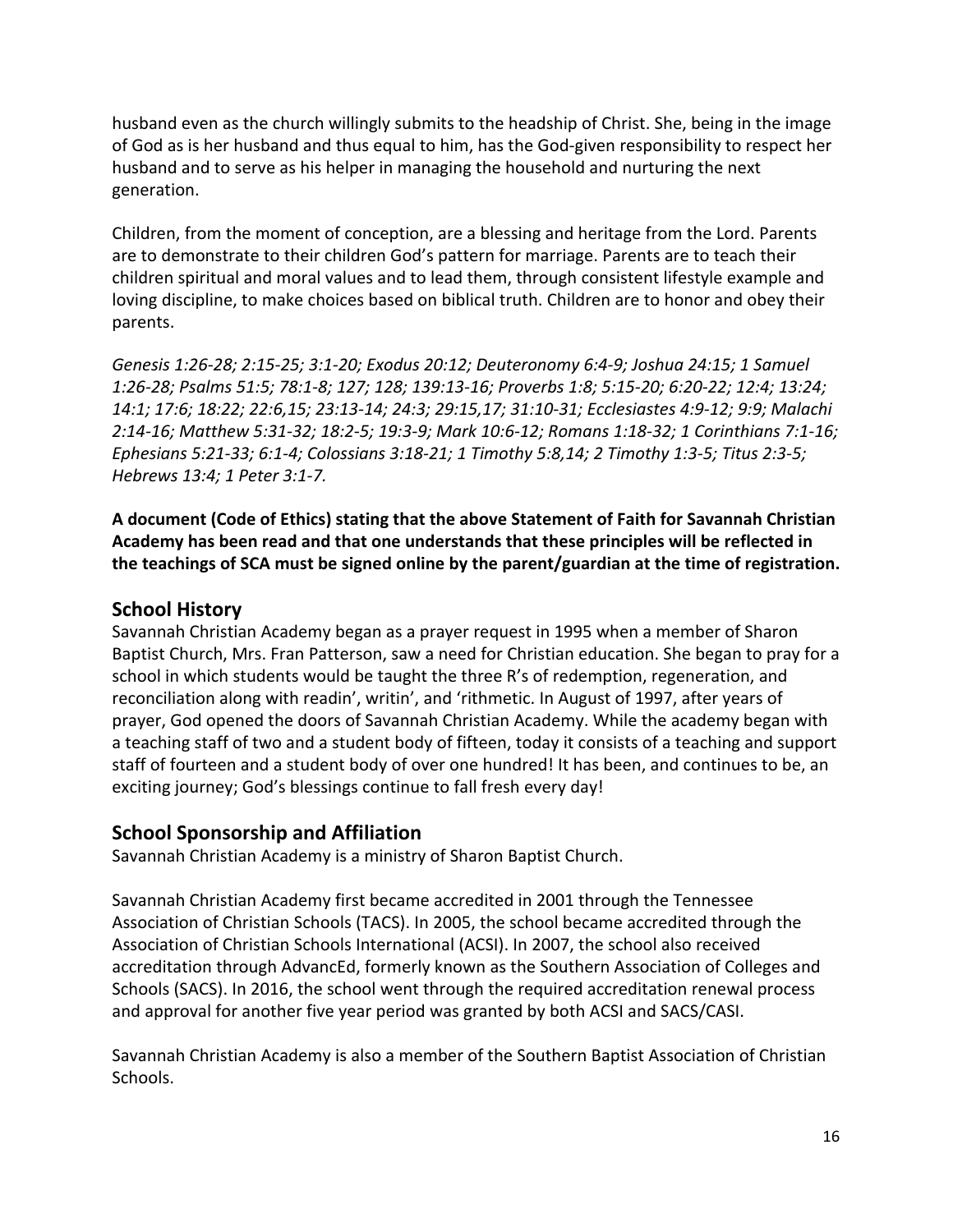## **Admission Philosophy, Policies, and Procedures**

Savannah Christian Academy is open to anyone interested in securing a Christian education, from kindergarten through ninth grade, whom the school finds qualified for admission and who agrees (and whose parents agree) that he or she shall abide by the rules of Savannah Christian Academy.

All students must show a desire to attend Savannah Christian Academy and agree to honestly and wholeheartedly apply themselves to "do your best to present yourself to God as one approved" (2 Timothy 2:15, ESV). They must also agree to be courteous and respectful to their peers, staff, faculty, and other daily associates.

Savannah Christian Academy reserves the right to select students on the basis of academic performance, religious commitment, lifestyle choices, and personal qualifications including a willingness to cooperate with the administration of Savannah Christian Academy and to abide by its policies.

## **Important Legal Information**

Enrollment of children in Savannah Christian Academy is a privilege, not a right. Parents must understand that continued enrollment and reenrollment of their children is dependent on their support of the school, its staff, and its policies.

## **Procedures Section**

## **Admissions**

## **Enrollment Requirements**

- 1. It is recommended that students entering **kindergarten** be **five years old on or before May 31st**. An interview and an entrance exam will be done to determine if admittance will be granted to students with birthdays falling after this date. If a child has attended preschool, a recommendation from his/her teacher must be given before admission will be granted.
- 2. Elementary students must have successfully accomplished previous grade and submit proof of this upon enrollment (copy of last year's report card and copies of all achievement test scores).
- 3. All records from previous school/schools must accompany student.
- 4. A faculty interview is required with all incoming students to determine spiritual and academic growth and potential.
- 5. Students transferring into SCA should have academic records that show they maintained a C average or above in each subject as well as an overall stanine score of 5 or above on their standardized test for the previous and/or current school year.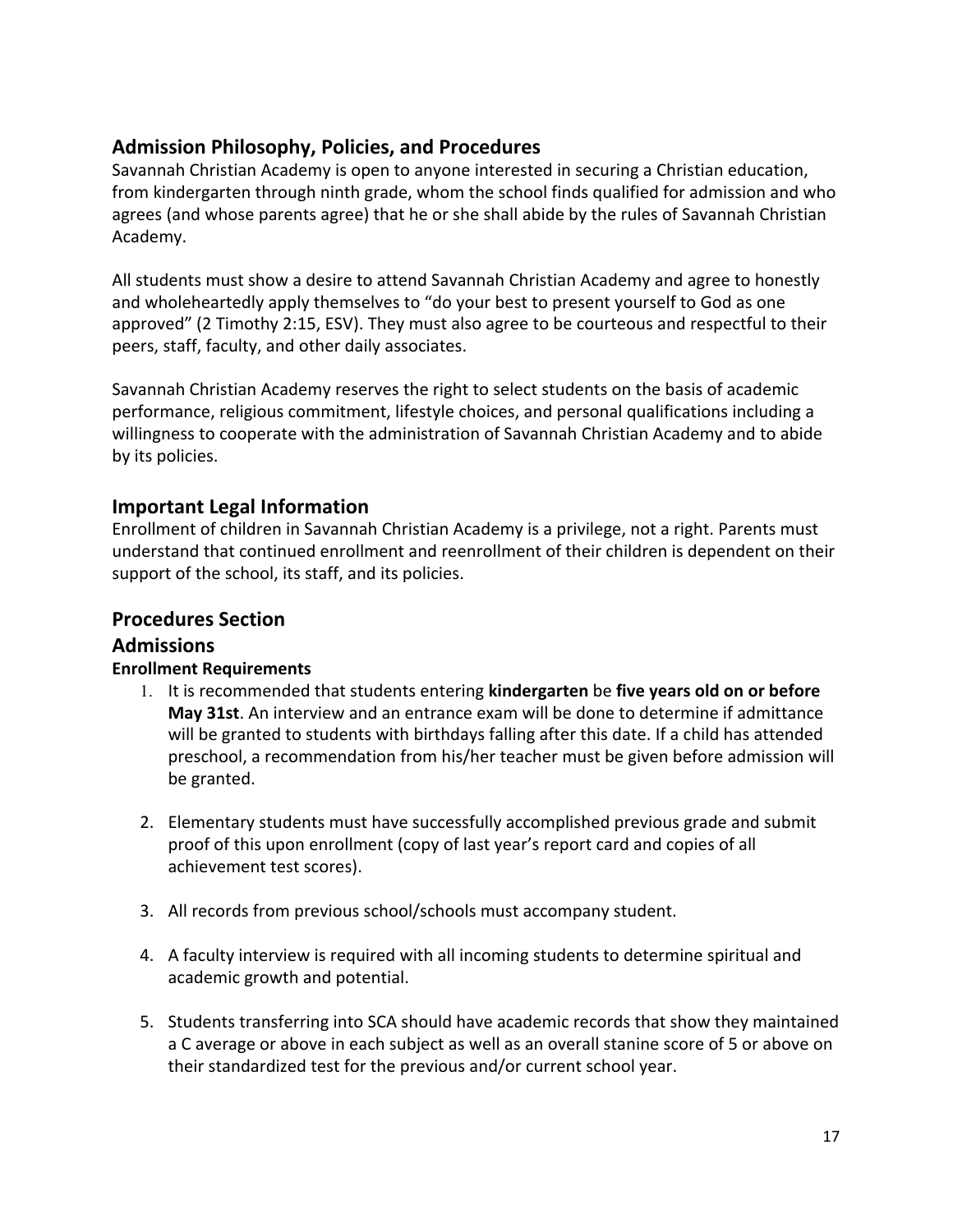- 6. All required health, academic and enrollment records must be completed and returned to the SCA office within the first 2 weeks of the school year.
- 7. Students must comply with all county, state and federal health laws and regulations to be admitted to SCA.
- 8. Attendance to SCA is a privilege and not a right. SCA does not admit students who have been expelled or suspended from another school or who are under disciplinary action from another school.
- 9. Savannah Christian Academy admits students of any race, color, national and ethnic origin to all the rights, privileges, programs, and activities generally accorded or made available to students at the school. It does not discriminate on the basis of race, color, national and ethnic origin in administration of its educational policies, admissions policies, scholarship and loan programs, and athletic and other school-administered programs.

Savannah Christian Academy is a religious institution providing an education in a distinct Christian environment, and it believes that its biblical role is to work in conjunction with the home to mold students to be Christ-like. On those occasions in which the atmosphere or conduct within a particular home is counter to or in opposition to the biblical lifestyle the school teaches, the school reserves the right, within its sole discretion, to refuse admission of an applicant or to discontinue enrollment of a student. This includes, but is not necessarily limited to, living in, condoning, or supporting sexual immorality; homosexual acts or sexual orientation; promoting such practices; or otherwise the inability to support the moral principles of the school (Genesis 1:26-28; 2:15-25; Leviticus 20:13a, Matthew 19:4-6; Romans 1:18-32; 1 Corinthians 7:1-16; Ephesians 5:21-33)

## **Transferring Students**

All records must accompany the student prior to enrollment; in some cases, enrollment may be allowed prior to receiving all information, but the transferring student's status will be probationary until records arrive. Mid-year transfers are at administration/faculty discretion and will require interviews with immediate and previous school faculty, as well as with the student and his/her parents/guardians.

## **Policy for Appeals**

The enrollment requirements contain nine points that are to be met before admittance to SCA is granted. If a child is denied enrollment due to one or more of these requirements, the parents of the prospective student may request a meeting with the school board. The school board will then convene to hear the concerns of the parent. The board will then share the parental concerns with the principal and, together, a unified decision will be made to either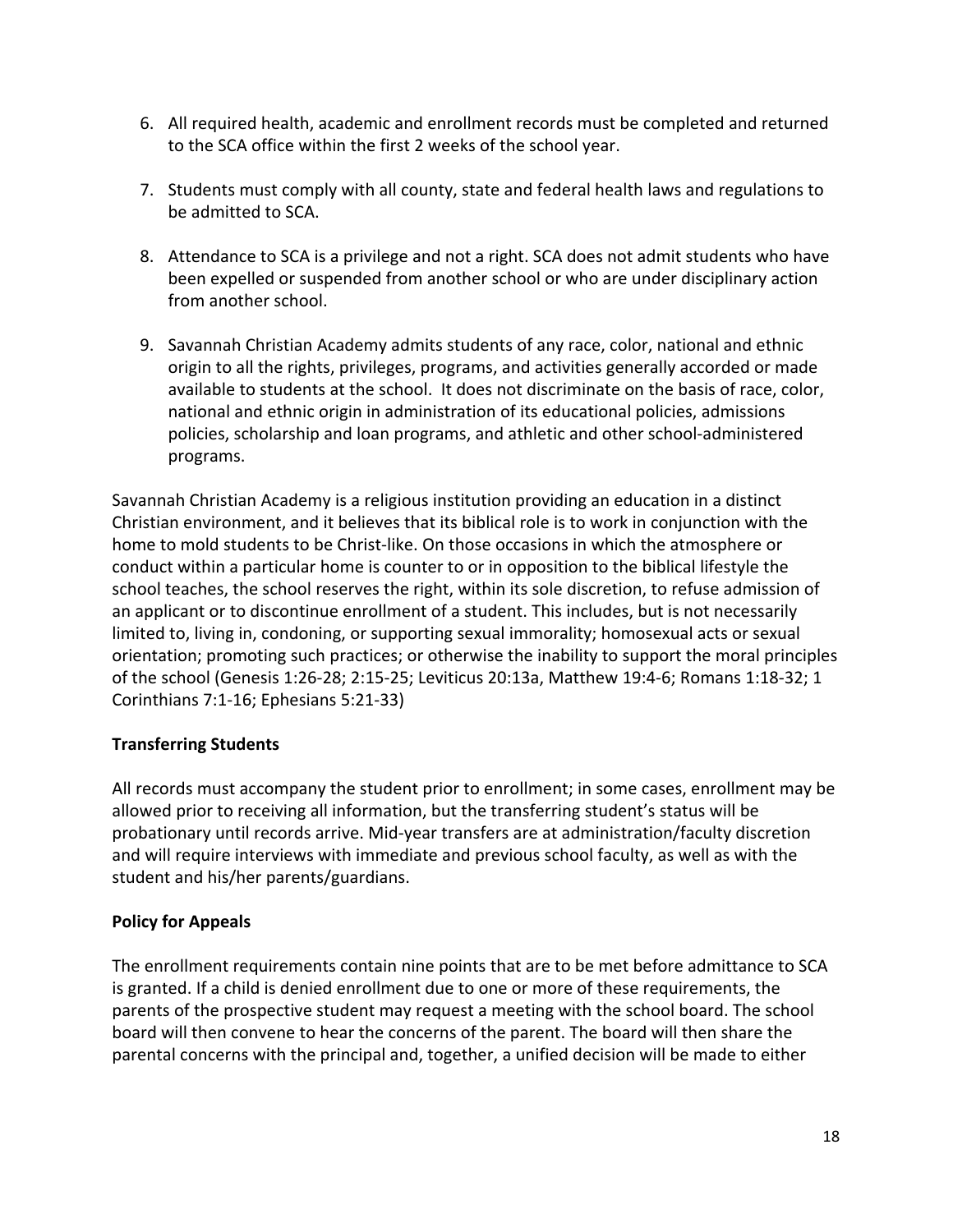uphold the initial decision or to offer an amendment with contingencies. At this point, the decision given is final, and no further appeals may be made.

## **Tuition and Book Fees**

#### **2020-21 annual tuition is \$4,400**

#### **Prepayment Discount**

There will be a \$150.00 discount available for those families who have one child if the full tuition payment is made by the first week of school.

Sibling Discounts 2nd child with discount of 15% = \$3,740 3rd child with discount of 25%: \$3,300

Payment Plan (The discounts are not reflected in these figures) 10 month plan = \$440 monthly

The first payment will be due by August 10, and the last payment will be due by the tenth of May.

Semester Plan = \$2,200 due in August and \$2,200 due by the first of January

Registration Fees: \$75.00 per child

## **Book Fees**

- Kindergarten: \$200.00
- First and Second Grade: \$300.00
- Third and Fourth Grade: \$325.00
- Fifth and Sixth Grade: \$335.00
- Seventh and Eighth Grade: \$360

#### **Book fees are due in August, if not fully paid by October 31, an additional fee of \$75 will be applied per child.**

While the school's book fees cover in full all consumable textbooks, they only cover the rental of hardcover textbooks. This is done so that the overall cost may be kept down by allowing a book to be reused for several years. Therefore, textbooks of this nature are not to be written in or otherwise marked up while in a student's possession. Failure to take care of a hardcover textbook (or otherwise specified "rented" book) will result in additional charges to the student/parent.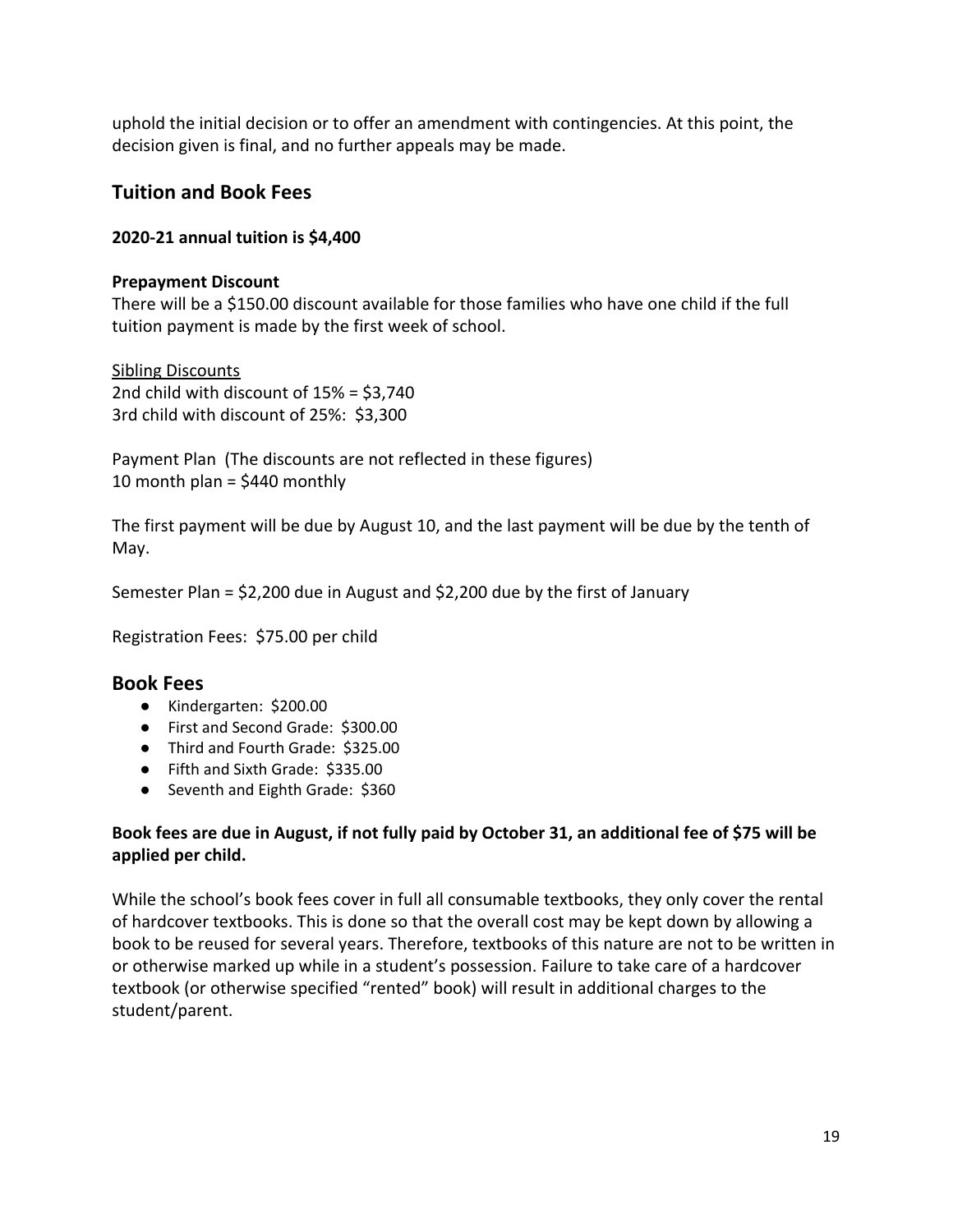During the month of April, early registration takes place. At this time, registration fees that are paid are applied toward the book fee expenses that are due in August. By taking advantage of this early sign-up, the \$75 registration fee is not an additional expense but becomes a payment toward the book fee.

## **Building/Use Fee**

We have an annual fee of \$110 building/use fee per student to help with the cost of utilities.

## **Technology Fee**

We have an annual fee of \$30 per student to help with cost of technology upgrades.

## **Financial Aid Scholarship**

A financial assistance fund has been established and the provisions are allocated based upon the amount of donated funds and the level of financial need. If interested in applying for a scholarship, follow the guidelines listed below.

#### **Process for Financial Assistance Application**

- Fill out a **Request for Assistance Form** (obtained from school office)
- Submit the form to the school office or the principal's office.
- The Financial Aid Scholarship Committee will review the requests.
- Wait to receive notification concerning the request for scholarship funds (information will be mailed after the review process is completed)
- Proceed with registration process for *Savannah Christian Academy* (paperwork indicating scholarship allotment should be presented upon enrollment so that the correct monthly tuition may be determined.

## **Financial Policy**

All payments are to be handled through the school office; checks may be given directly to the secretary, placed in the dropbox outside the school office, or mailed. To ensure a timely posting to your account, please do not send money via children or teachers.

- 1. I understand that the policy of SCA is to make no refund of registration fees.
- 2. I understand that payments are due on the 1st of each month. If payment is not received by the 10th of the month, a **\$10.00 late fee** per student will be charged to my account. In the event that the 10th falls on a Saturday or Sunday, payment should be made on the Friday *before* the 10th. Should school be unexpectedly closed on the 10th of the month (as in the case of inclement weather), payment due date will be delayed until the day school resumes.
- 3. I understand that payment by check is preferred. When cash is used, the correct amount should be given as the school does not keep money on hand to make change.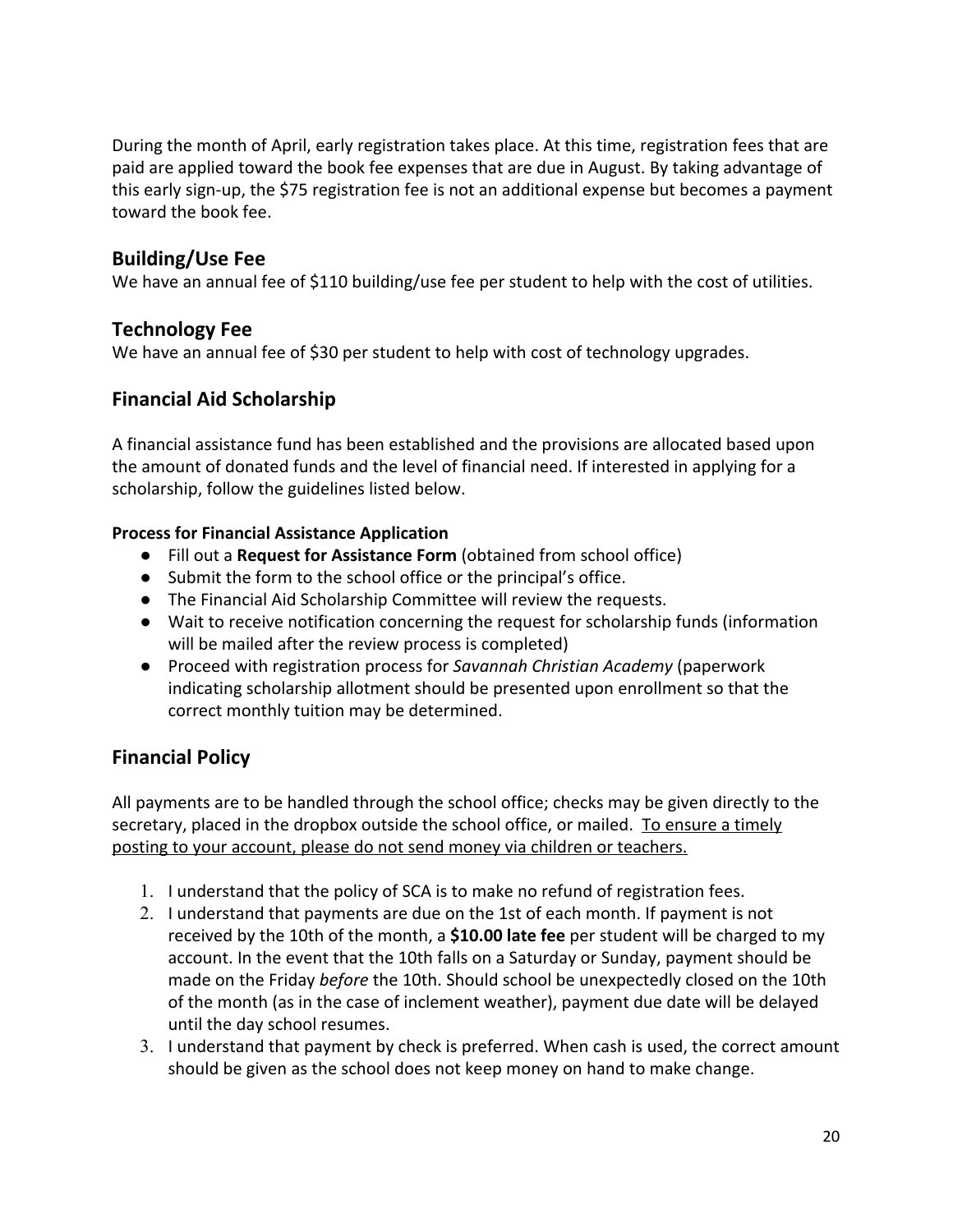- 4. I understand that if my account is still delinquent on the last day of the month, my child may not be permitted to attend classes until the account is satisfied.
- 5. I understand that the first tuition payment must be paid the first week of school and the last tuition payment must be paid by May  $10^{th}$  if the 10-month payment plan has been chosen or by July 10<sup>th</sup> if the 12-month payment plan has been chosen.
- 6. I understand that my account will be charged a **\$20.00 returned check fee for each** check returned on my account. After the second returned check, I understand that my account will be on a **cash only** basis.
- 7. I understand that there will be a **financial hold** on my child's report card(s) and school records if payment is not current at the end of each grading period. This financial hold will remain in effect until the account is current.
- 8. I understand that as parents/guardians we are ultimately responsible for all payments to this account. The signature below represents that both parents listed on the household form are financially responsible unless a custody agreement or other court document states otherwise.
- 9. I understand that I have a financial commitment to SCA for the entire school year. If I withdraw my child from SCA during the course of the school year of my own accord, I realize that I am still financially responsible for the month of withdrawal PLUS the following month. If I have to relocate due to unforeseen circumstances and thereby must withdraw my child from SCA, I realize that I will be responsible to pay tuition through the month of my child's withdrawal from SCA, even if the entire month is not completed.

## **Academics**

## **Homework Policy**

The following plan is designed to address the issue of homework that is not turned in or is incomplete. The purpose of this policy is to place the responsibility of completing homework on the shoulders of the student, rather than on the shoulders of the teacher. As a student advances in grade levels, the amount of responsibility will increase, and the amount of time permissible with each "warning period" will decrease. Below is the current homework policy for Savannah Christian Academy. Please refer to **Homework Expectations** (pg. 26) for additional information about homework and grading policies.

## **Grades K-2**

Homework will be assigned, but its primary function is to teach students to do work at home and return it to school. Since parental assistance is still needed at these grade levels, grades will usually not be taken on homework assignments.

## **Grades 3-4**

By the time students reach third and fourth grade, their responsibilities in the area of homework increase. Not only is homework given to reinforce student responsibility, but it is also necessary to ensure that students are able to work independently outside of the classroom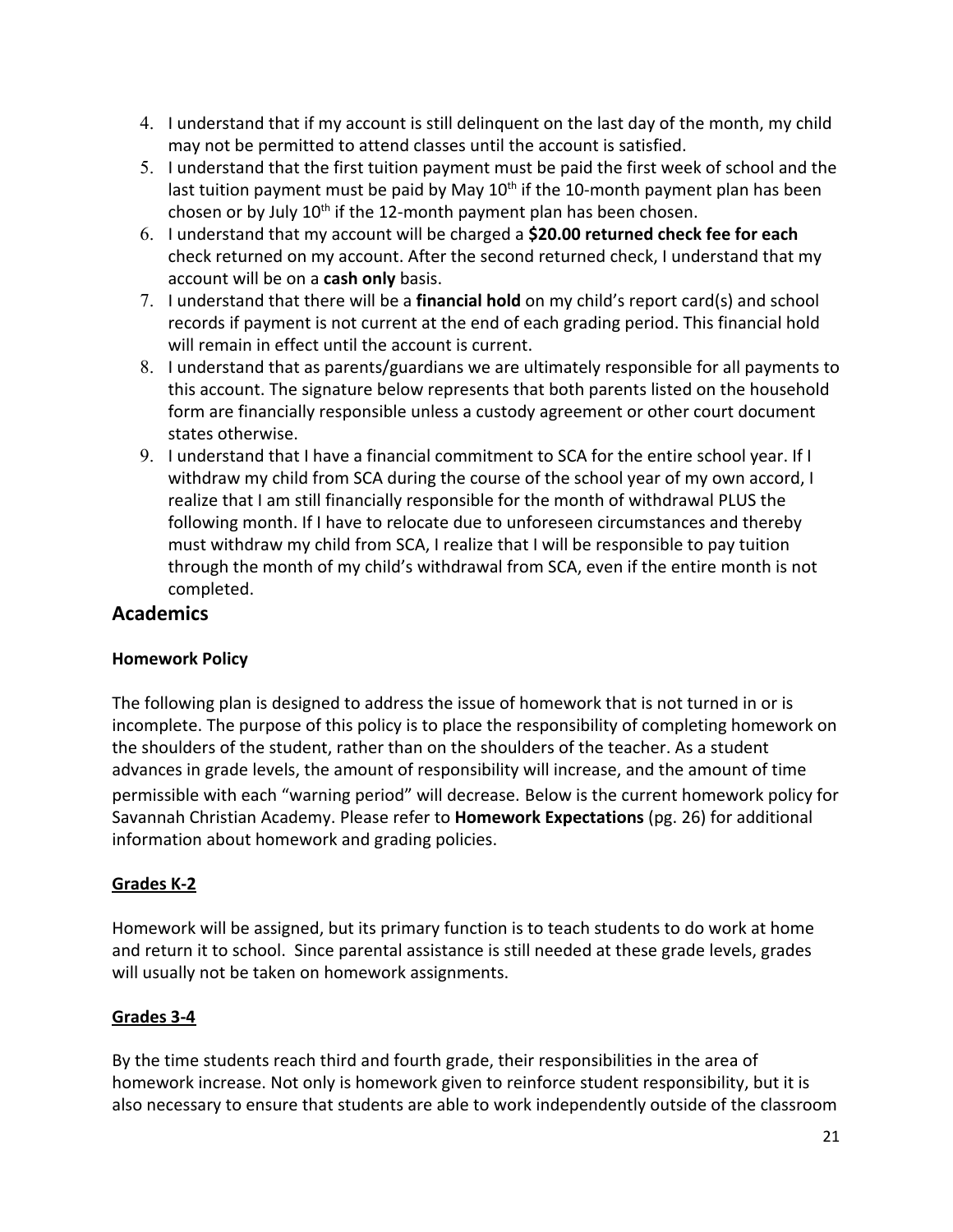and without teacher assistance. This allows the teacher more time for instruction and to practice work. At these grade levels, the following consequences ensue when an assignment is not turned in or is incomplete.

Extracurricular time (study hall, library, art, P.E.) is used to make-up work; if a grade was taken, then the finished work will be graded following a reduced scale. The scale will be adjusted 10 points for each day the work is late. (This applies only to daily grades; not to quizzes, projects, or tests.)

## **Example**

 $1<sup>st</sup>$  day maximum grade = 90% 2<sup>nd</sup> day maximum grade = 80% 3 rd day maximum grade = 70%

If the work is not turned in by the fourth day, a zero is given but the student must still complete the assignment.

## **Grades 5-8**

The same procedures are used in these grades, but the number of days that late work will be accepted drops from three days to two days.

#### **Example**

 $1<sup>st</sup>$  day maximum grade = 90% 2<sup>nd</sup> day maximum grade = 80%  $3<sup>rd</sup>$  day = 0%

If a student has a continual problem with completing homework, then the following procedure will be followed:

Meeting with parents; student placed on academic probation with a contract drawn stating expected performance standards and consequences of breaking the contract; work is made-up, but student receives a zero for late/missing work; breaking of the contract could lead to suspension.

Student and family meet with administration; the course of action is planned and implemented (could lead to suspension or dismissal from SCA).

In grades 7-8, students who have less than a C average in the core subjects (math, reading, science, history, language, and Bible) may be denied participation on a class field trip or from participating in sports. A student will not be withheld from a trip that is designed to be a teaching tool for a particular subject. A student may, however, be kept from a trip whose primary purpose is that of fellowship and the rewarding of a job well done. Students must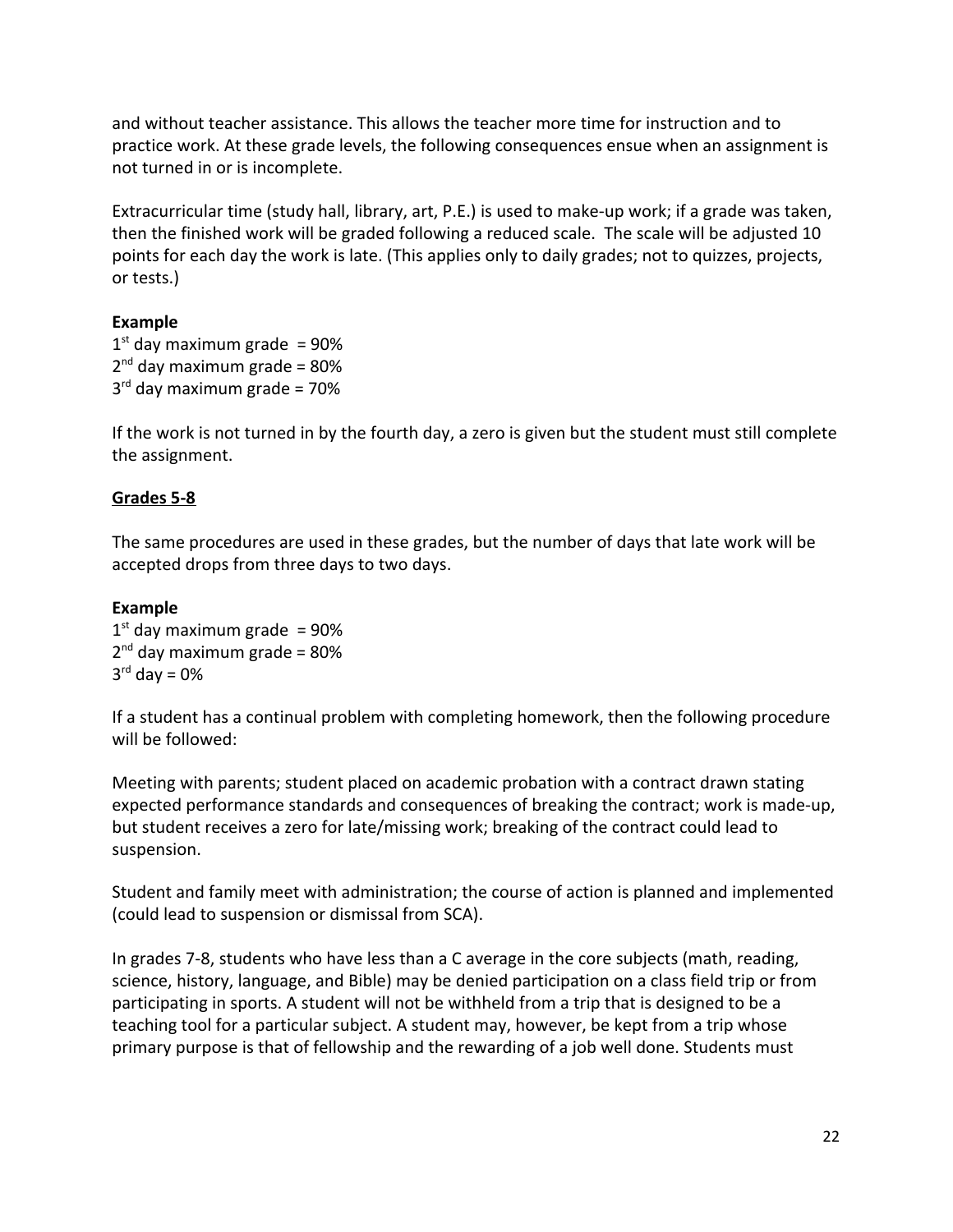demonstrate an appropriate degree of success in the classroom in order to be given opportunities to participate in other aspects of school life.

#### **Academic Oversights**

SCA operates under the strict guidelines and academic standards of ACSI. Local oversight is provided by the pastor and the school board.

## **Academic Testing**

**Achievement tests** are given annually to all elementary students (K-8<sup>th</sup>). This consists of a comprehensive battery of tests designed to measure achievement at each grade level in the educational sequence. We currently use the Terra Nova 3 test, which has been adopted by ACSI.

Student ability tests are given in grades third, fifth, and seventh grades. This test is used to measure a student's *ability level* whereas the Terra Nova 3 is used to measure his/her *achievement level*. The ability test allows one to see if a child's achievements are congruent with his/her abilities. In short, it attempts to answer the question, "Is a student truly doing what he/she is capable of doing?" These tests are given in the spring of each year, usually occurring during the second or third week of April. The results are distributed to the parents at the close of the school year.

Beginning in fifth grade, **Semester Tests** are given to measure cumulative learning. They are administered prior to Christmas break and during the last two weeks of school. The areas tested are as follow:

- $\bullet$  5<sup>th</sup> grade: history, science
- 6<sup>th</sup> grade: history, science, math
- $\bullet$   $7<sup>th</sup>$  & 8<sup>th</sup> grades: history, science, math, vocabulary

The **Benchmark Tests** will be given toward the end of the third quarter. These grade-level tests are constructed and administered for the purpose of identifying if grade-level skills have been mastered in the area of reading and math. The skills measured are those that are necessary for success at the next grade level. Students must pass these tests for advancement to the next grade level. Because of their importance in the promotion process, the content of these tests is focused upon throughout the school year.

## **SCA Grading Scale**

#### Subjective Grades Objective Grades

- A 100-93 E Excellent
- B 92-84 S+/S Satisfactory
- C 83-75 S/S- Satisfactory
- 
- D 74-70 N Needs Improvement
- F 69 and below U Unsatisfactory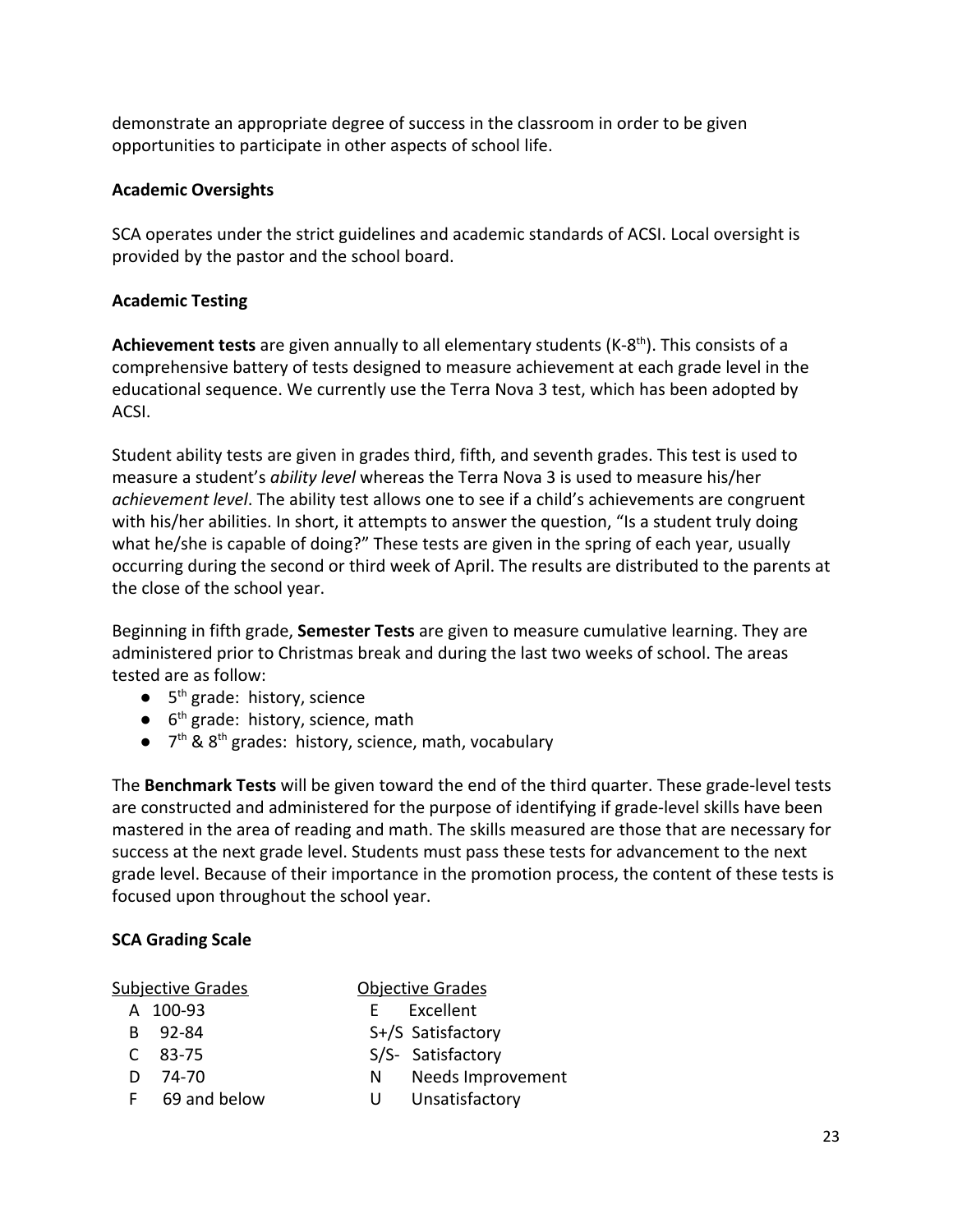#### **Grade Promotion Requirements**

The teacher in consultation with the principal will determine the passing or retention of a student. While the parents will be consulted, and while their input will be considered, the final decision will be made by the school. The following factors will be considered: outcome of benchmark tests, report card grades, SAT scores, student effort and maturity, and the degree of improvement and overall classroom performance. Any exceptions to this policy will be solely the decision of the administration of Savannah Christian Academy.

Special attention is given to the areas of reading and math. A student failing in both of these areas will be retained; a student failing in one of these areas will have his/her overall tests and scores reviewed (this includes, but is not limited to, SAT scores) to determine what is in the best interest of the child. It is incumbent upon the teacher to keep parents informed if his/her child is performing below grade level and if retention is possible.

#### **Year End Awards**

Year End Awards will be handed out to students based upon the following academic, physical and spiritual criterion:

- Maintaining A Honor Roll status for the year
- Maintaining A/B Honor Roll status for the year
- Completion of the Presidential Fitness requirements
- Spiritual Growth (one per class in  $1^{st}$  through  $4^{th}$  grade)
- Academic Student of the Year (one per grade) (5th through 8th Grade)

The academic student of the year is awarded to the student with the highest GPA through the first 30 weeks of the school year.

## Spiritual Growth Essays

Eighth graders are given the opportunity to write how they have progressed in their walk with Jesus during their time at SCA. They are also given the opportunity to present their essay at Eighth Grade Recognition and also at the Year-end Awards Day.

## **Report Cards and Progress Reports**

SCA operates on a quarterly grading system. Report cards, in the form of a RenWeb print-out, will be sent home at the end of each nine week period. At the end of the year, a final report card will be sent home. Progress reports will be sent out midway through a grading period only if the student's performance is declining (below a C). No reports will be sent out unless a student's performance level falls below a C average. Students receiving a grade lower than a C in any given subject are to bring that grade back to a C or higher by the end of the next grading period. Failure to do so will result in a parent-teacher meeting in which a plan will be developed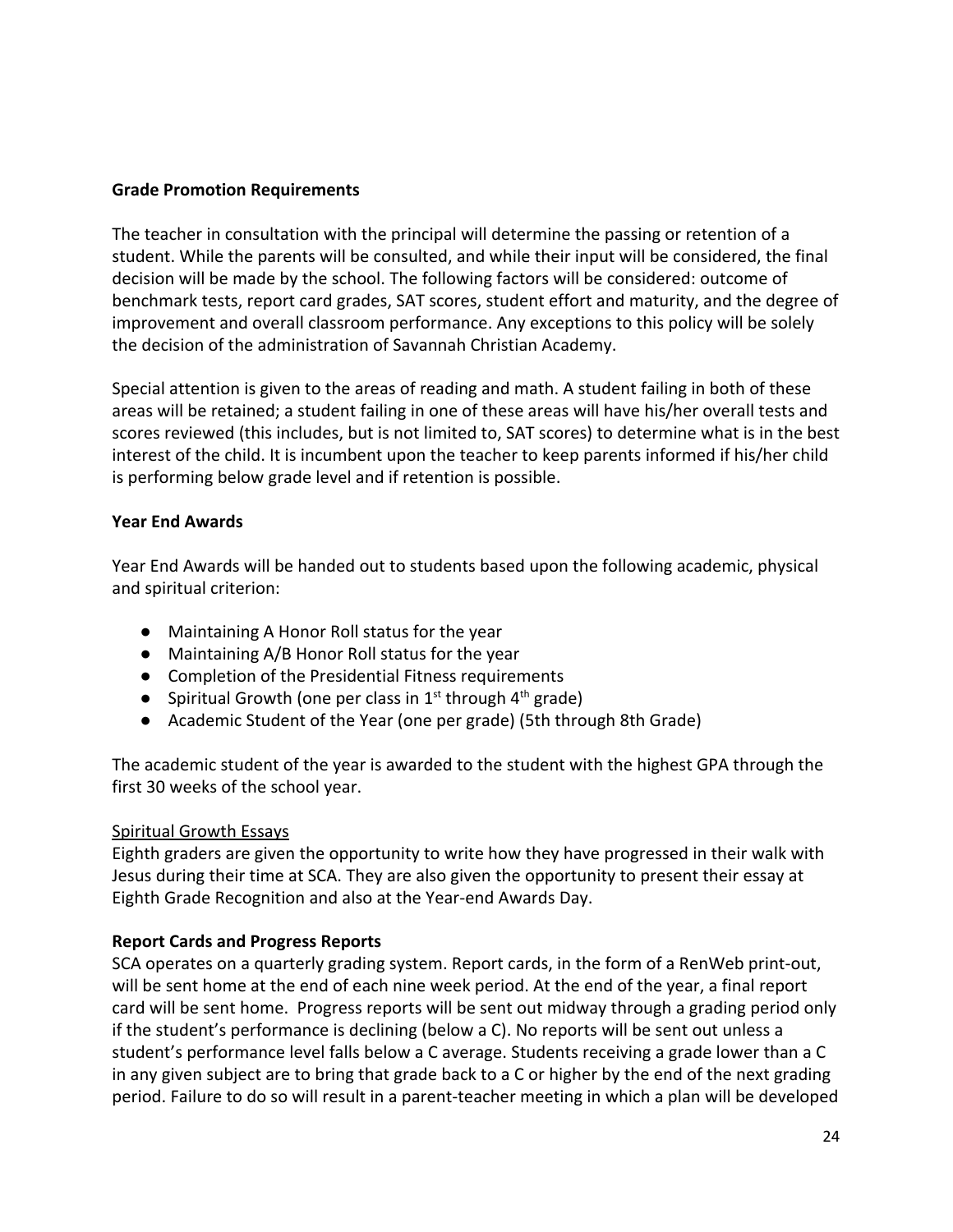and implemented to ensure the grade is brought up.

Teachers will do their best to ensure that parents are made aware of their child's academic and spiritual growth. Parents are encouraged to make regular checks of student grades on RenWeb, to attend parent-teacher conferences, and to make routine visits with their child's teacher.

#### **Honor Roll**

Students who maintain an A average in all core subjects will be placed on the A Honor Roll. Students who maintain an A/B average in all core subjects will be placed on the A/B Honor Roll. (The areas of penmanship, P.E., computer, and art are not considered core subjects.) This list is submitted to and printed in the local newspaper.

#### **Conferencing**

A parent-teacher conference will be held after the first and third quarters (approx. Oct./Feb.) Student performance and behavior will be discussed, and parents will be informed of any need that their child or the Academy may have. Parent involvement is crucial to the upkeep and future growth of SCA. The performance of the student also has a direct correlation with close parent-teacher involvement and communication.

A parent who wishes to meet with a teacher at a time before, between or after a regularly scheduled conference may do so by contacting the teacher and setting up a time that is convenient for both parties.

#### **Homework Guidelines**

The viewpoint that Savannah Christian Academy holds in regards to homework is threefold: first, homework provides practice to reinforce a newly taught skill; secondly, it requires a student to "think through" what was taught in class and complete his/her work independently; thirdly, the process of completing the work and turning it in on time teaches responsibility. All of these skills are important and are sharpened through the completion of homework.

As students advance in years and grade levels, so too should the amount of time spent on homework increase. The following scale has been adopted from the *Core Curriculum* as outlined in William Bennett's book, A Parent's Guide to Education.

| First Grade:                               | 10 minutes per night |
|--------------------------------------------|----------------------|
| Second Grade:                              | 20 minutes per night |
| Third Grade:                               | 30 minutes per night |
| Fourth Grade:                              | 40 minutes per night |
| Fifth Grade:                               | 50 minutes per night |
| Sixth Grade:                               | 60 minutes per night |
| Seventh-Eighth Grade: 75 minutes per night |                      |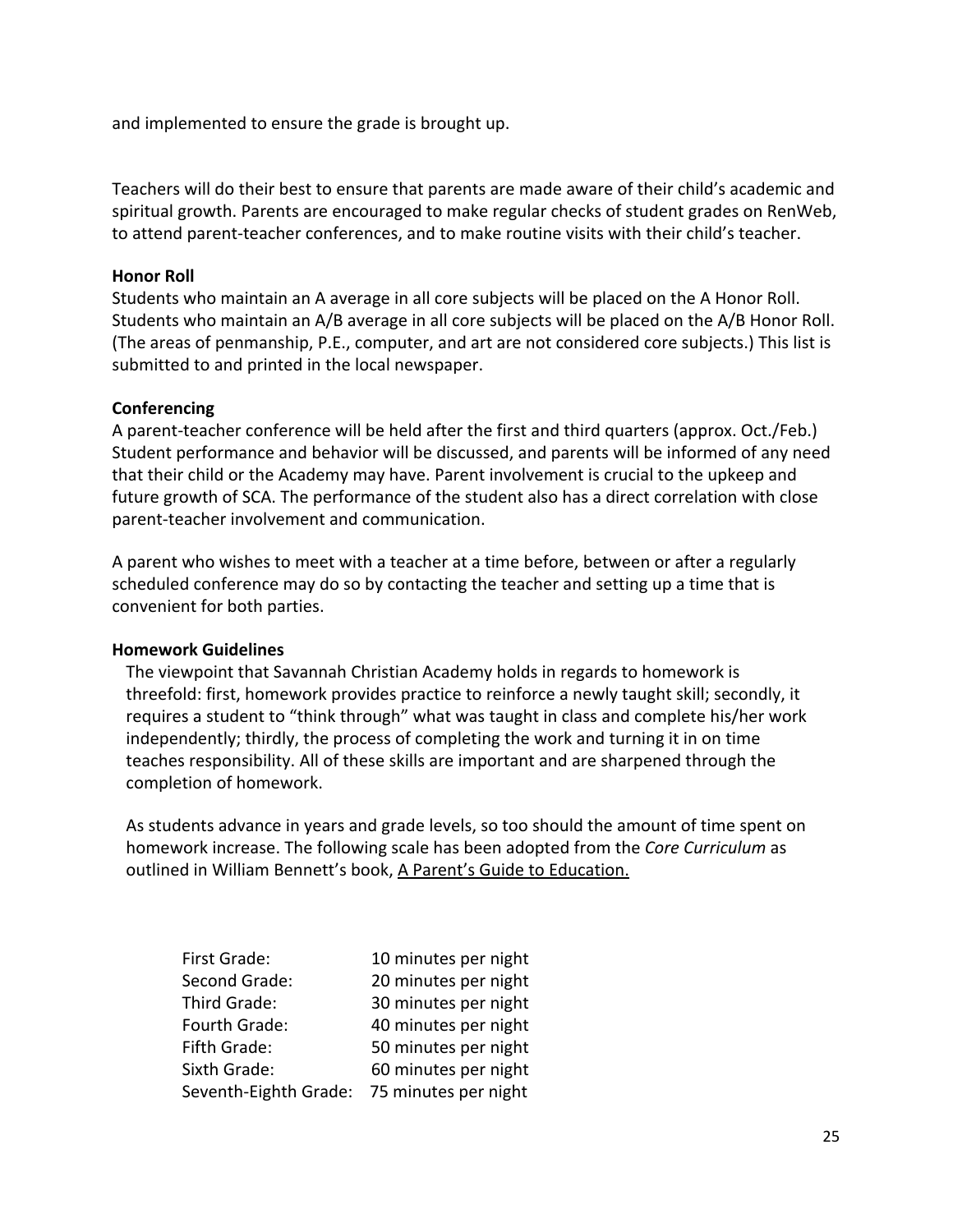While SCA does not seek to uphold this scale for every night that homework is assigned, it does provide a means by which an acceptable amount of homework may be measured. It is the policy of SCA that homework should not be given on Wednesday nights. This does not, however, mean that tests or other assignments cannot be given on Thursdays, but rather requires that all tests and/or assignments due on Thursday must be assigned in advance so that students may "pace" themselves and not wait until Wednesday night to "cram".

#### **Homework Expectations**

The following plan is designed to address the issue of homework that is not turned in or is incomplete. It is the responsibility of the student to complete homework in a timely and appropriate manner. Because responsibilities advance with age, the following outline is broken into two different levels, each one designated for students of a particular grade/age level.

#### **Kindergarten-Second Grade:**

Teachers will use their own discretion as to how late they will accept a homework assignment. During these years, the students are learning to become responsible for their work, so modeling is the focus. While students in these grades will be given more leniency than the older students, they will not receive a "blind eye" approach to homework; homework is to be done correctly and turned in on time. Teachers will set the standards at the beginning of each year and will make sure that parents and students alike are aware of these principles. The parents bear some accountability here as they work with their child's teacher to teach their child the importance of completing work neatly and on time.

## **Third-Fourth Grade:**

As students advance into these grade levels, more responsibility shifts from the parent to the child. Students are now expected to turn their work in on time. To assist in the teaching of this skill, teachers will dock daily grades by ten points for each day an assignment is "late". This will be done for up to three days (maximum grade reduction of 30 points) before a failing grade is received.

## **Fifth-Eighth Grade:**

The students in these grades will be held to a higher level of accountability. The students in grades five through eight will be held to the same standards as those in grades three and four, with the following exception: daily work will only be graded up to two days following the due date. Work submitted after this time will receive a zero. This applies only to daily work and not to quizzes, projects, or tests.

**ATTENDANCE Attendance Policy**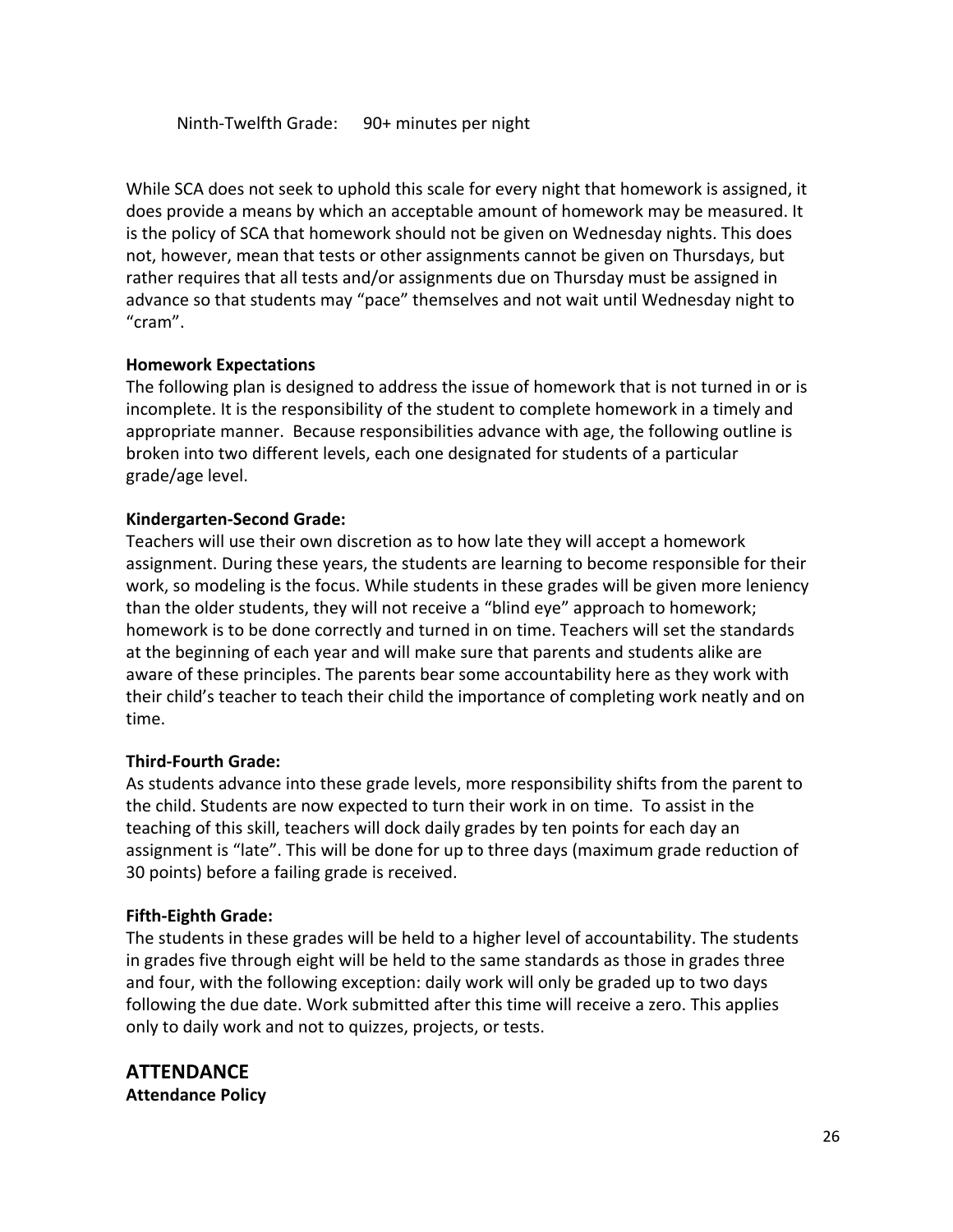SCA complies with the State Department of Education's requirement of 180, six and a half hour days. Since SCA holds a seven and a half hour day, the calendar contains 165 days, allowing an extra 5 days should cancellations be necessary due to inclement weather.

#### **Tardiness**

Promptness to class is very important. Students are to be in their class by 8:00 a.m. Students arriving after 8:00 a.m. must receive a tardy slip from the office before entering their classroom. Five unexcused tardies during a quarter will convert to one unexcused absence. Students receiving more than 15 unexcused absences in one school year may fail to be promoted to the next grade level.

Beginning with second graders, students must first come to the school office before going to class when arriving after 8:00 a.m.

#### **Make-Up Work**

When an absence is excused, the amount of time given to a student to turn in the missed work is equivalent to the amount of time he/she was out of the classroom. (Three days out allows for three days to make-up and turn in work.) A few exceptions apply here; first of all, if a test falls during this time and the child was present for the review, the test will be taken either upon or within a day of the child's return; secondly, the work that was previously assigned prior to the child's absence will be due upon his/her return, or within one day.

Regular attendance is a critical component for success in school. When students are absent from school, it is critical that proper arrangements are made for the absence and that responsibility is taken for appropriate re-entry into school. Excused and unexcused absences will be handled as indicated below.

It is important to know that a child must be in school for half a day (3 3/4 hours) in order to be counted present. A child leaving before 11:45 a.m. (and not returning to class) or arriving after 11:45 a.m. will be counted absent.

#### **Excused Absences**

Absences that involve doctor or dentist visits, illnesses, or pre-announced (family determined) absences. Excused absences permit a student to make up missed assignments. A note from the parent and/or doctor must be given to the child's teacher upon his/her return to class. In the event of an extended illness, a doctor's excuse must be submitted verifying the period of time the child's illness prevented him/her from attending school.

#### **Unexcused Absences**

Unexcused absences are those such as not attending school without parental permission and/or knowledge; *repeated late check-ins or early check-outs (time missed will be added up and become unexcused absences)*; and/or not attending a teacher- planned,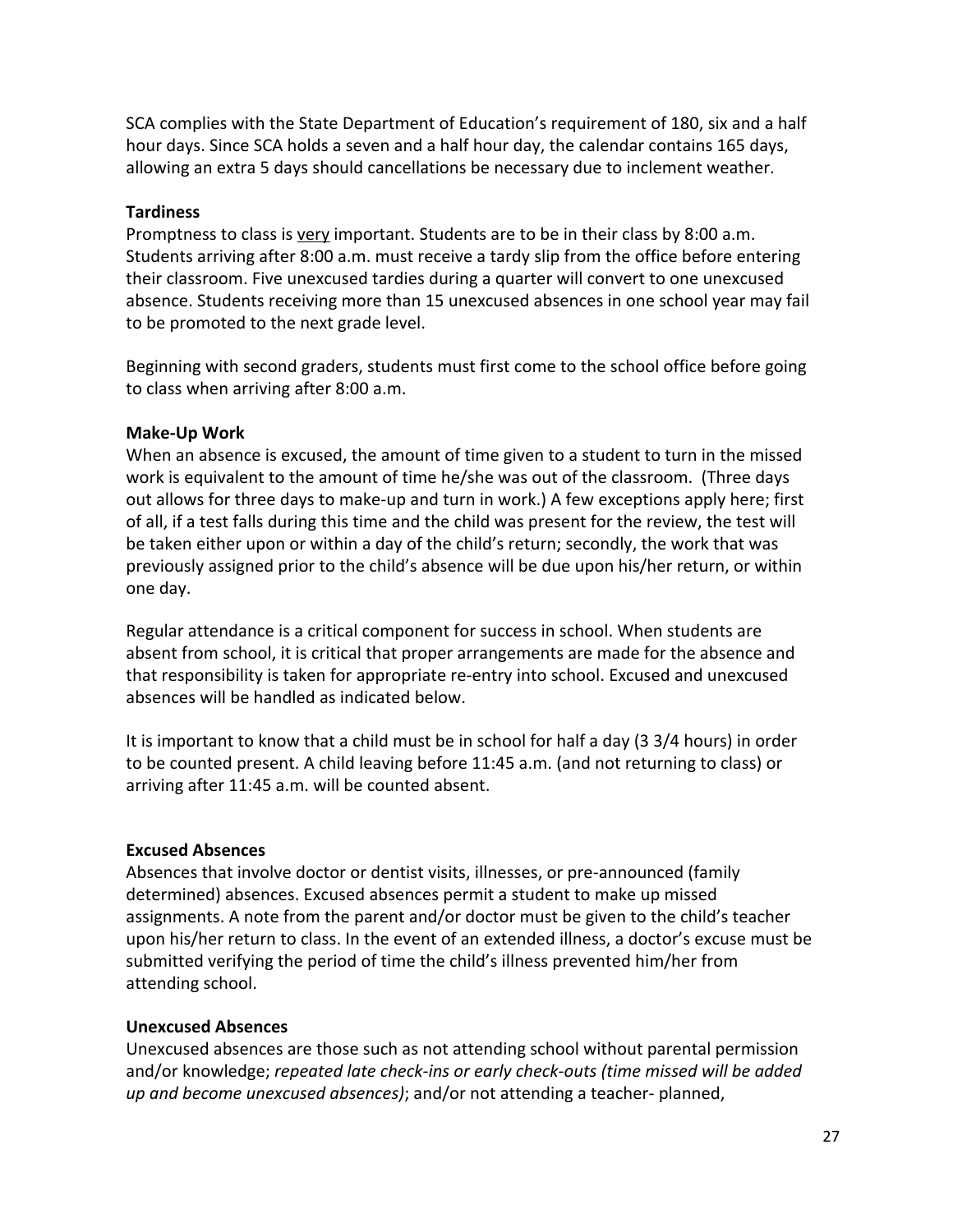educational field trip. Unexcused absences do not permit students to make up missed assignments; zeroes will be given for assignments administered on a missed day. If a child accumulates 15 or more unexcused absences, promotion may be denied and expulsion may occur.

Regular attendance is a must if students are to progress in their education. The first day a child returns to school after an absence, he/she must bring a dated written note from the parent indicating the reason for the absence. This note must be presented to the student's teacher upon his/her arrival in the classroom.

#### **Activity-Related Absences**

If a student is absent due to a school event, he/she will only need to make up the work that was taken for a grade or that was part of a test preparation. An extra day will be allotted for this work to be completed. All school activity-related absences will be primarily treated as an excused absence.

#### **Excessive Absences**

Students who miss more than 10 days within a quarter and/or more than 25 days over the course of the year could be required to make up the missed instruction time by attending tutoring sessions, Saturday school, or summer school.

If the absences meet or exceed ten days within a quarter, tutoring sessions or Saturday school could be necessary to ensure the child is caught up on missed instruction. The number of required "make-up" hours will be determined by the classroom teacher and will depend upon the amount of work that needs to be completed. If the overall number of absences for the year is more than 25, then a 2 hour per missed day ratio will be applied; in this case, the instruction will occur over the summer. As any form of make-up instruction places additional duties on the instructor, a minimum of \$20.00 per hour must be paid directly to the instructional teacher.

Please understand the late arrivals and early check-outs disrupt the flow of the day and also result in missed work. For this reason, the time out of class will be added up and treated as an absence.

## **Late Arrivals and Early Departures**

If it is necessary for the student to leave school early or arrive to school late, he/she must have written permission from a parent or doctor. In case of medical appointments, a written excuse should be brought to the teacher *the previous day or the morning of* the student's departure. Please understand that late check-ins and early check-outs, if not covered by a doctor's note, will be treated as unexcused and the time out will be compiled and, once it equals four hours, it will become an unexcused absence.

## **Student Activities**

## **Beta Club**

Students in grades five through eight are eligible for the Beta Club if they are on the honor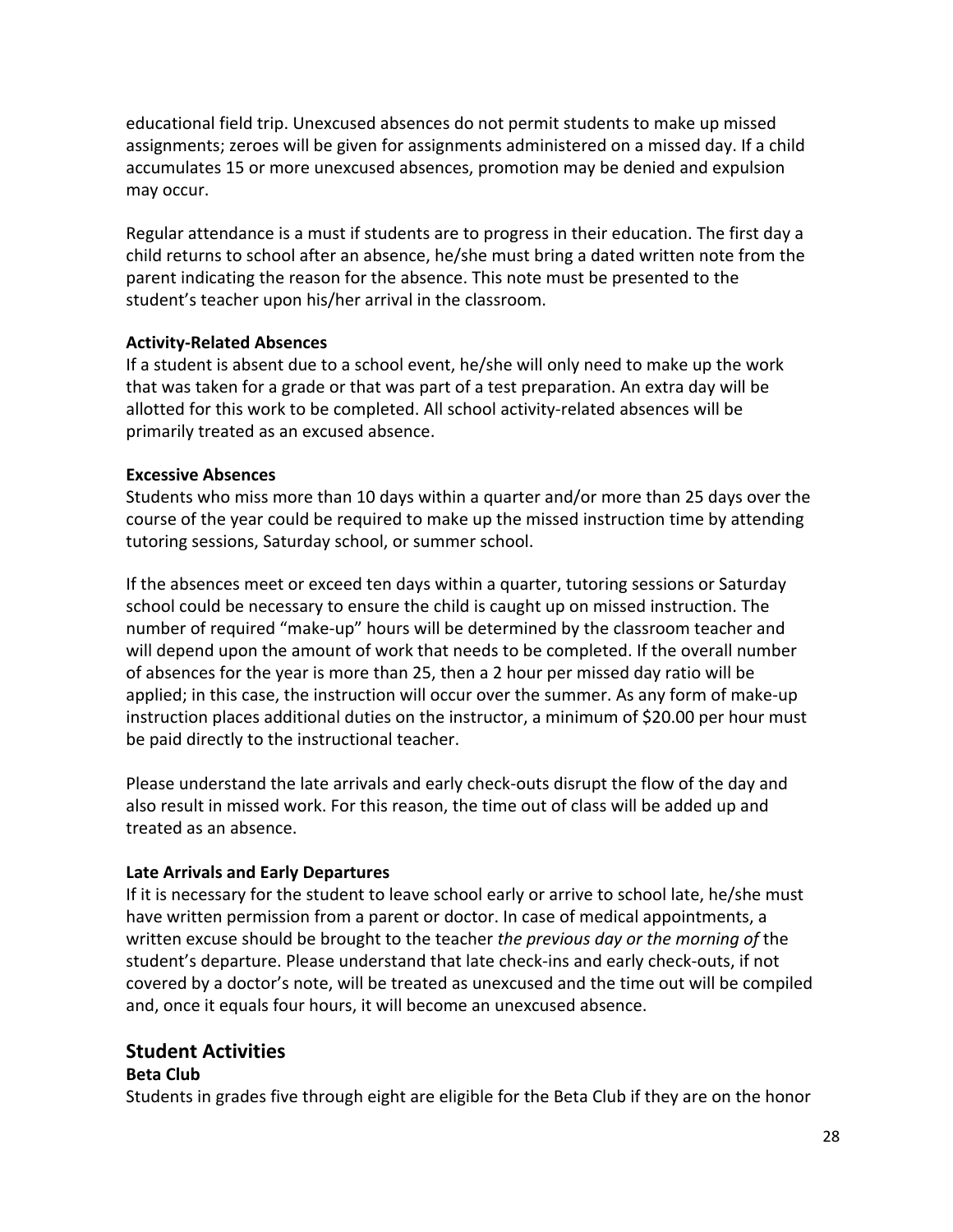roll (having no more than two B's) and exemplify Christian character (as noted by their classroom teachers). Students in the Beta Club participate in regular meetings, provide services for those within the school and the community, and are given the opportunity to participate in state and national events. This organization is committed to recognizing and promoting high academic achievement, encouraging service to others, and developing character and leadership skills.

## **Chapel**

SCA conducts weekly chapel services for all students. Students and teachers alike participate in this time of worship. Services are held each Wednesday morning. Students are required to conduct themselves in a manner befitting what is acceptable upon entering a time of worship. Parents are welcome to attend chapel services at any time.

## **Music**

SCA is proud to have on its campus the *Savannah Music Academy*, and its instructor, Mr. John Simmons. Private piano and voice lessons are offered during the school day (scheduled during a child's recess time) or after school for both efficiency and convenience. Mr. Carl Griggs has also come to the campus in the past and has offered lessons in guitar and violin. These services have an additional cost.

## **Athletics**

Girls' Softball (3<sup>rd</sup> – 8<sup>th</sup> Grade) (August-September and February-April) Cross-Country (5<sup>th</sup> – 8<sup>th</sup> Grade) (August-September) Basketball (2<sup>nd</sup> – 8<sup>th</sup> Grade) (September-February) Baseball (4<sup>th</sup> – 8<sup>th</sup> Grade) (February-April)

There is a \$35 athletic fee for each sport that a student participates in at SCA. There is a maximum fee of \$175 for each family per year.

## **Yearbook Staff**

Students in seventh and eighth grade may choose to work on the SCA yearbook. Under the leadership of the yearbook supervisor, students learn how to compile, construct, and proof a yearbook.

## **Field Trips**

Field trips are designed to support and enhance a particular area of study by taking the students outside the classroom. Because field trips are a part of the educational process, student attendance is not **"**optional**".** Students who miss a field trip will be given an extra assignment to complete that will, hopefully, bring in some of the elements that were presented in the course of the field trip. Exceptions to this requirement will only be made if the field trip does not have an educational objective at its core.

Parents who volunteer to drive must adhere to the following legalities:

- Proof of a valid driver's license
- Proof of vehicle insurance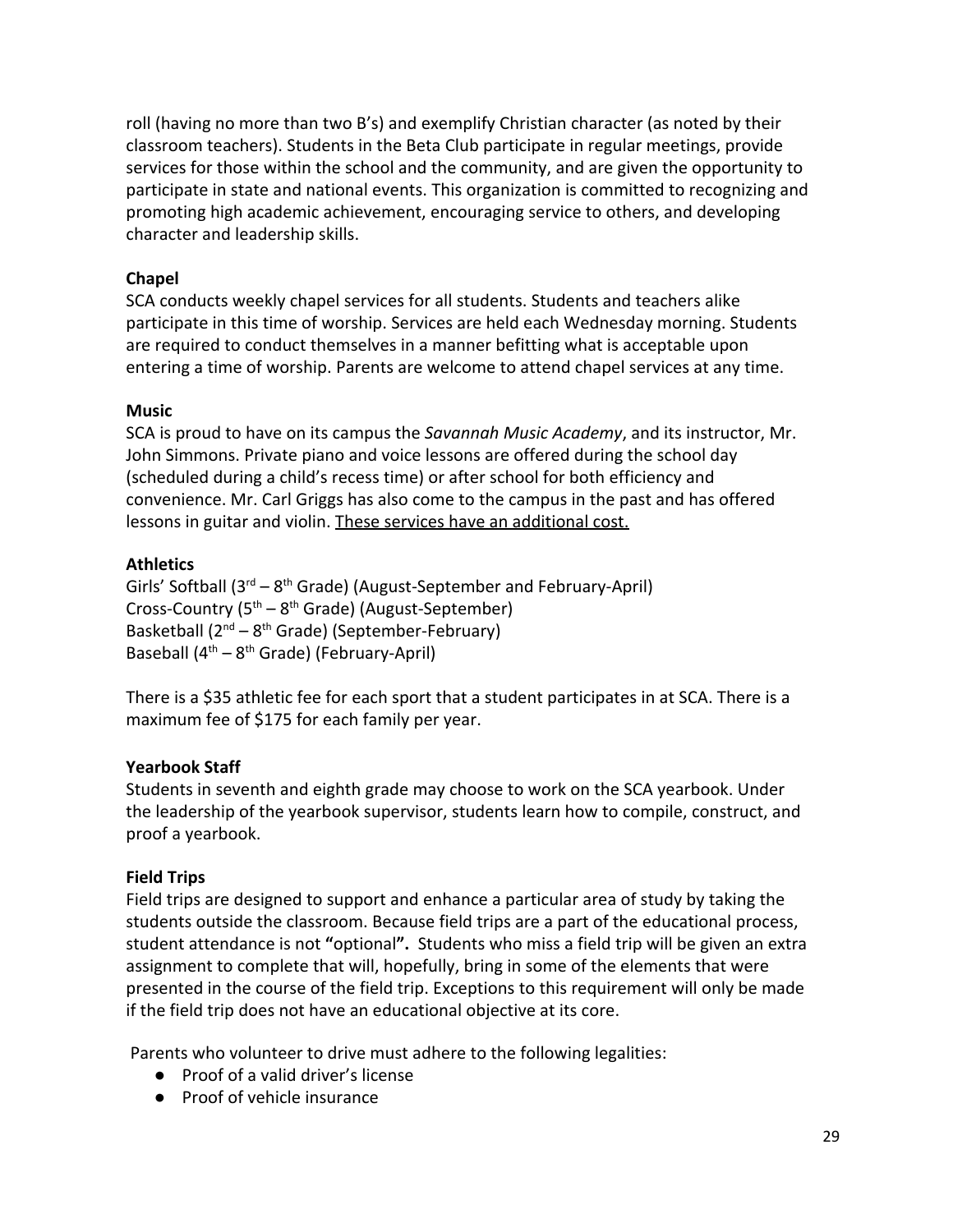- Safety belts in good working order
- Use of booster seats when applicable (as mandated by state law)

*Parents need to read and sign the field trip policy. Field Trip Policy forms will be available in the school office.* Drivers will receive a list of the students they will be transporting from the classroom teacher; this list will be made out by the teacher and a copy will be submitted to the principal as well as to the "transporting" parent. Parents may not choose their riders, with the exception of their own child/children. Drivers must return with the same students they left with (no switching around of students). All drivers must observe the same procedures while transporting students to and from a location. While parents may be inclined to provide treats for their riders, unless this is done by the entire group, it should not be done in isolation. All students should experience the same activities on a field trip day; no exceptions should be made for individual groups of students.

## **Lifestyle Expectations**

## **Student Conduct**

Students are expected to conduct themselves in a manner that is honoring to God, themselves, their parents, and the school. This expectation applies to the time that students are in school and at school activities as well as the time they are away from school. Expectations for conduct in particular areas are stated in SCA's Code of Ethics.

## **Code of Ethics**

Because the mission of Savannah Christian Academy is to glorify God in all areas, student behaviors are to be exemplary at all times and in all places. This applies to student behavior off campus as well as on campus. At SCA, teachers strive to teach students the importance (and promised rewards) of Godly living. Our Biblical worldview leads us to teach that all aspects of one's life are to be surrendered to our Lord.

In keeping with the Code of Ethics, parents and students must abide by these principles:

- **●** Read and comply with the doctrinal beliefs set forth in the SCA handbook
- Agree to uphold and support the academic standards of SCA
- Acknowledge that discipline is necessary for the benefit of each student as well as for the entire school and, therefore, agree to cooperate with the discipline plan as outlined in the SCA handbook
- Understand that the standards of SCA do not tolerate profanity, obscenity in word or action, dishonor to the Holy Trinity or the Word of God, disrespect to the personnel of the school, or continued disobedience to the established policies of the academy
- Pledge that if, for any reason, an unfavorable attitude to the school develops, attempts to rectify this will be done through the proper grievance channels and, if appeasement or restoration cannot be made, withdrawal from the academy will be done in a quiet manner.
- Understand that postings on Facebook, Twitter, Instagram (or any other social media site) or other types of internet communication are viewed publicly and,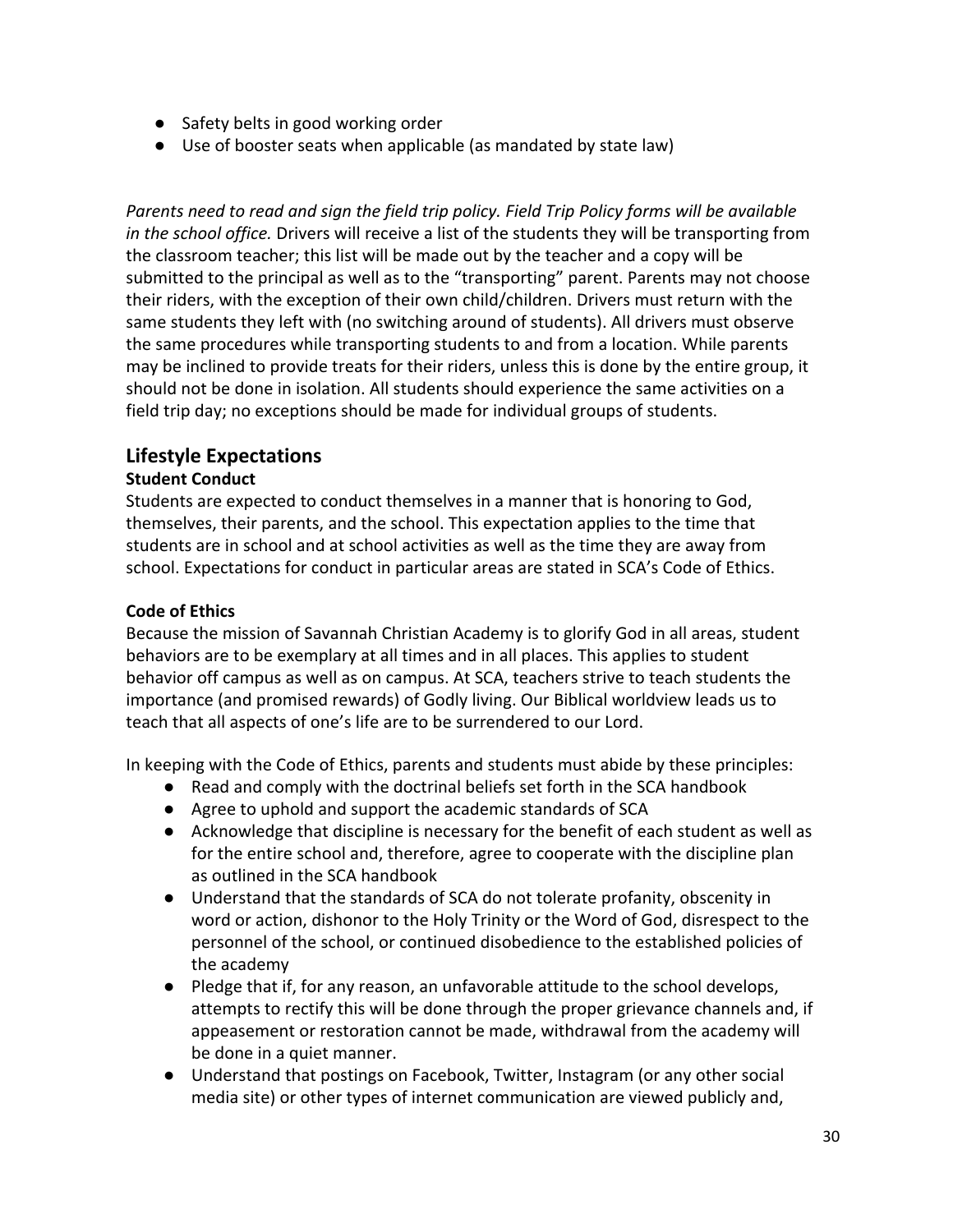therefore, should project Christian morals and principles; students need to realize that they can be held accountable for postings that are damaging to others, self, and SCA

● Understand that if any damage is done to the school grounds, facilities, furnishings, supplies, or personnel, assessments will be made and will be covered by the party responsible

In signing the school's Covenant for Success, the following statement is confirmed by the parent and/or student enrolling in SCA: We, as parents and students of Savannah Christian Academy, do sincerely give our pledge to the above items. We understand that failure to comply with these established requirements may lead to a student's loss of receiving the privilege to attend Savannah Christian Academy.

## **Student Discipline**

In hopes of becoming a school that more clearly, specifically, and purposefully glorifies God in all areas, the following discipline plan will be embraced by SCA. Because, as a school, the goal is to assist students in understanding and attaining the high standards of Christian discipleship, it is hoped that the discipline plan set forth by this academy will not only plant the seeds of such desirable characteristics but will also provide an environment in which they may be tended, nurtured, and, when need be, pruned.

In accordance with the student responsibilities and the Expected Student Outcomes (located on page 7), the following is a list of student expectations embraced by Savannah Christian Academy. While all students may or may not attain all of these characteristics and, those who do will undoubtedly develop them at different ages/grades, these are still characteristics that SCA desires to instill and nurture within each student. In order to assist students in developing these attributes, the staff of SCA will present, promote, practice and preserve these characteristics through their actions and the school's discipline plan.

In regards to behavior, a student at SCA is expected to:

- Exhibit a desire to learn (come to class with proper supplies and with completed work)
- Be respectful in his/her attitudes and actions
- Take responsibility for his/her actions
- Model a Christ-like behavior.

The discipline plan of Savannah Christian Academy will uphold the premise that all students should strive to attain the expectations listed above. To do this, the staff of SCA will teach these expectations to the students and will encourage all students to aim for the desired target. When needed, teachers will reinforce these expectations by correcting, reviewing, reteaching, and practicing appropriate behavior. While discipline will begin with correction and review (warning), it will advance to stricter measures when necessary.

These may include time-out, in-school suspension, out-of-school suspension, and/or paddling. **(Corporal punishment in the form of paddling is only used when parents deem**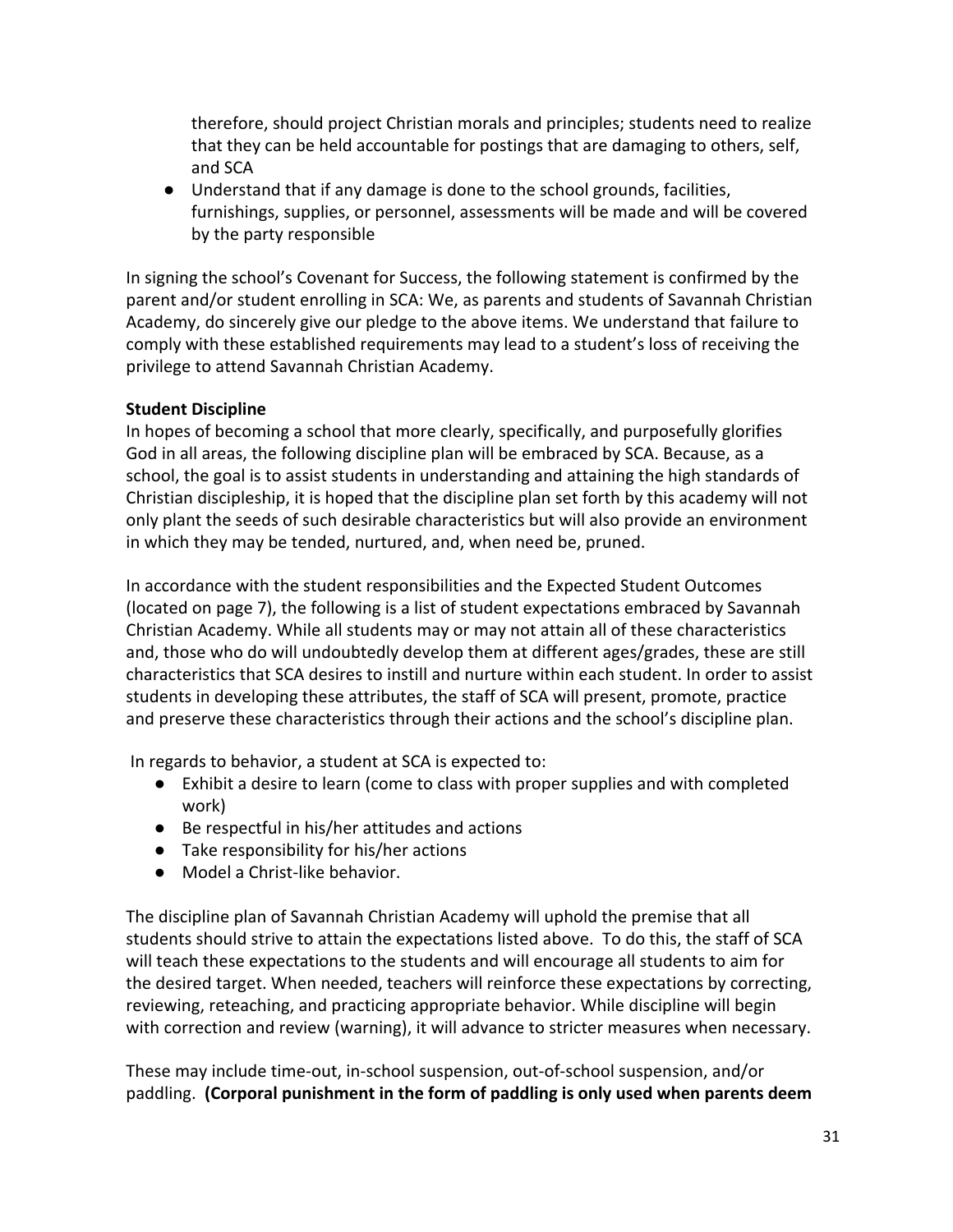## **it appropriate and grant the school permission to do so.)**

Teachers will utilize the least intrusive measure of discipline necessary to bring about the desired behavior. For some students that may only be a verbal warning while for other students it may require firmer measures. The goal of the discipline plan is to promote high standards and to assist students in attaining the desired student expectations. Because all students are individuals, the level of discipline necessary may vary from student to student, but the application will remain consistent as each child is being held to the same standards

#### **Discipline Plan for Fighting at SCA**

We have a zero tolerance for fighting at Savannah Christian Academy. If students are involved in a fight, the following discipline measures will be taken:

- $\bullet$  Elementary (K-4<sup>th</sup> grade)
	- o First Offense three-day suspension (work can still be completed at home)
	- o Second Offense suspended the rest of the year
- Middle School  $(5<sup>th</sup> 8<sup>th</sup>$  grade)
	- o First Offense five- day suspension (work can still be completed at home)
	- o Second Offense suspended the rest of the year

**While SCA generally follows its discipline procedures contained herein, there are circumstances in which the school administration and/or board may determine, in their sole discretion, that it is appropriate not to follow progressive discipline steps.**

#### **Classroom Rules**

The following rules are posted in each classroom. Teachers go over the rules at the beginning of each year and, as students advance through the academy, their knowledge of and ability to follow these should increase. Therefore, the discipline plan will vary with the grade level of the child as noted below.

- 1. Speak respectfully to adults (Proverbs 16:23)
- 2. Obey your teacher and others in authority (Hebrews 13:17)
- 3. Speak kindly to one another (Colossians 3:17)
- 4. Speak when it is your turn (Ecclesiastes 3:7)
- 5. Remain seated during class (Psalm 37:7)
- 6. Respect each other and his/her property (Luke 6:31)
- 7. Complete assignments neatly and on time (Colossians 3:23)

#### **Classroom Procedures**

#### **K – 2nd Grade**

Teachers will give verbal warnings, followed by loss of privileges for intervals of 5 minutes, 15 minutes, or 30 minutes. If "time-outs" are not effective, the teacher will bring the student to the principal's office. The principal will talk with the child, and a note of his/her visit will be made. Students who make frequent visits to the office, especially for the same behavior, will receive different levels of discipline and may, in some situations, be sent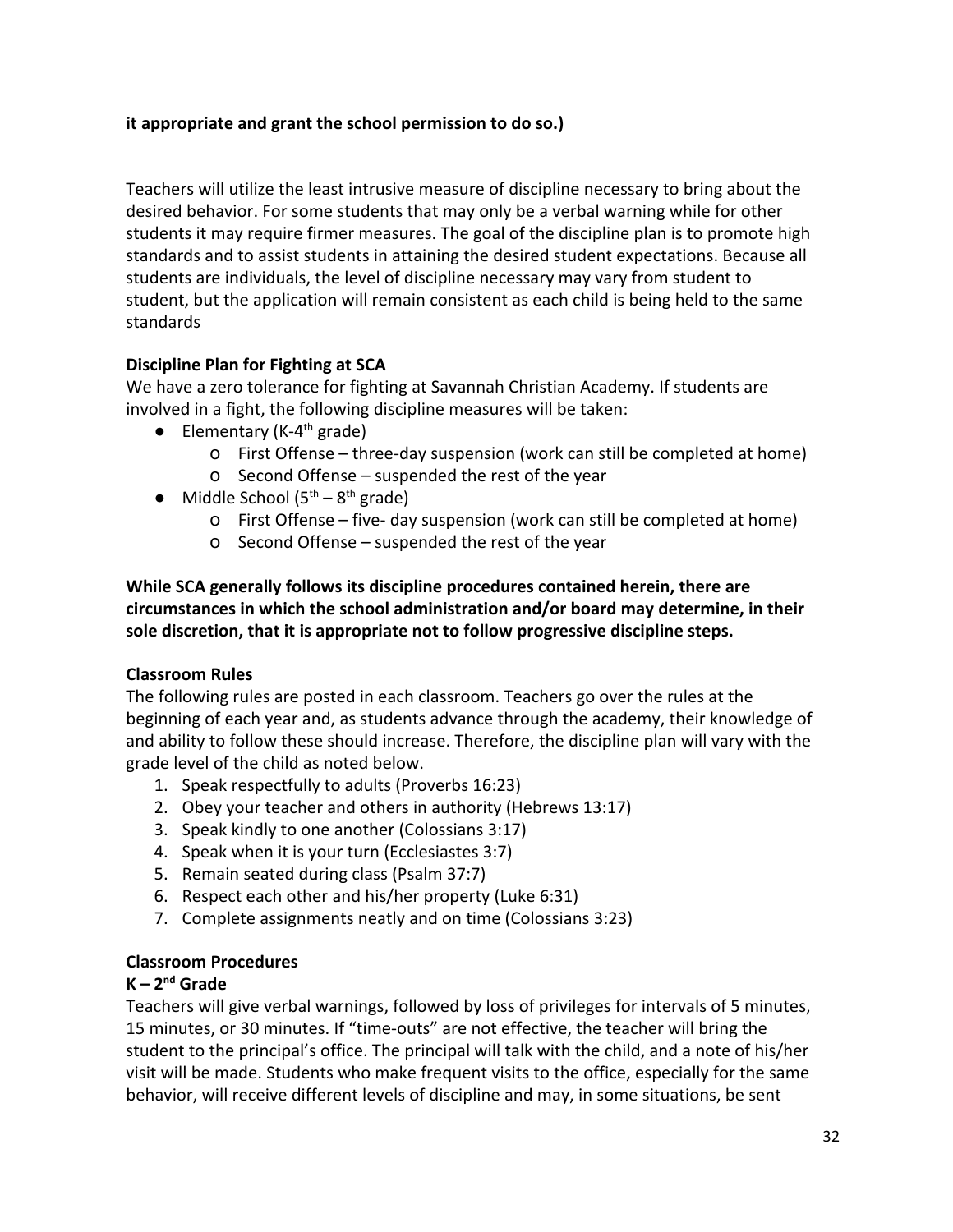home. Corporal punishment is always a last resort and is only given when parental permission is granted.

## **3 rd and 4th Grade**

As students grow and become more aware of their behaviors, their level of responsibility increases. Therefore, students at these grade levels will have fewer warnings (and, in fact, won't repeatedly be given warnings for the same behaviors/conduct). Students will be expected to follow the classroom rules and practice self-control. As the importance of homework increases, the student will be held more responsible for completing work on time.

Weekly consequences for misconduct

 $1<sup>st</sup>$  offense – verbal warning 2<sup>nd</sup> offense – miss 10 minute of recess 3<sup>rd</sup> offense – miss 20 minutes of recess 4th offense – sent to principal's office

Our desire is for our students to grow and mature during their time at SCA. We hope by the time they reach the third grade they have already acquired an adequate understanding of acceptable classroom and playground behaviors.

## **5 th – 8th Grade**

By this age, students are held to a higher standard. Because students move from classroom to classroom and have several teachers over the course of the day, a demerit system is by all teachers. Students receive demerits for not following the classroom rules. On the fourth demerit of each quarter, the student will be sent to the principal's office. We will not give demerits for tardies.

## **Administration Procedures**

In the event that a student is sent to the principal's office, the situation will be evaluated and discipline will be provided in accordance with the situation. Discipline may range from verbal warnings, in-school suspension (ISS), a paddling, or - in some cases - the child may be sent home for the remainder of the day. When necessary, the parent will be called so that he/she may be informed and may provide information for an effective method of discipline.

If problems persist, a meeting will be called in which the parents, the teacher and the principal will be present. In some situations, in-school and out-of-school suspension may be implemented. In extreme cases, the child may lose his/her privilege to attend SCA.

## **Academic Probation**

Students who receive a D or an F in reading, math, language, spelling, social studies, science or Bible during a grading period will be placed on academic probation and given a subsequent three- week period to bring the grade up to at least a C average. All efforts will be made by the school and its staff to assist the student in achieving academic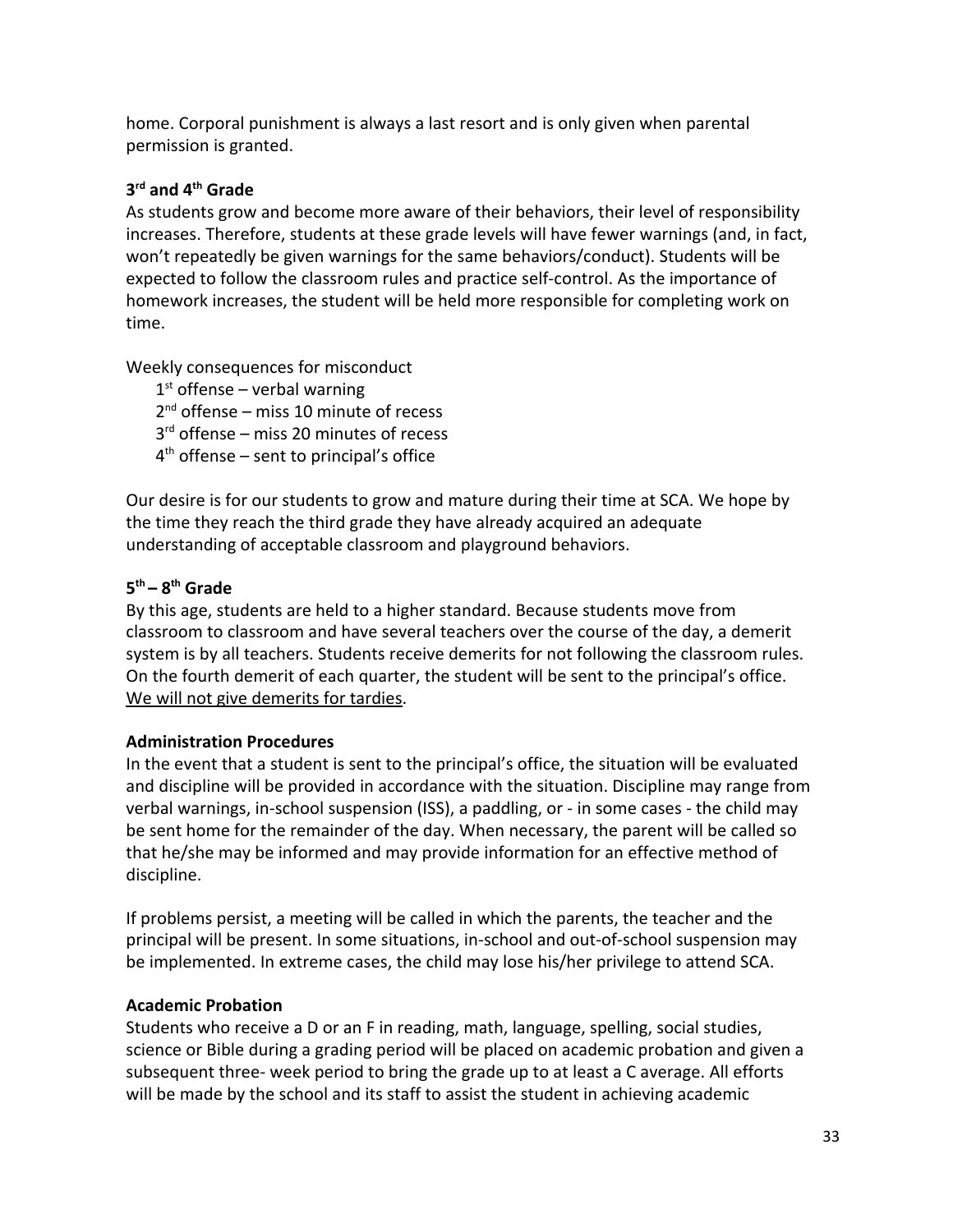success. If a student's grades are not brought up to at least a C average by the next grading period, a meeting will be held between the student, the teacher (s), the principal and the parents.

A plan of action (in the form of a contract) will be written and signed by the student, the teacher (s), the principal and the parents. Student achievement is not only encouraged, it is expected; SCA closely adheres to the Biblical principles of perseverance and commitment and, therefore, seeks to instill this practice in the lives of its students.

Academic probation also prohibits a student from participating in extracurricular activities at SCA.

**\*While SCA generally follows its discipline procedures contained herein, there are circumstances in which the school administration and/or board may determine, in their sole discretion, that it is appropriate not to follow progressive discipline steps. In cases in which a student has engaged in egregious, immoral, or other unacceptable behavior, the school reserves the right to suspend or expel the student immediately.**

#### **Student Guidance**

The classroom teacher is the first to intercede for a student when personal behaviors indicate a need for counseling. If more assistance is needed, the student will meet with the principal. If a deeper need is evident, the student will meet with the youth pastor and/or the senior pastor of Sharon Baptist Church. Throughout this process, the parents are notified and, if more counseling seems necessary, Christian counselors are recommended.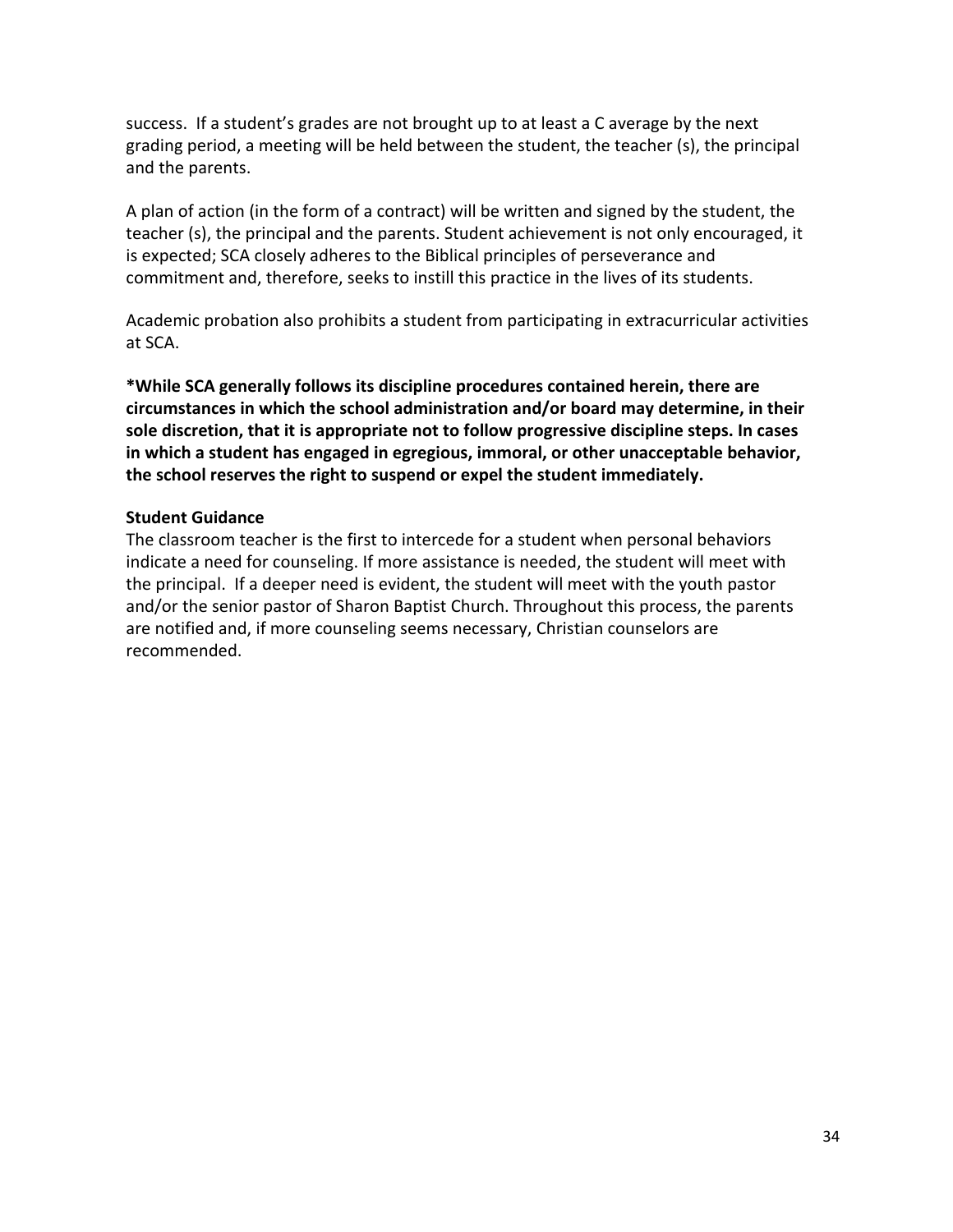#### **Student Dress Code**

Students in grades  $K - 8$  are to abide by all dress code policies.

#### **Weekly Format**

Monday: SCA T-shirt (Follow dress code for shorts, pants, etc.) Tues-Thurs: Standard Dress Code Friday: Student Choice; "Free Day"

## **Standard Dress Code**

#### **Shirts**

Oxford or Polo style shirts, either short or long sleeved, may be worn in any solid color. While turtleneck shirts may be worn in season, all other shirts must have a collar. Students in first through eighth grade must wear their shirts tucked in. On Mondays, students are to wear an SCA t-shirt. These are purchased through the school. This is the only day of the week, unless otherwise specified, that students are to wear t-shirts. On Fridays, shirts must still meet the standards of the school and therefore may not be torn, tattered, or in any way deemed inappropriate by the administration.

Sleeveless shirts and/or dresses may be worn by the girls, but the straps are to be at least three inches in width. Tank tops and spaghetti strap tops are not acceptable, even on Fridays. Boys must abide by the short sleeve standard; no sleeveless/muscle shirts are permissible.

#### **Pants, Shorts, and Skirts**

All pants, shorts, or skirts must be either khaki or navy blue. All shorts, skirts, and dresses must be no more than 3 inches above the knee. **This applies even on Fridays.** Girls may wear Capri style pants or skorts. (*The style for all clothing should follow that of a school uniform; not all things khaki or blue are acceptable. When in doubt, use the Land's End catalog as a guideline.)* Students must wear a belt with pants or skirts that have belt loops.

On Fridays, jeans may be worn but they may not contain any tears/holes or be too tight. In addition, pants with writing across the seat are not to be worn. (Kindergarten students are not required to wear belts or have shirts tucked in.)

#### **Shoes**

Due to the school's P.E./recess activities, the dress code has been set to meet the comfort and safety needs of the students as well as the time restraints of the teacher. Therefore, students in kindergarten through grade three are required to wear athletic shoes every day of the week. (Remember, for these students, there is either P.E. or recess every day).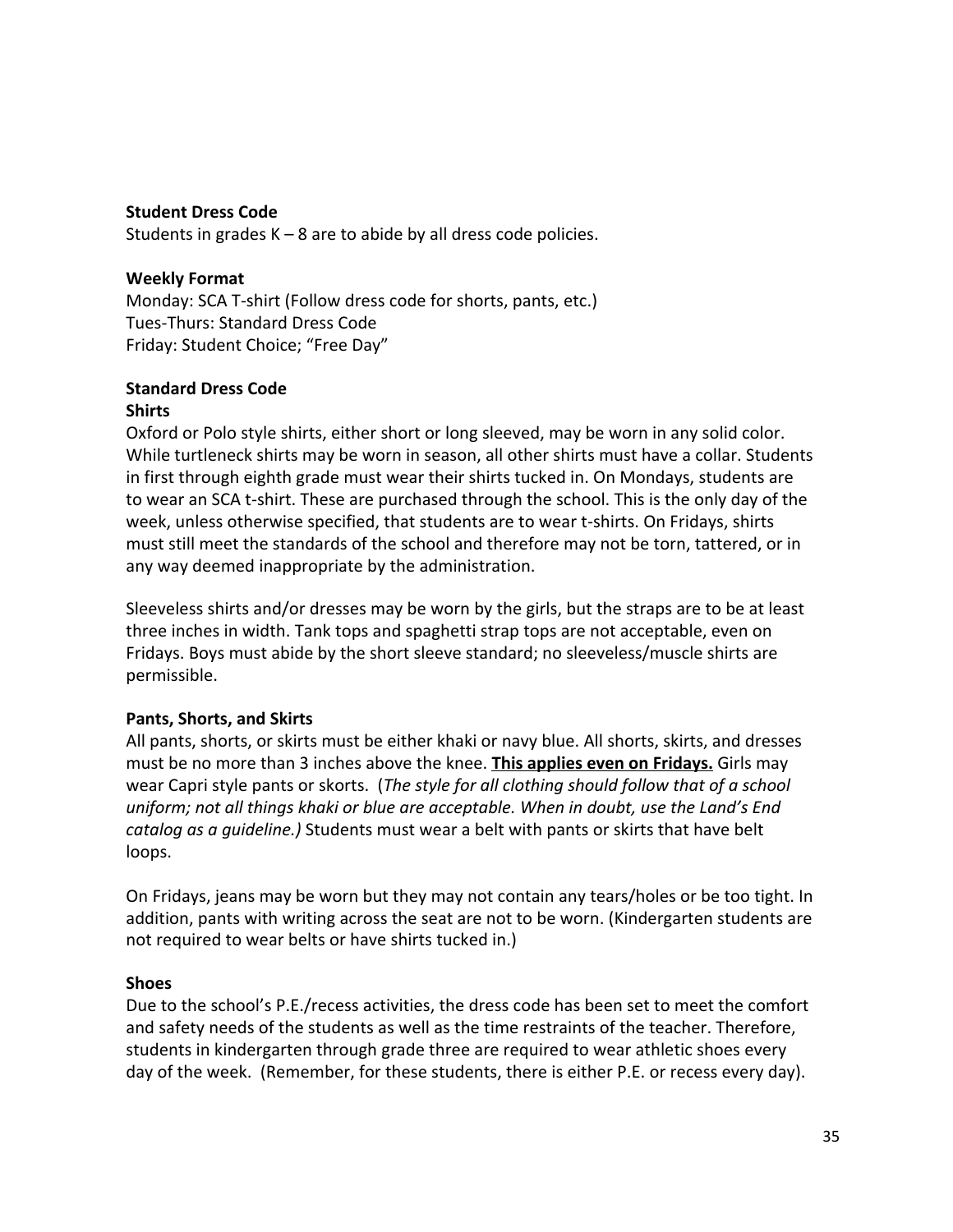Because students in grades four through eight change into school uniforms for P.E., they may wear other types of shoes to school but must change into tennis shoes for P.E.

## **Shoe guidelines**

Tennis shoes must be either lace-up, Velcro, or zip-up. Slip-on tennis shoes are to be avoided as they slip off as easily as they slip on. Light-up shoes are not allowed.

Sandals are permitted in grades four through eight; however, they must have a strap behind the heel and cover at least 50% of the foot; flip-flops (even if there is a behind the heel strap) are not permissible on any day; this includes Friday.

Crocs are allowed for students in 4th-8th grades. Shoes must be brought for PE.

Boots may be worn with pants (not with skirts or shorts) only if the pant legs can go over them. Pants may not be worn tucked into boots.

**Socks & Leggings**: All socks and leggings are to be solid in color. This does not apply to socks that are covered by long pants. Neon socks are not acceptable as part of the regular dress code. Socks should be white, black, gray, or royal blue. **Leggings with t-shirts are not allowed, even on Fridays.**

#### **Jewelry & Belts**

Jewelry may be worn but does not need to be excessive or distracting. Only girls may have pierced ears, and no more than two earrings may be worn per ear. Earrings should be understated and not flashy or showy; large earrings are to be avoided. No body piercing or tattoos are acceptable. Belt colors may vary to compliment the color of one's shirt, but they are not to be of excessive length.

#### **Hair**

All hairstyles are to be neat and presentable. The following guidelines are to be kept at all times:

- No unusual hair coloring is to be used (pink, green, orange, etc.)
- No artificial hair pieces/attachments are to be worn
- Bangs must not be in one's face or cover the eyes
- Boys' hair length must be short enough to be kept off the collar
- Hair is to be brushed and neat in appearance

#### **Hats**

Hats are not to be worn to school except for one of these two reasons: during Spirit Week or on a field trip where the teacher has given permission. No hats are to be worn on Fridays as a part of the "free dress" day.

#### **Jackets**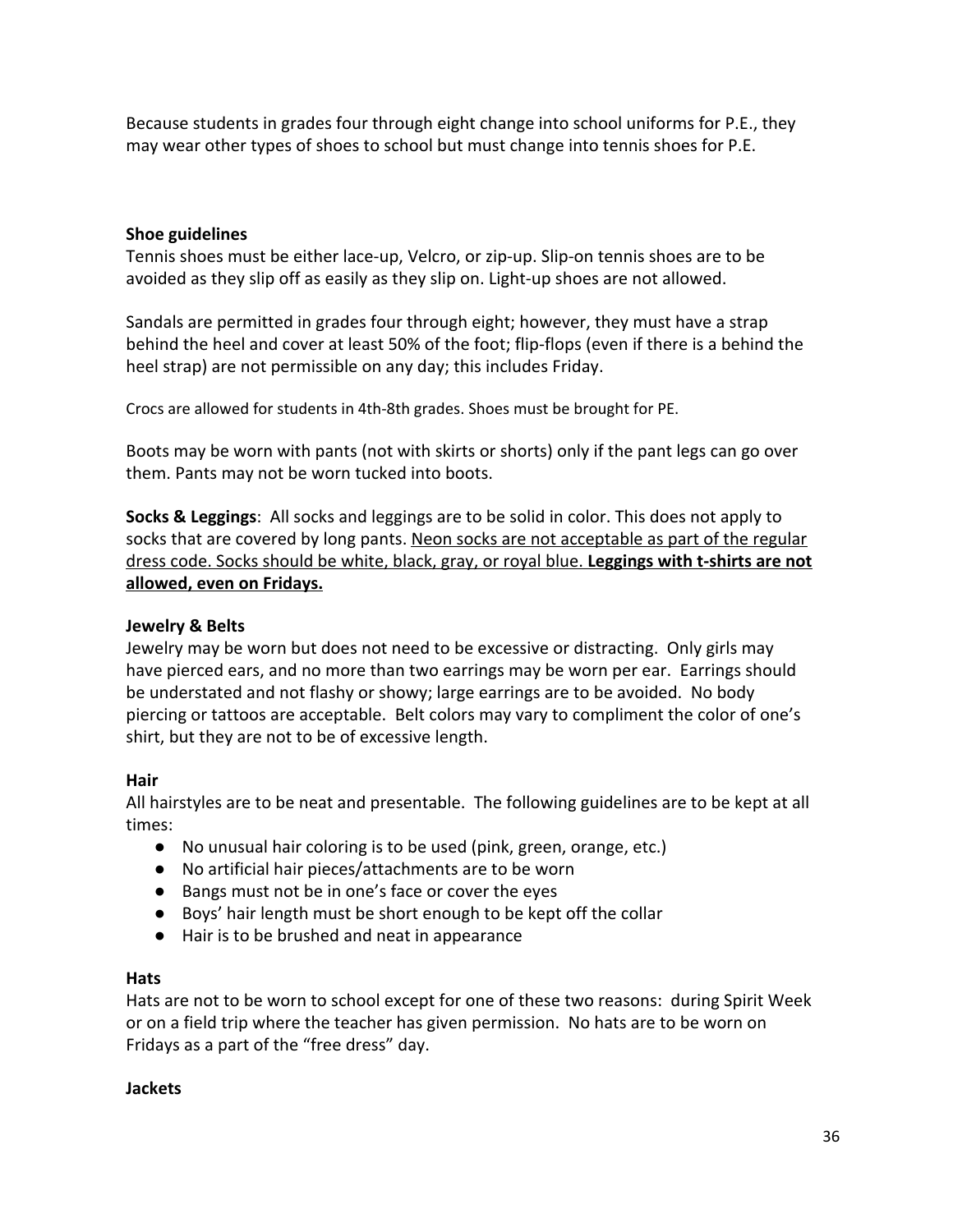SCA jackets are part of the dress code. SCA jackets can be purchased for students to wear to school Monday through Thursday. These jackets are available in the school office and there are several styles to choose from. Students may wear these jackets all day, but they must also have the correct shirts underneath the jacket. A solid colored cardigan-style sweater is also acceptable. Students can also purchase SCA hooded-sweatshirts through the school office as an alternative to jackets. These hooded sweatshirts are acceptable throughout the day.

Please keep in mind that the "weather rule" for recess and P.E. is as follows: students may play outside as long as the temperatures are above 40 degrees and below 90 degrees. All students should have a jacket or coat available for days when P.E. (or recess) is done outside.

## **P.E. Uniforms 4th -8th**

Students in grade four and up are required to purchase and wear the SCA uniform for physical education. The uniform is composed of royal blue shorts (or the same colored sweatpants in cooler weather) and a P.E. t-shirt. All students must change before and after each P.E. class. (An exception is made when P.E. is the final class of the day; if this is the case, students do not have to change after class). Tennis shoes must be worn for athletic reasons. Shorts can also be purchased outside of school for P.E. These shorts must be royal blue in color and also be three inches above the knee.

#### **Details, Details, Details**…

Students may not wear clothing that is unclean, verbally explicit or in any way offensive to the administration, faculty or student body on their free choice day. Students who are dressed inappropriately will be given alternative clothing to wear or will be sent home to change before being sent to class. Because fashions and styles change so quickly, all areas pertaining to the dress code cannot be outlined within the pages of this handbook.

Therefore, the administration of SCA retains the right to make updates and/or modifications to the current dress code policy as needed throughout the school year. It is important to keep in mind that a dress code promotes an atmosphere conducive to learning by reducing distractions. It promotes modesty in a culture that is increasingly immodest. The administration reserves the right to address any fashion item, clothing item, or appearance that detracts from the spirit of the uniform code.

#### **Dress Code Violations**

In grades  $K - 3$ , students who do not follow the dress code will be given an "Oops!" slip as a reminder of what is or is not consistent with the dress code. If frequent notices are sent home, the teacher may contact the parent to make sure he/she understands the dress code policy. In grades 4-8, students who do not follow dress code on Mon. – Thurs. will lose their "Free Friday". Repeat offenses may also result in demerits.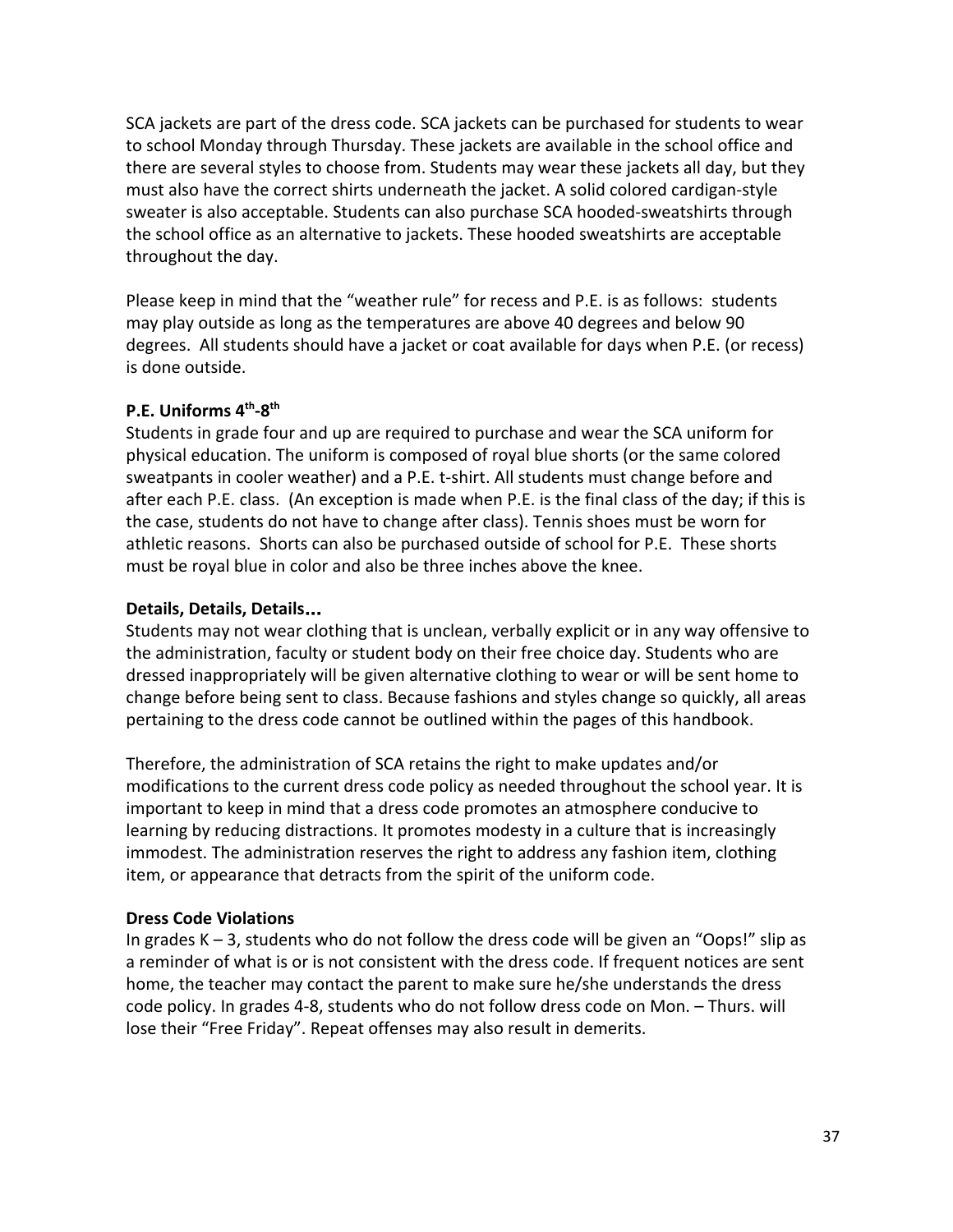#### **OPPORTUNITIES FOR PARENT INVOLVEMENT**

#### **Fund-Raising**

SCA holds several fundraising events throughout the year. We will have our Silent Auction in the spring. The Eagle Dash, a color run, is held in the spring each year. We are constantly looking for opportunities to raise funds for our school each year. These events are necessary in that they support the school's budget and, as a result, help maintain the tuition rate from year to year.

#### **Parent-Teacher Meetings**

#### **Parent - Teacher Meetings**

SCA will hold parent-teacher meetings as needed throughout the school year. The purpose of these meetings is to implement parent involvement through activities such as planning and organizing fund-raisers, assisting with field trips, and aiding in all events that support and promote Savannah Christian Academy. These sessions are also intended to keep parents abreast of the latest developments at SCA.

#### **Volunteering**

Parental support is not only needed; it is necessary. Not only does volunteer work allow parents the opportunity to know more about their child's school, it also allows the academy to keep the cost of tuition at a reasonable level. Without the availability of grants to pay individuals to provide services at various levels, it is incumbent upon the parents to assist the school in covering these areas and in helping the school secure funds that will continually add to and promote the school's drive for excellence. If you are interested in volunteering at the school, please contact Brian Reid, Lauren Williams, or Tracy Swift.

Volunteer Restrictions: to ensure the integrity of the volunteers, the following restrictions are in place:

● Before serving as a substitute teacher, certain requirements must be met. If a parent is interested in volunteering at the school, we ask that they fill out the required paperwork.

## **Health and Safety Issues**

#### **Distribution and Consumption of Medication**

Realizing that at times it may be necessary for the student to receive medications while at school, SCA has established guidelines, in accordance with state law, to work with families in meeting this need. However, medications must be limited to those required during school hours and necessary to enable the student to remain in school. Every attempt should be made by the parent or legal guardian to work with their child's health care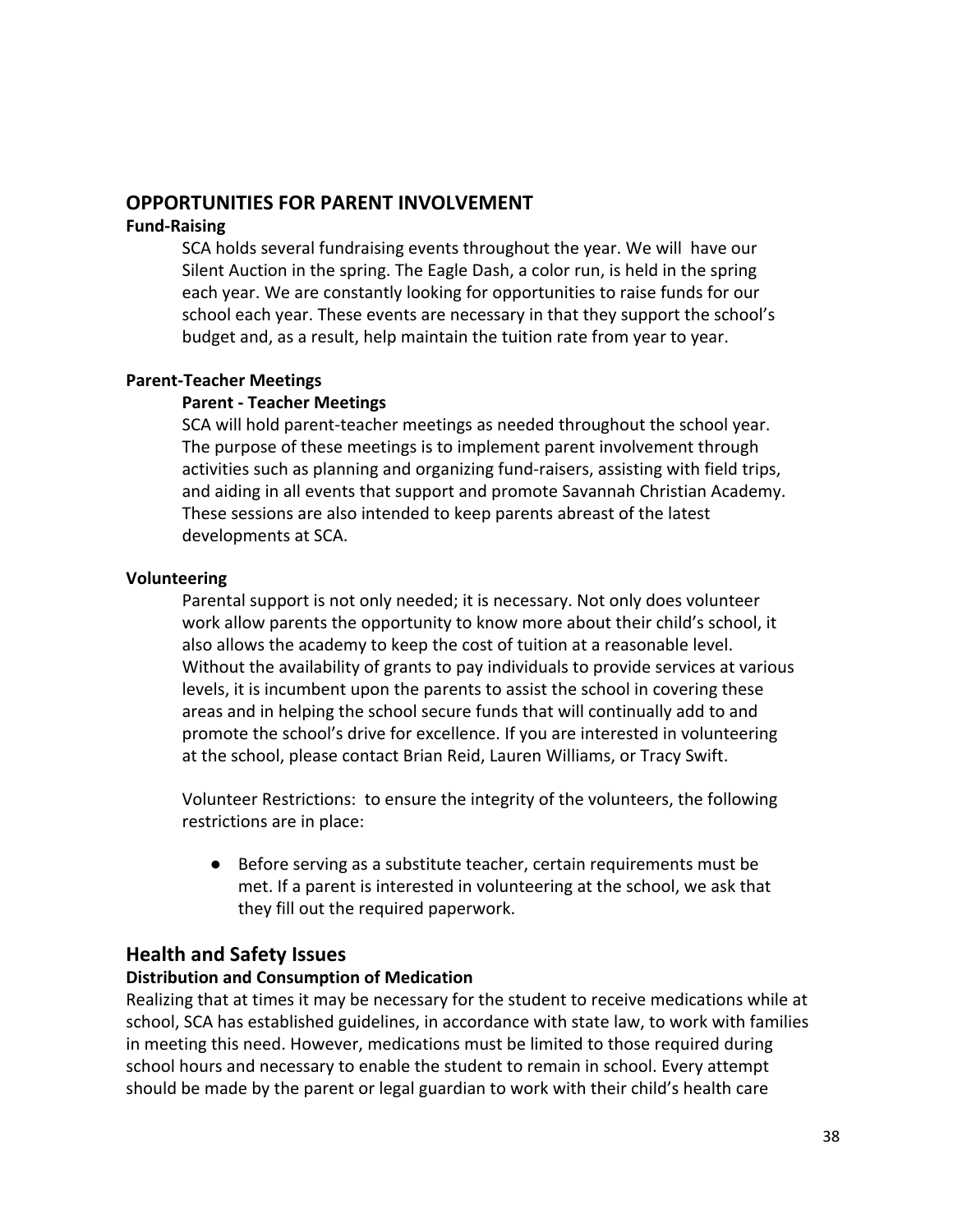provider to schedule medications so they may be administered at home.

Medications will be administered by personnel of SCA for students in grades K-4; students in grades 5 - 8 may administer their own medication with adult supervision. By law, the student must be competent to self-administer the authorized and/or prescribed medication with minimal assistance. SCA personnel are responsible for assisting the student with timely administration of medication, safe and proper storage of the medication to be given, as well as accurate documentation of the procedure.

In order to establish clear communication regarding safe and accurate medication administration for students, the following policies have been established:

- 1. A written authorization form must be signed by the parent or legal guardian before any student will be permitted to take prescription or over-the-counter medication.
- 2. New authorization forms must be provided to the school from the parent/legal guardian at the beginning of each school year for long- term medications. A new form is to be completed by the parent when changes are necessary, such as increase/decrease in dosage of medication. (The instructions on the original container will also need to be updated.) The instructions on the form and the medication instructions on the container must agree to ensure accurate medication administration. This form is available online on our school website or is obtainable in the school office.
- 3. Prescription medications must be in the original pharmacy labeled container that clearly displays the following: student name, prescription number, medication name and dosage.
- 4. Non-prescription medications to be given at school are to be brought in with original label listing the ingredients, dose schedule, and child's name affixed to the container. This includes such medications as pain relievers (liquid or tablet), cough syrup or cough drops. Anything that you might want your child to have access to must be provided by you, the parent or legal guardian: SCA can no longer provide children's aspirin or any other type of medication without it being provided and authorized by the parent or legal guardian. Medications of this nature must be sent inside a Ziploc bag. A "Permission to Administer Medication" slip must be filled out for each medication that is submitted
- 5. Parents of students are to deliver medications to the child's teacher. Medications will only be accepted by parents or legal guardians of elementary students.
- 6. Unused medication stocked at school for long treatment must be picked up by a parent or legal guardian at the end of the school year. Medication kept at school for short- term treatment must be picked up by the parent at the completion of the treatment. All unused medication that is not collected will be properly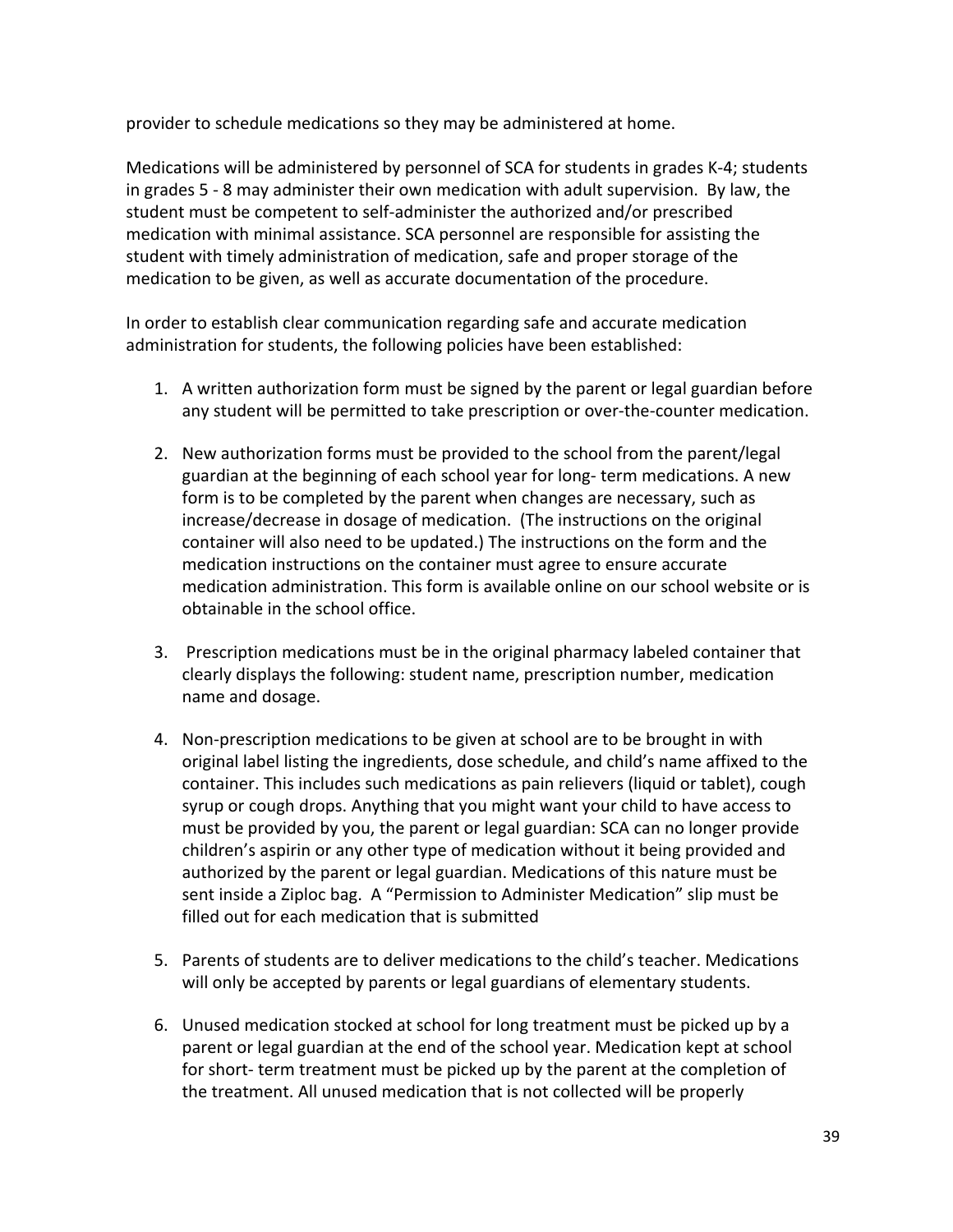disposed of by the school's administrator.

- 7. On a regular basis a registered nurse will monitor storage and proper documentation of medication administered by SCA personnel to ensure that medications are handled properly as required by the law of Tennessee.
- 8. Prescribed emergency medications to address life-threatening situations will be made readily accessible to a student at all times when prescribed. These may be in the student's possession or a designated location as is appropriate to the situation (field trips, etc.) Examples of these medications include, but are not necessarily limited to: asthma inhalers, epi-pens, glucose tablets, etc. Parents must communicate with their child's teacher concerning the emergency procedures for their child when these medications are prescribed.
- 9. All medications administered will be given in accordance with the above guidelines. Savannah Christian Academy retains the right to reject requests for administering medications that are not within compliance of the above policies. If, however, parental permission is obtained by phone for non-prescription medication to be given to a child (who does not have a personal supply at school), this may be done. In this event, the parent will be required to return a note verifying that permission was given for the school's administration of medication.
- 10. Please notify the office in case of strep throat, hepatitis, meningitis, rubella, measles or other communicable diseases. Students with such disease will not be allowed to attend classes while they are contagious.
- 11. Students must be free of fever for 24 hours before they may return to school. Our fever factor is 100.4. A child should go home at that point and should not return for 24 hours if the fever has reached 100.4. For example: if your child is sent home on Tuesday with a fever, the earliest he/she may return to school is Thursday.
- 12. Students receiving shots for an illness must allow a 24-hour period to elapse before returning to school *even if the child has no fever or have a note from the doctor saying they may return sooner*. Children leaving school at 3:00 p.m. to receive a shot may not return to school the following morning.
- 13. Discretionary Clause: If a student becomes sick after leaving school, please keep the child home the following day, even if there is no fever. Many a stomach bug has been passed through classes by students returning to school prematurely. Please be considerate of other students, their families, and the teacher.

#### **Communicable Disease Policy**

Students who are infected with a communicable disease will not be allowed to attend SCA until the child is no longer contagious. This includes, but is not limited to the following: HIV, AIDS, and Hepatitis A and B. A doctor's written notification will be required before the student may resume classes or be admitted to the school. Communicable diseases are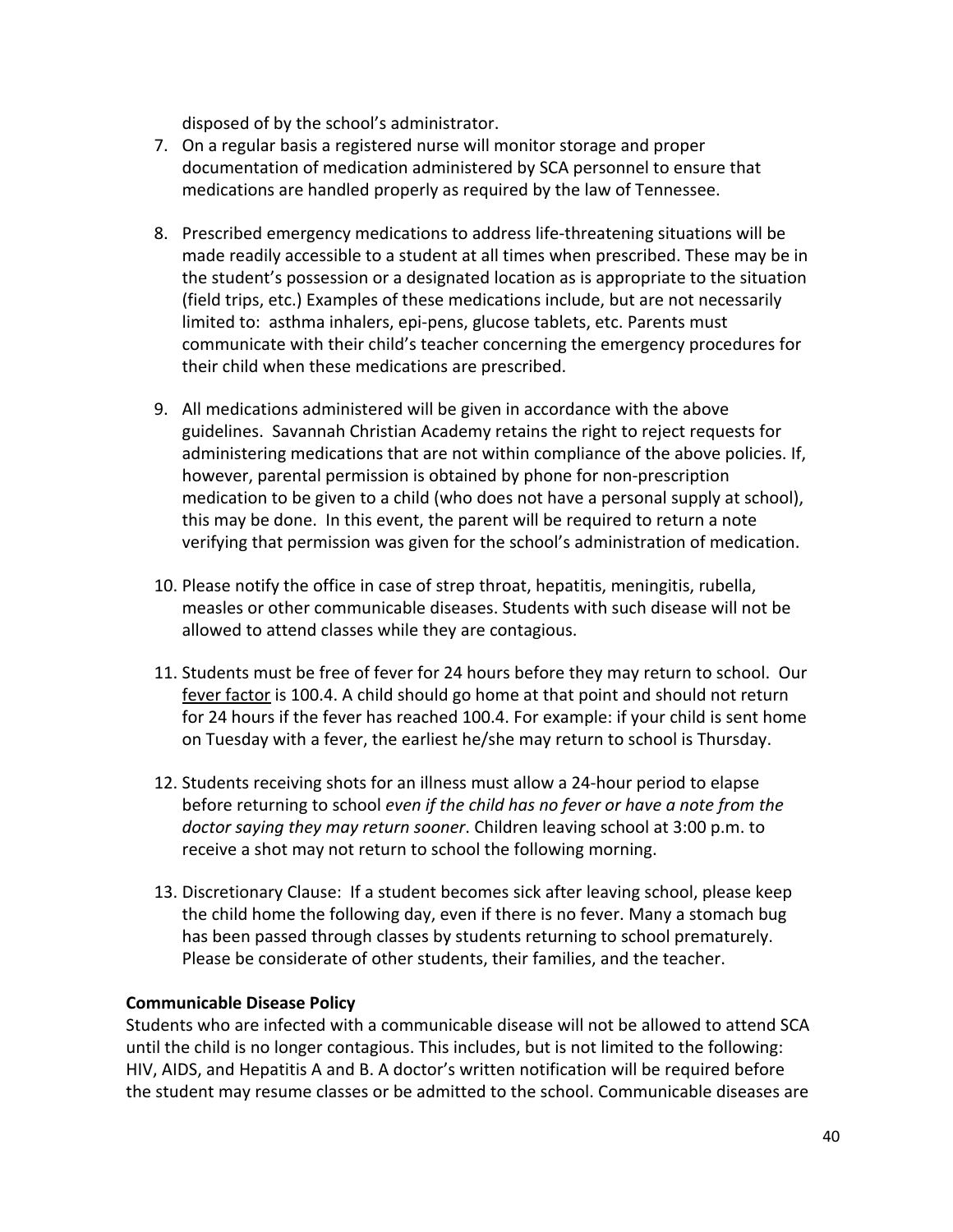defined as any disease that is potentially life-threatening or serious in nature.

#### **Reporting of Child Abuse**

In accordance with state law and school policy, the staff of SCA is obligated to report the reasonable suspicion of physical abuse, sexual abuse, or child neglect. In this very serious and legally narrow area, the school will not contact parents in advance of making a report to authorities, which would be the procedure followed in most other legal matters. The clear intent of the law, based on the seriousness of the crimes listed above, is to mandate that a report of reasonable suspicion of abuse be made. School staff will make such reports in the best interest of the child and do not, once reasonable suspicion is established, have any legal alternative except to make the report to the proper authorities for their investigation and review.

## **Important Regulations/Information**

#### **FERPA Regulations**

The Family Educational Rights and Privacy Act (FERPA) establishes student and parental rights with regard to student records. The act applies only to records pertaining to individuals who have been admitted as students at private or public educational institutions. In accordance with this regulation, student records may be viewed by parents unless the school has been provided with evidence that there is a court order, state statute, or legally binding document relating to such matters as divorce, separation, or custody that specifically revokes these rights. Obtainable records are those which refer to a student's academic achievement (report card grades, achievement scores, ability/performance assessments, etc.), and physical assessments (vision/hearing screenings). Behavioral records may be included if they pertain to student achievement or overall performance.

## **Student and School Property Guidelines Personal Searches**

A student's person or personal effects (e.g., backpack, purse, pockets) may be searched by a staff member to determine whether the student is in possession of contraband.

Searches may be performed without notice, without consent, and without a search warrant.

All personal searches will be performed in a manner that is respectful of the norms of decency and the emotional maturity of the student. A school administrator of the same sex will conduct the search in private, with another adult witness of the same sex present, and only upon approval of the Head of School or a specified designee. The student's parents will be notified of the search as soon as reasonably possible. Under no circumstances will a body cavity or strip search be permitted unless conducted by law enforcement personnel.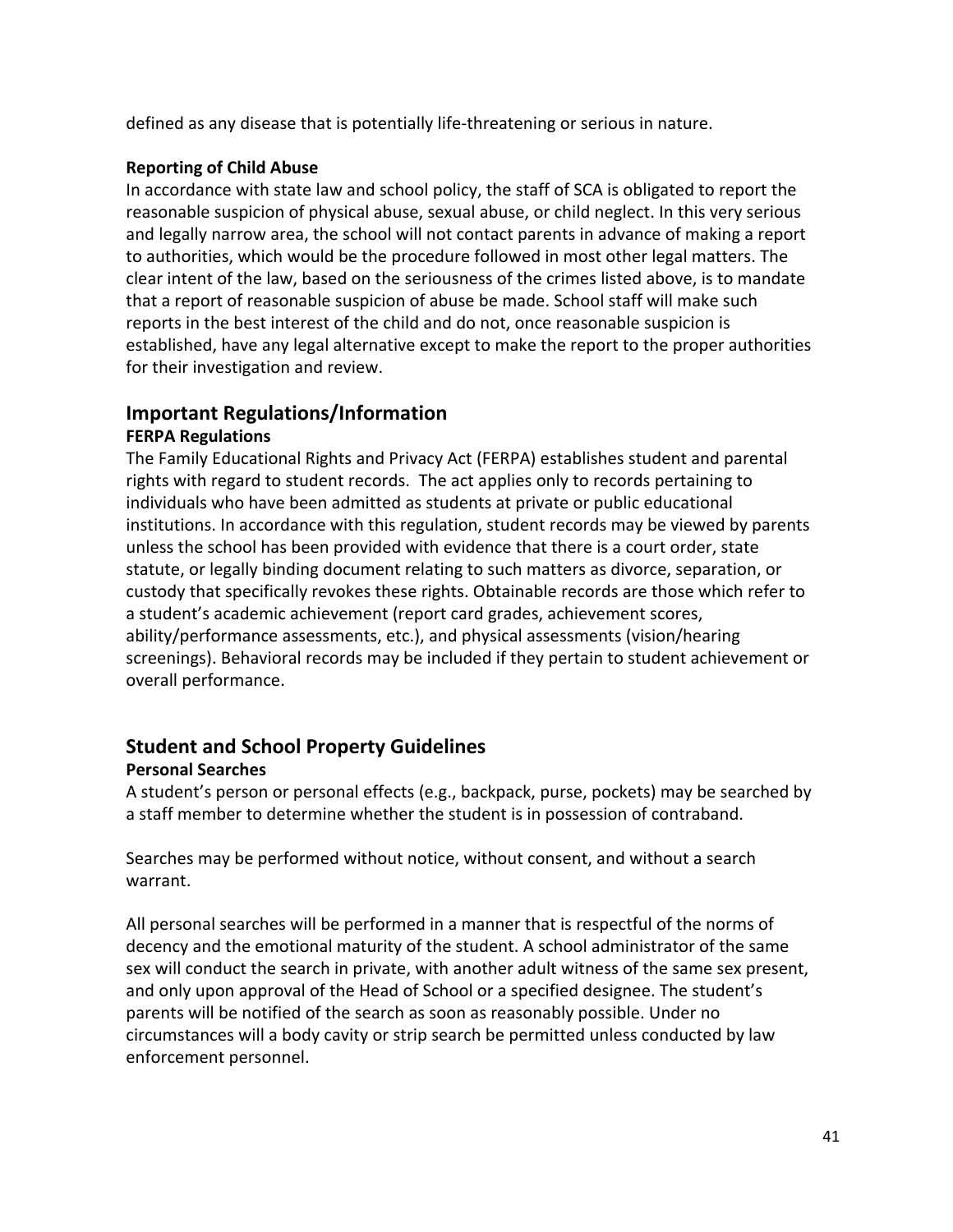#### **Locker Searches**

A student's locker or desk is the property of SCA and is at all times under the control of the school. School authorities may perform general inspections of lockers and desks at any time without notice, without student consent, and without a search warrant. Students are not permitted to lock or otherwise impede access to any locker.

## **General and Miscellaneous Information**

#### **Aftercare**

We do plan on offering aftercare for the 2020-21 school year. Aftercare will start being charged after dismissal ends at 3:45 and will conclude at 5:15. The rates are listed below.

3:45 - 4:30 -- \$5 per student 4:30 - 5:15 -- \$8 per student After 5:15 -- \$25 per student

#### **Campus Hours**

The school office is open from 8:00 a.m. until 3:30 p.m. Supervision is provided from 7:30 a.m. until 3:45 p.m. All parents of SCA students are responsible for the delivery and pick-up of their child/children. The school day begins at 8:00 a.m. and ends at 3:30 p.m.; on Wednesdays, the school day is from 8:00 – 2:30 p.m. Students arriving before 7:50 a.m. are to go directly to the cafeteria area and wait to be dismissed to class by a teacher. No supervision is provided prior to 7:30 a.m. Parents are encouraged to pick students up by 3:45 p.m. (2:45 p.m. on Wed.). Please be considerate of the teachers' time by being prompt. After these appointed times, students will be dismissed to aftercare.

#### **Campus Visitors**

## **Parental Visits and Visitors**

We encourage involvement on the part of parents, however, if a classroom visit is desired, we ask that you arrange this through the classroom teacher prior to the visit. This is done in order to avoid test days or other special activities that could be affected.

- Students are allowed to bring visitors to school once prior approval has been granted by the administration.
- All visitors must abide by the standards of SCA in dress and behavior.
- All visitors need to visit the school office and/or the principal's office.

#### **Change of Address**

When families move during the course of a school year, it is critical that they notify the school office of this change so the school can maintain necessary and appropriate contact with the family. If you move during the course of the year, please call the school office and provide the new information so that it may be updated in your child's record. Also, please submit this new information in writing to your child's teacher so that he/she may keep his/her classroom file updated.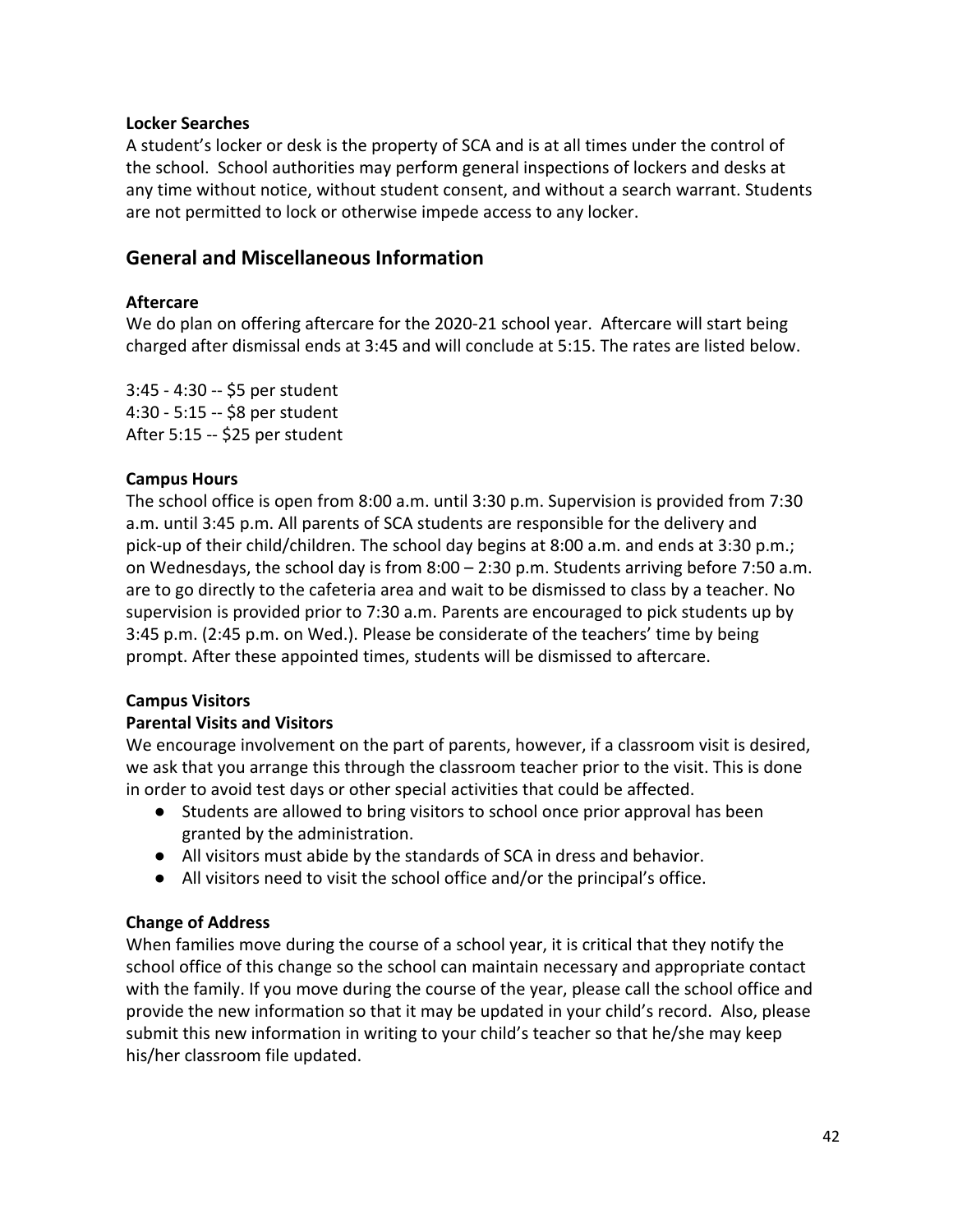#### **Lost and Found Items**

Items that are lost or found can be inquired about or turned in to the school's office. Items of value (jewelry, purses, etc.) will be locked up in the school office.

#### **Lunch Program**

SCA provides a lunch program that allows for the purchasing of hot lunches. Lunches may be brought from home, but should have nutritional value and should not be overloaded with sugars and candies. Since SCA has as its mission the call to "glorify God in all areas", the physical well-being of the students must be considered as well as their academic and spiritual well-being. While the school can oversee the nutritional choices made available through school lunches, it will not mandate what is in a child's lunchbox. Parents are asked, therefore, to make healthy choices that will enable a child to be fueled for an afternoon of instruction and activities. Please send items for morning snack and/or lunch that are healthy choices and are profitable for academic and physical development.

The school's monthly lunch menus are posted on RenWeb; for those who cannot access these via computer, a printed menu may be requested through the school office. Parents are asked, when possible, to order their child's lunches through RenWeb. Monthly statements are sent out for the days the child ate a school lunch. If the statements are not paid in a timely manner, additional charges will not be accepted until the balance has been paid. Lunch counts are taken every morning and if cancellations are not made by 9:30 a.m., charges will be applied. Therefore, make sure to notify the school if your child will not need the lunch he/she has ordered.

**Parents as Guests:** Parents who plan on eating a school lunch need to "order" their lunch by 9:30 a.m. The cost of the meal is \$4.00. While parents are welcome to eat with their children, the visits should not occur more than one time per week. Since lunchtime is a great opportunity for children to develop social skills with their peers, time should be allowed for this type of growth.

**Packed Lunches:** Please note that, when bringing a lunch from home, the food should already be prepared and ready to eat. Microwaves will not be provided for student use, so heating up or cooking lunches is not an option.

#### **Messages, Cell Phones, and Music**

Parents may send messages to their children while at school by contacting the school office at 926-1504. Students in need of contacting their parents may use the school phone after receiving permission from a teacher. If a child is sick, the teacher will make the phone call, not the student. In regards to cell phones, the following guidelines must be honored:

- Cell phones must be turned off and must remain in a student's book bag or locker throughout the school day
- Students may not use the phones in any manner throughout the school day unless authorization has been given by an SCA staff member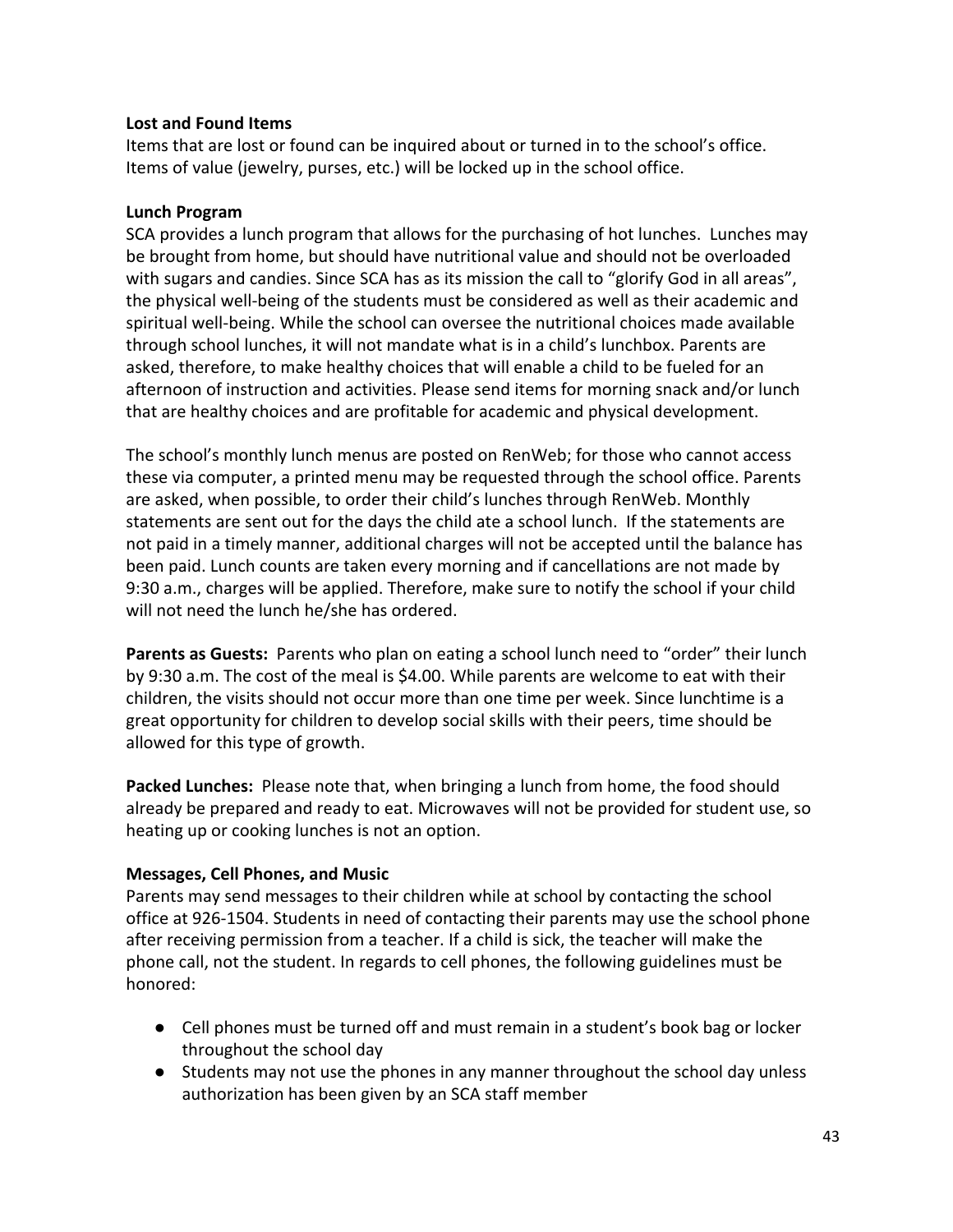Failure to abide by these guidelines will result in the loss of cell phone privileges and could result in restricting cell phone use altogether. Violators will have their cell phones taken up and given over to their parents. If a "confiscated" cell phone is taken up a second time, *the student will lose the right to bring a cell phone to school.* Students may not use iPods, MP3 players, or any related type of listening device during the school day.

#### **School Closure Information**

SCA closures and early dismissals will be *sent by email, posted on the school website ([www.savannahchristianacademy.org\)](http://www.savannahchristianacademy.org/), posted on the school Facebook page, and also a text message will be sent home by teachers*. Because it is not always necessary for SCA to adhere to the cancellations and closings that affect other Hardin County schools, it is imperative that parents listen for cancellations and dismissals specific to Savannah Christian Academy. Announcements will be made in regards to school openings as well as to school cancellations in hopes of alleviating any uncertainties. If SCA accumulates more than five days of cancellations due to inclement weather, these "excessive" days may be made up throughout, or at the end of, the school year.

#### **School Policy on Student Records**

Parents may request and receive copies of all material that they personally submitted upon enrolling their child at Savannah Christian Academy. Basically, the policy is "you may get what you gave". In addition to personally submitted material, the parent may also obtain copies of his/her child's achievement scores, copies of report cards, and year-end grades.

#### **Textbook Selection Guidelines**

The textbooks used by Savannah Christian Academy are chosen for their usefulness in advancing one's academic and spiritual development. While Christian texts are always preferred when available and suitable for a subject, secular texts are also used. In holding strongly to the view that Christian education must produce students who are both academically and spiritually solid, texts are chosen for their ability to minister to the mind and the soul. If, however, a text is spiritually strong but academically weak, it will not be utilized by the academy. The primary purpose of the textbook is to present knowledge based on facts; the primary purpose of the teacher is to present wisdom based on God's word. The importance of Biblical integration will not fall upon the writer of the text but upon the one who presents and teaches from the text. It is incumbent upon the classroom teacher to parallel textbook instruction with Biblical instruction and to continually show his/her students the connection between the Word of God and the word of the text.

The same process is used in the selection of instructional resources, including media, technology, and library materials.

#### **Who to Call**

Chain of Accountability Procedures for expressing concerns and asking questions.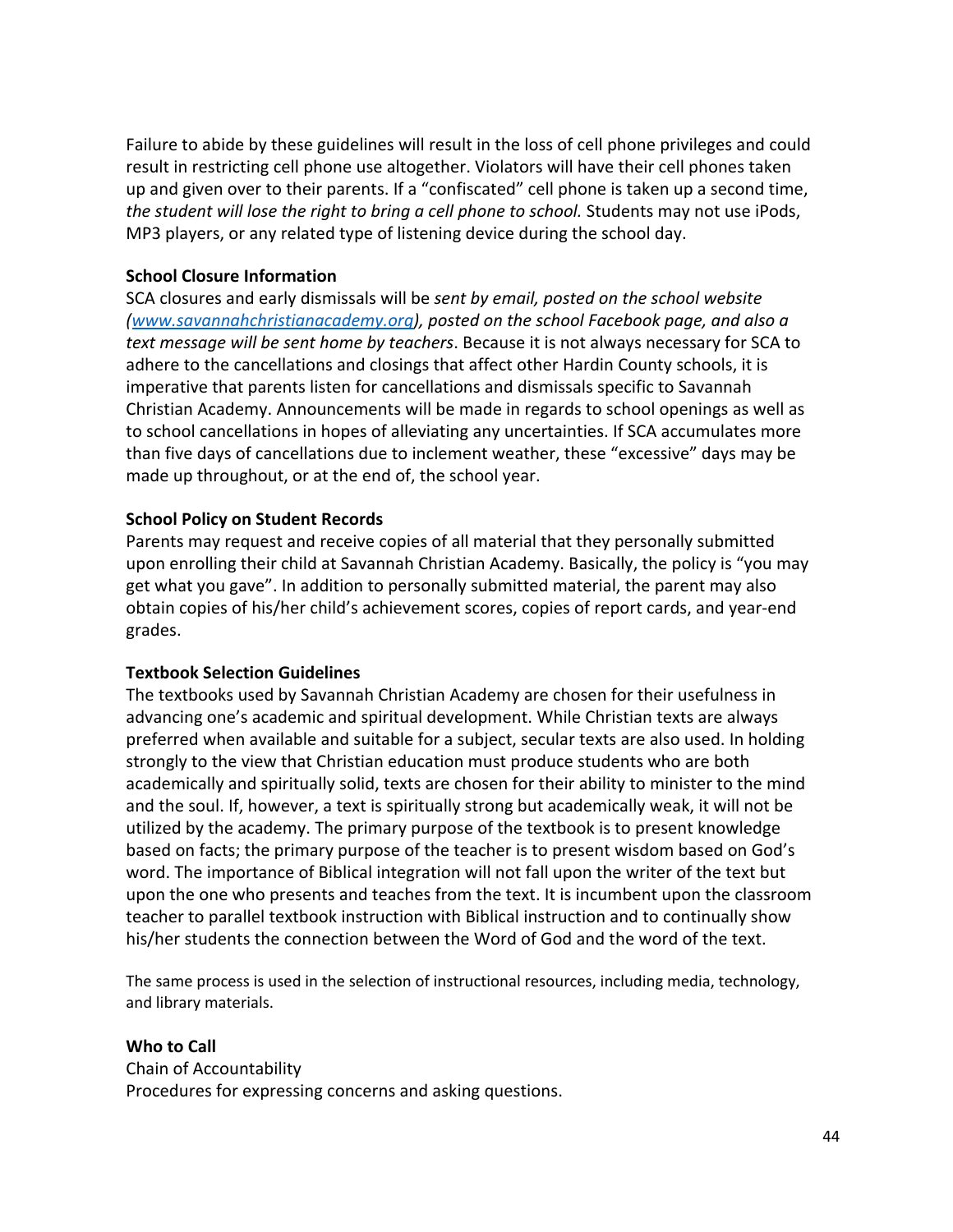- 1. Talk to your child's teacher. If further clarification is needed proceed to step two.
- 2. Talk with the school's principal, Brian Reid, at 926-1504. If further information is required or if there is still no satisfactory solution given, proceed to step three.
- 3. Talk to one of the school board members or request to meet with the school board. These members may be reached through the church office at 925-2165.

#### **Classroom Communication**

SCA is a **FACTS (formerly Renweb)** school! This means that parents have access to their child's grades and assignments via the web. Through FACTS, parents may monitor their child's grades, view lessons and upcoming homework assignments, check account balances, and view and order school lunches. FACTS also provides the school with the means of sending out school-wide e-mails to keep the lines of communication open.

Our school uses the **Remind** message system to communicate with parents. Along with these sources of communication, we also have a school website at [www.savannahchristianacademy.org.](http://www.savannahchristianacademy.org/) We also have Facebook and Instagram pages that are used for communication.

Another important avenue for communication for our SCA families is our school **Linktree** account - linktr.ee/sca\_eagles. This site is updated throughout the year. We encourage families to bookmark or save this site to their home screen on devices.

#### **School Security System**

Sharon Baptist Church has installed a security system that provides additional security for the ministries of KIDS Preschool and Savannah Christian Academy. Throughout the day, all doors will remain locked. At two locations, the church office entrance (west side) and the school office entrance (south side), cameras and speakers are set up that allow the visitor to be viewed and spoken with from inside the building. The visitor may be allowed entrance once he/she has been identified. School doors will be open (on the south side for preschool entry and the north side for SCA entry between 7:30 – 8:00 a.m. After 8:00 a.m., the doors will be locked and access will only be gained by using the security entrance system. We also have security cameras installed at various points throughout our campus.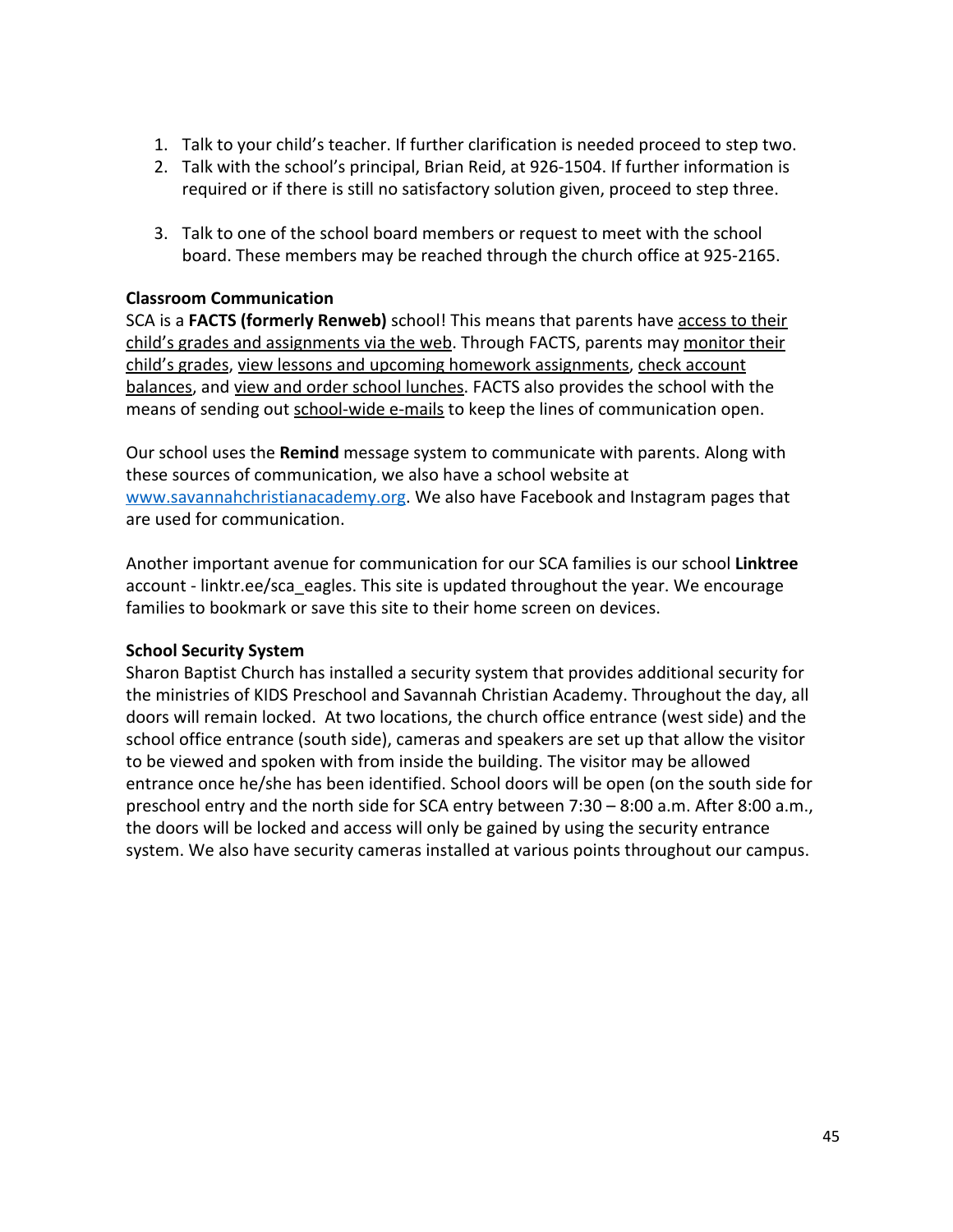# **Savannah Christian Academy School Calendar 2020-21**

Sunday, August 9 SCA Open House Monday, September 7 Labor Day (no school) Tuesday, October 13 First quarter ends Tuesday, December 15 Christmas Program

Tuesday, January 5 Classes Resume Friday, March 5 Third quarter ends Mon-Thurs, April 12-15 Achievement Testing

Wednesday, August 12 First Day of School for SCA Mon-Tues, October 5-6 Fall Break (no school) Friday, October 16 Parent-Teacher Conference (no school) Mon-Fri, November 23-27 Thanksgiving Break (no school) Wednesday, December 16 Dismiss for Christmas Break Second quarter ends Monday, January 18 Martin Luther King Jr. Day (no school) Monday, February 15 President's Day (no school) Friday, February 26 Parent-Teacher Conference (no school) Mon-Fri, March 22-26 Spring Break (no school) Friday, April 2 Good Friday (no school) Friday, April 23 No School (weather day if needed) Friday, April 30 No School (weather day if needed) Thursday, May 6 Athletic Banquet (6:30) Friday, May 7 Teacher In-Service Day (no school) Legacy Night (6:30) Monday, May 10 KIDS Graduation (6:30) Thursday, May 13 Last Day of School Fourth quarter ends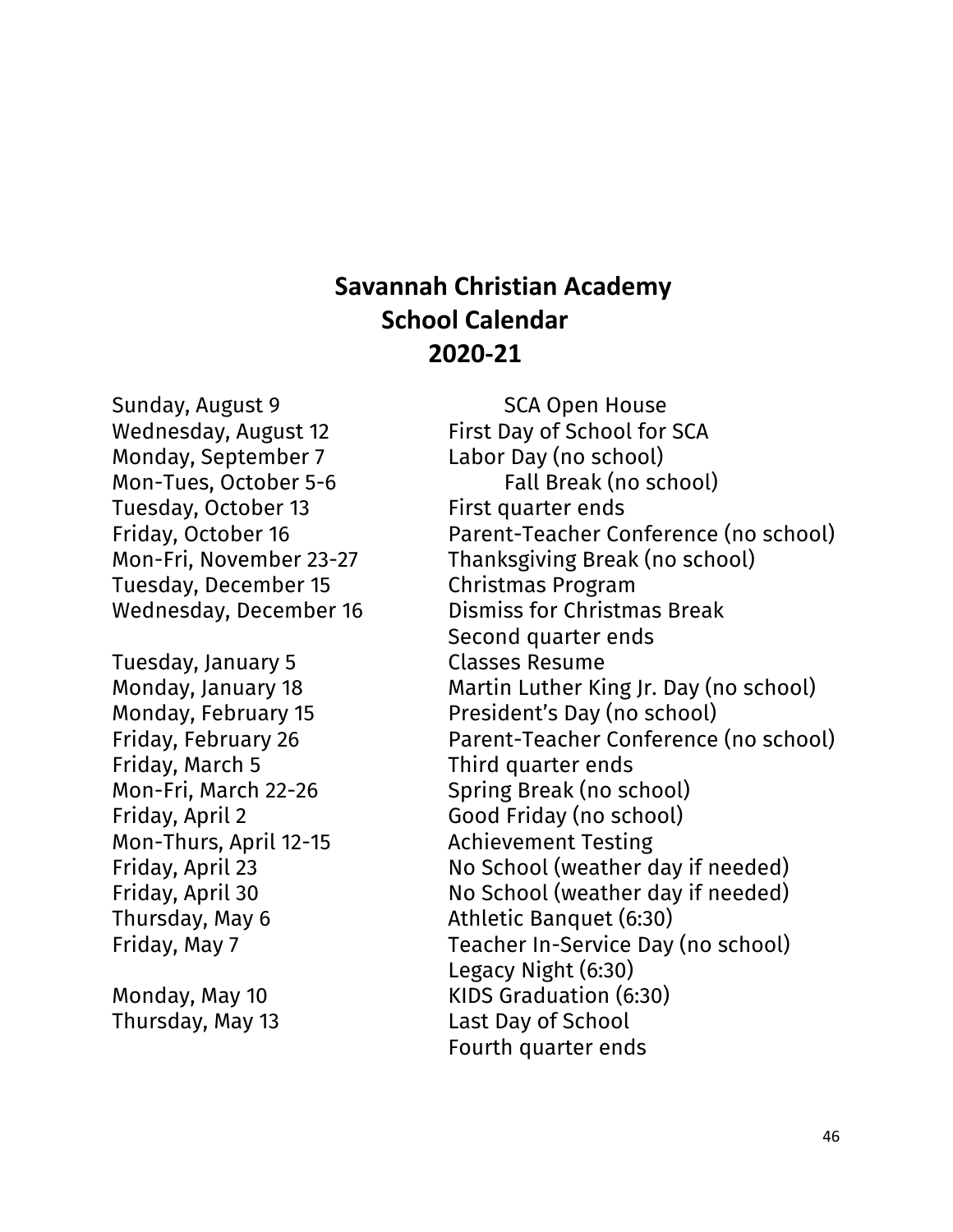## *Code of Ethics*

Because the mission of Savannah Christian Academy is to glorify God in all areas, student behaviors are to be exemplary at all times and in all places. This applies to student behavior off campus as well as on campus. At SCA, teachers strive to teach students the importance (and promised rewards) of Godly living. Our Biblical worldview leads us to teach that all aspects of one's life are to be surrendered to our Lord.

In keeping with the Code of Ethics, parents and students must abide by these principles:

- **●** Read and comply with the doctrinal beliefs set forth in the SCA handbook
- Agree to uphold and support the academic standards of SCA
- Acknowledge that discipline is necessary for the benefit of each student as well as for the entire school and, therefore, agree to cooperate with the discipline plan as outlined in the SCA handbook
- Understand that the standards of SCA do not tolerate profanity, obscenity in word or action, dishonor to the Holy Trinity or the Word of God, disrespect to the personnel of the school, or continued disobedience to the established policies of the academy
- Pledge that if, for any reason, an unfavorable attitude to the school develops, attempts to rectify this will be done through the proper grievance channels and, if appeasement or restoration cannot be made, withdrawal from the academy will be done in a quiet manner
- Understand that postings on Facebook, Twitter, Instagram (or any other social media site) or other types of internet communication are viewed publicly and, therefore, should project Christian morals and principles; students need to realize that they can be held accountable for postings that are damaging to others, self, and SCA
- Understand that if any damage is done to the school grounds, facilities, furnishings, supplies, or personnel, assessments will be made and will be covered by the party responsible

In signing the school's Covenant for Success, the following statement is confirmed by the parent and/or student enrolling in SCA: We, as parents and students of Savannah Christian Academy, do sincerely give our pledge to the above items. We understand that failure to comply with these established requirements may lead to a student's loss of receiving the privilege to attend Savannah Christian Academy.

\_\_\_\_\_\_\_\_\_\_\_\_\_\_\_\_\_\_\_\_\_\_\_\_ \_\_\_\_\_\_\_\_\_\_\_\_\_\_\_\_\_\_\_\_\_\_\_\_\_ \_\_\_\_\_\_\_\_\_

(signature of parent/guardian) (signature of student) (date)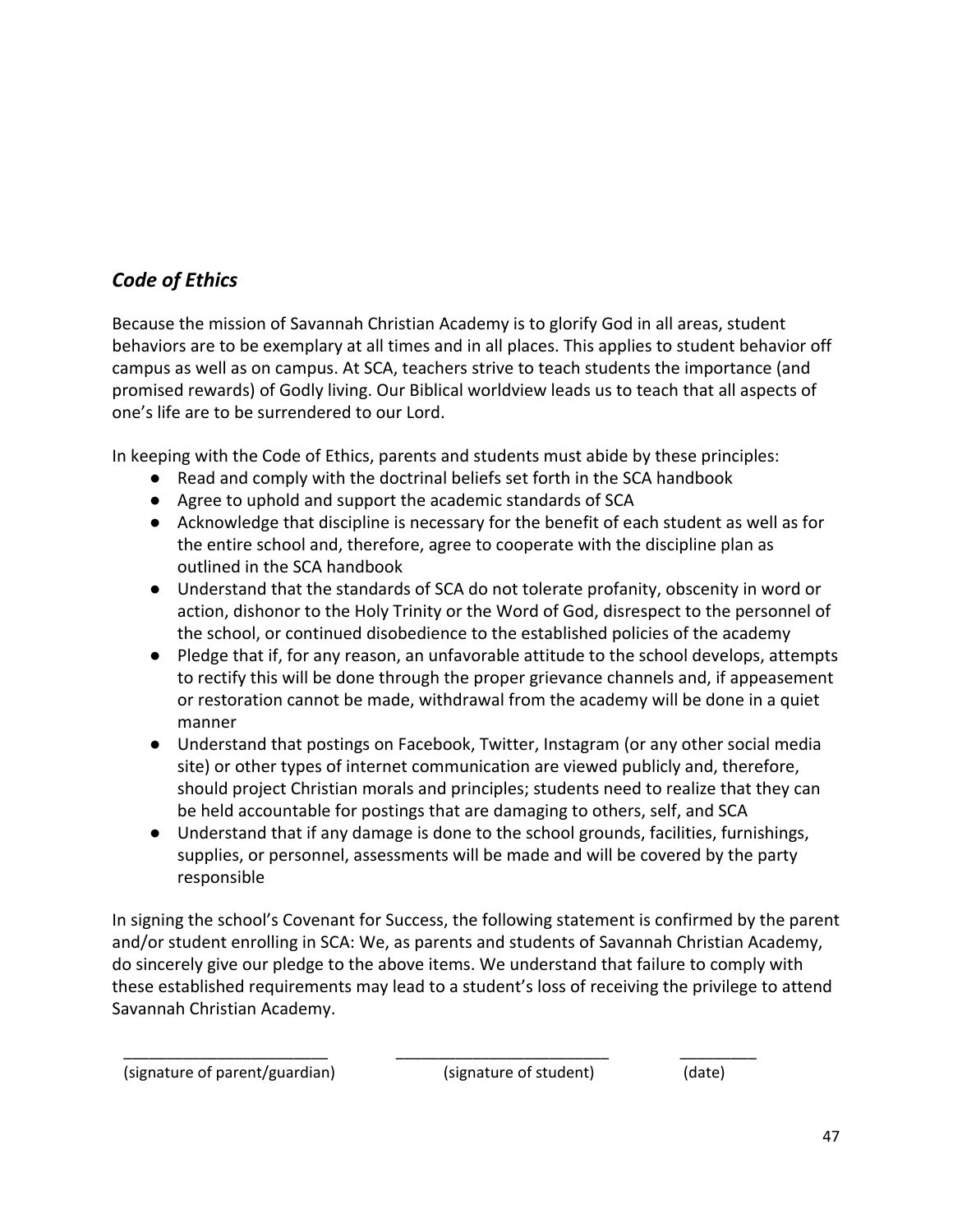## *Classroom Covenant & Discipline Policy*

Our covenant to parents and students:

- We will teach to our utmost ability from God.
- We will walk as an example of Christian service.
- We will strive to feed the soul as well as the mind.
- We will offer our help, praise, encouragement, and correction, ensuring that each child is provided with an environment that is both educational and spiritual.

The discipline policy for all grade levels is outlined in the Student Handbook for Savannah Christian Academy. Please read this section to understand the discipline policy of SCA. While SCA does, in certain instances, apply physical punishment in the form of paddling, this is only done if permission is granted by the child's parent and/or legal guardian. It is the philosophy of SCA that teachers are to support and assist parents in the area of discipline. Therefore, the use of corporal punishment will only be used at the request/permission of the parent. We do, however, hold fast to the right to send a child home if his/her behavior is such that it affects the educational and spiritual dynamics within the classroom.

Having read the Discipline Plan as outlined in the Parent/Student Handbook for Savannah Christian Academy (stated on pages 32-33), I do hereby confirm that I understand the position and policy that Savannah Christian Academy sets forth and I do hereby agree to abide by such.

- I do hereby give permission for my child to be disciplined by the administration of SCA; if deemed appropriate by the administration, I consent to discipline in the form of paddling (notification will be sent if this procedure takes place).
- I wish to be called so that I may remove my child from school and personally administer correction at home.

\_\_\_\_\_\_\_\_\_\_\_\_\_\_\_\_\_\_\_\_\_\_\_\_\_\_\_\_\_\_\_\_\_\_ \_\_\_\_\_\_\_\_\_\_\_\_\_\_\_\_\_\_\_\_

Parent's signature Date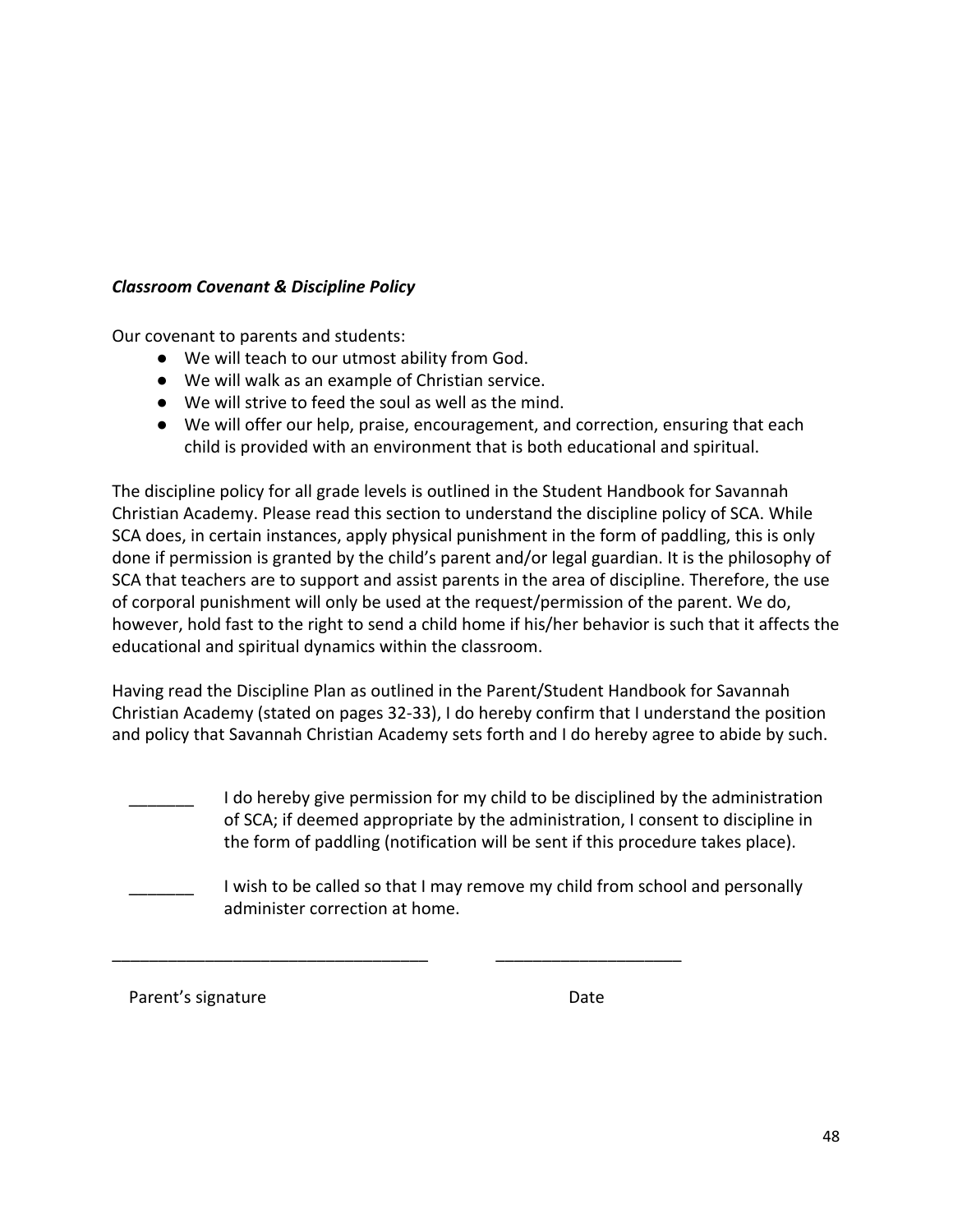# **Covenant for Success**

**We acknowledge that we have read the student handbook containing Savannah Christian Academy's Doctrinal Beliefs, Statement of Faith, Code of Ethics, Financial Agreement Policy, and School Philosophy as well as the school policies and procedures. We agree to abide by all that is outlined and embraced within the student handbook. We realize that amendments may be made to the handbook and, as such, will also be treated as valid components of the handbook.**

**We understand that there must be parental support and involvement for our child to have academic growth and success. We agree to pray for the individual and corporate success of SCA and all God has designed for the school to become. We understand and agree that continued enrollment and re-enrollment of our children at Savannah Christian Academy is dependent on our parental support of the school, its staff, and its policies.** 

**Signature of Parents** Date

 $\mathcal{L}_\text{max}$  , and the contract of the contract of the contract of the contract of the contract of the contract of

 $\mathcal{L}_\text{max}$  , and the contract of the contract of the contract of the contract of the contract of the contract of

**Signature of Student Date Date**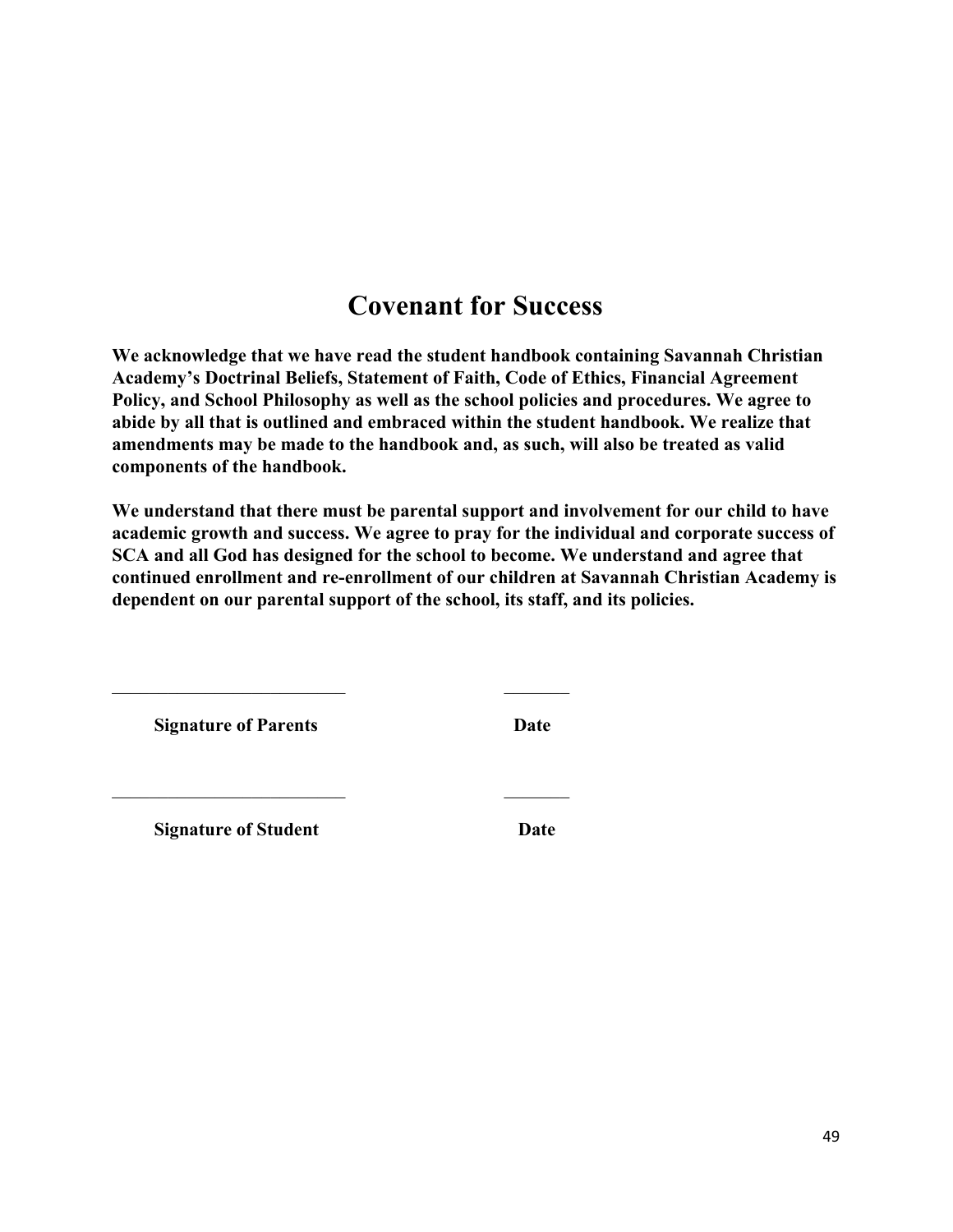#### **SCA Financial Policy (2020-21)**

All payments are to be handled through the school office; checks may be given directly to the secretary, placed in the dropbox outside the school office, or mailed. To ensure a timely posting to your account, please do not send money via children or teachers.

- 1. I understand that the policy of SCA is to make no refund of registration fees.
- 2. I understand that payments are due on the 1st of each month. If payment is not received by the 10th of the month, a **\$10.00 late fee** per student will be charged to my account. In the event that the 10th falls on a Saturday or Sunday, payment should be made on the Friday *before* the 10th. Should school be unexpectedly closed on the 10th of the month (as in the case of inclement weather), payment due date will be delayed until the day school resumes.
- 3. I understand that payment by check is preferred. When cash is used, the correct amount should be given as the school does not keep money on hand to make change.
- 4. I understand that if my account is still delinquent on the last day of the month, my child may not be permitted to attend classes until the account is satisfied.
- 5. I understand that the first tuition payment must be paid the first week of school and the last tuition payment must be paid by May  $10<sup>th</sup>$  if the 10-month payment plan has been chosen or by July  $10<sup>th</sup>$  if the 12-month payment plan has been chosen.
- 6. I understand that my account will be charged a **\$20.00 returned check fee for each** check returned on my account. After the second returned check, I understand that my account will be on a **cash only** basis.
- 7. I understand that there will be a **financial hold** on my child's report card(s) and school records if payment is not current at the end of each grading period. This financial hold will remain in effect until the account is current.
- 8. I understand that as parents/guardians we are ultimately responsible for all payments to this account. The signature below represents that both parents listed on the household form are financially responsible unless a custody agreement or other court document states otherwise.
- 9. I understand that I have a financial commitment to SCA for the entire school year. If I withdraw my child from SCA during the course of the school year of my own accord, I realize that I am still financially responsible for the month of withdrawal PLUS the following month. If I have to relocate due to unforeseen circumstances and thereby must withdraw my child from SCA, I realize that I will be responsible to pay tuition through the month of my child's withdrawal from SCA, even if the entire month is not completed.

Payee's Signature: \_\_\_\_\_\_\_\_\_\_\_\_\_\_\_\_\_\_\_\_\_\_\_\_\_\_\_\_\_\_\_\_\_

Child's Name:

Please indicate below the method of payment you will use for this school year:

Plan A: 10-month payment plan (August through May)

Plan B: semester pay ( $1<sup>st</sup>$  payment due in August;  $2<sup>nd</sup>$  payment due in January)

Plan C: full year payment (due in August)

**\* Once a plan is chosen it is in effect for the entire school year**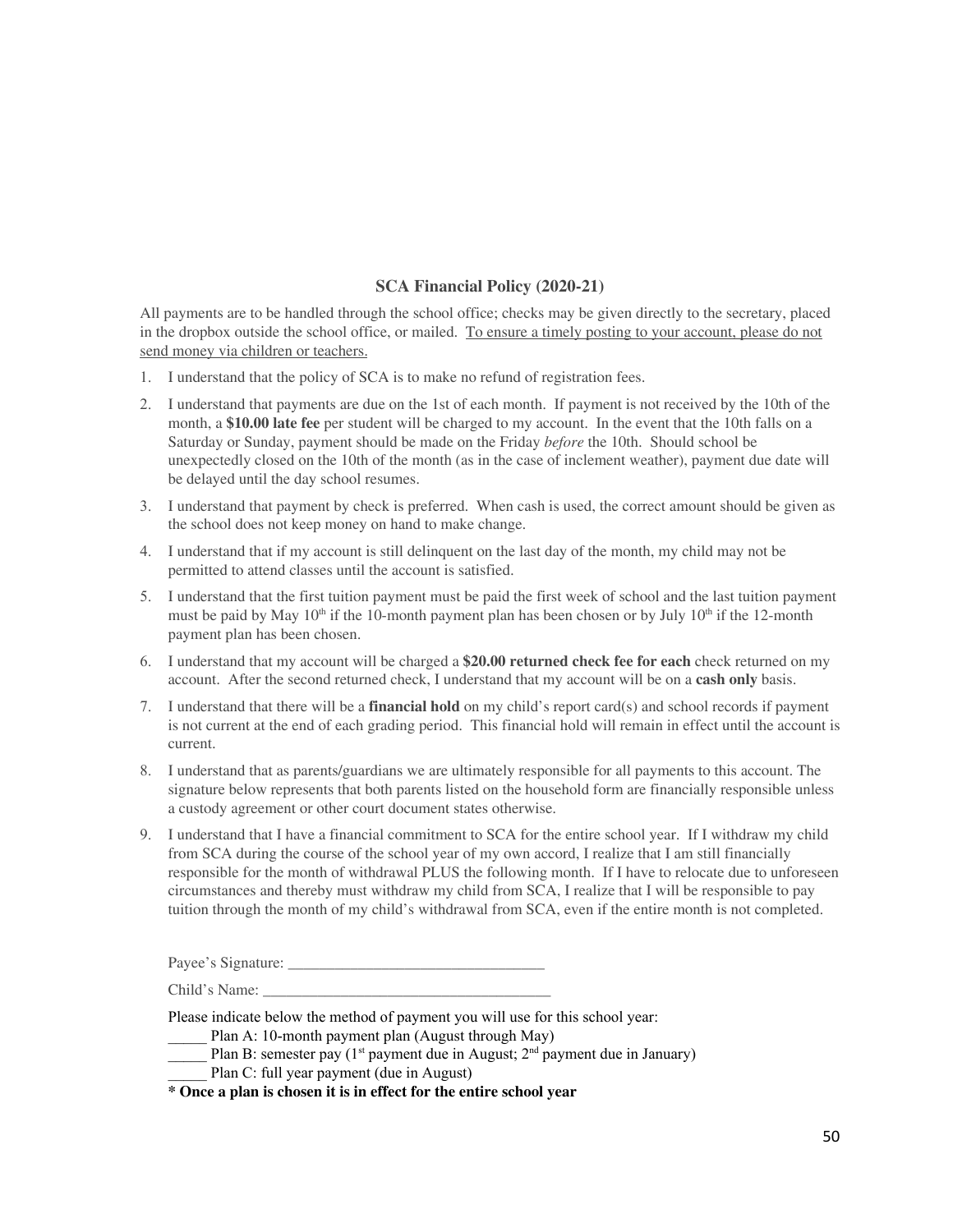## **Technology Acceptable Use Policy**

#### **A. Opportunities/Privileges**

- 1. Students will have access to technology that will facilitate learning and enhance communication.
- 2. Students will have access to information from outside resources including monitored access to the internet (direct supervision and electronic filtering).

## **B. Responsibilities**

- 1. Students are responsible for using the technology in their school to facilitate learning and for purposes consistent with the school's program and mission.
- 2. Students are responsible for adhering to the guidelines and standards established by the school for use of the equipment, programs, labs, and networks.
- 3. Students are responsible for obtaining permission from their teacher and/or school administrator before using their own software on school equipment.
- 4. Students are responsible for keeping equipment, programs, and files from being relocated, removed from school premises, corrupted, or modified.
- 5. Students are responsible for maintaining the privacy of passwords and the integrity of electronic mail systems.
- 6. Students are responsible for using internet and other telecommunication access only for appropriate school learning experiences.
- 7. Students are responsible for adhering to all copyright guidelines.
- 8. Students are responsible for avoiding sites that are profane, obscene, or that advocate illegal acts, violence or discrimination toward other people.
- 9. Students are not to us the internet (Facebook, YouTube, etc.) as a means of communicating information that may negatively impact SCA or any of its students, staff, or parents in a negative way. **This applies to use outside of school as it affects the atmosphere in school.**

## **C. Disciplinary Action**

Violations may result in:

- Suspended use from equipment or the system
- Restricted access
- Financial restitution
- And/or other appropriate disciplinary measures

## **D. Internet Use Guidelines for K-8**

In accordance with The Children's Internet Protection Act (CIPA), all internet access is filtered.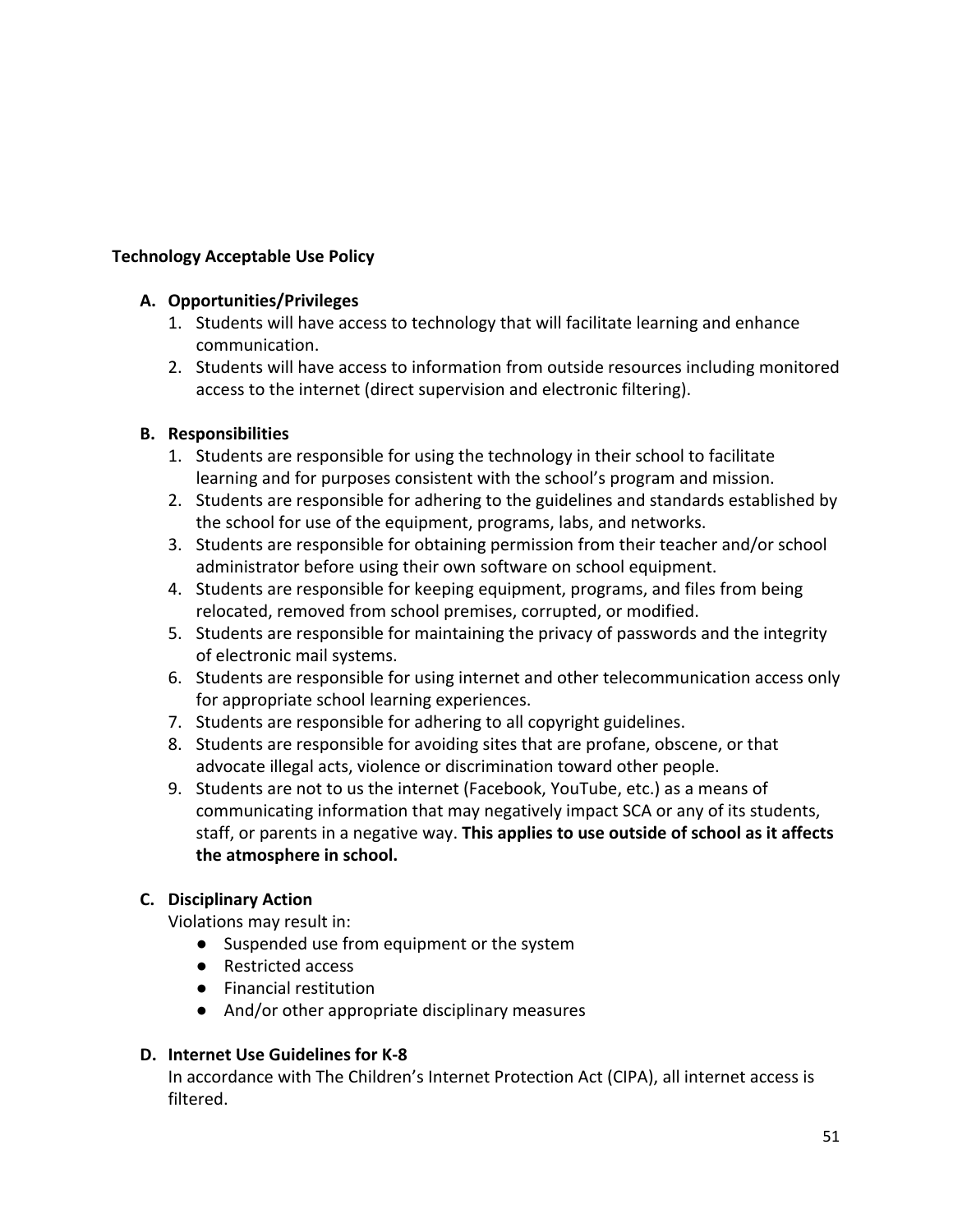- 1. Students will use the internet as one information source for specific assignments. Students will also continue to use other information resources such as books, magazines, CDs.
- 2. Students will use the internet to access sites, including search engines, which have been pre-planned by their teachers.
- 3. Student use of the internet will be supervised by staff.
- 4. Students who need to print information from the internet must have pre-approval by the supervising staff.
- 5. Students are responsible for adhering to copyright guidelines and for any material they produce.
- 6. Students will be allowed, with staff supervision, to access the internet during non-class times such as before school, lunch hour, and study halls keeping in mind that the Technology Acceptable Use Policy states that use of the internet is for direct school learning experiences. The internet is to be used for curriculum-related projects. General subject browsing, personal printing, downloading will not be allowed.
- 7. Violation of these internet guidelines may include the immediate loss of computer use privileges to the loss of computer privileges for the remainder of the year.
- 8. Consequences for violating these General Guidelines range from fines to loss of equipment use privileges for a specified period of time.

**By signing the Covenant for Success online, parents and students acknowledge that they have read all policies located in the Parent-Student Handbook and that they will abide by them. This includes, but is not limited to, the Technology Use Policy.**